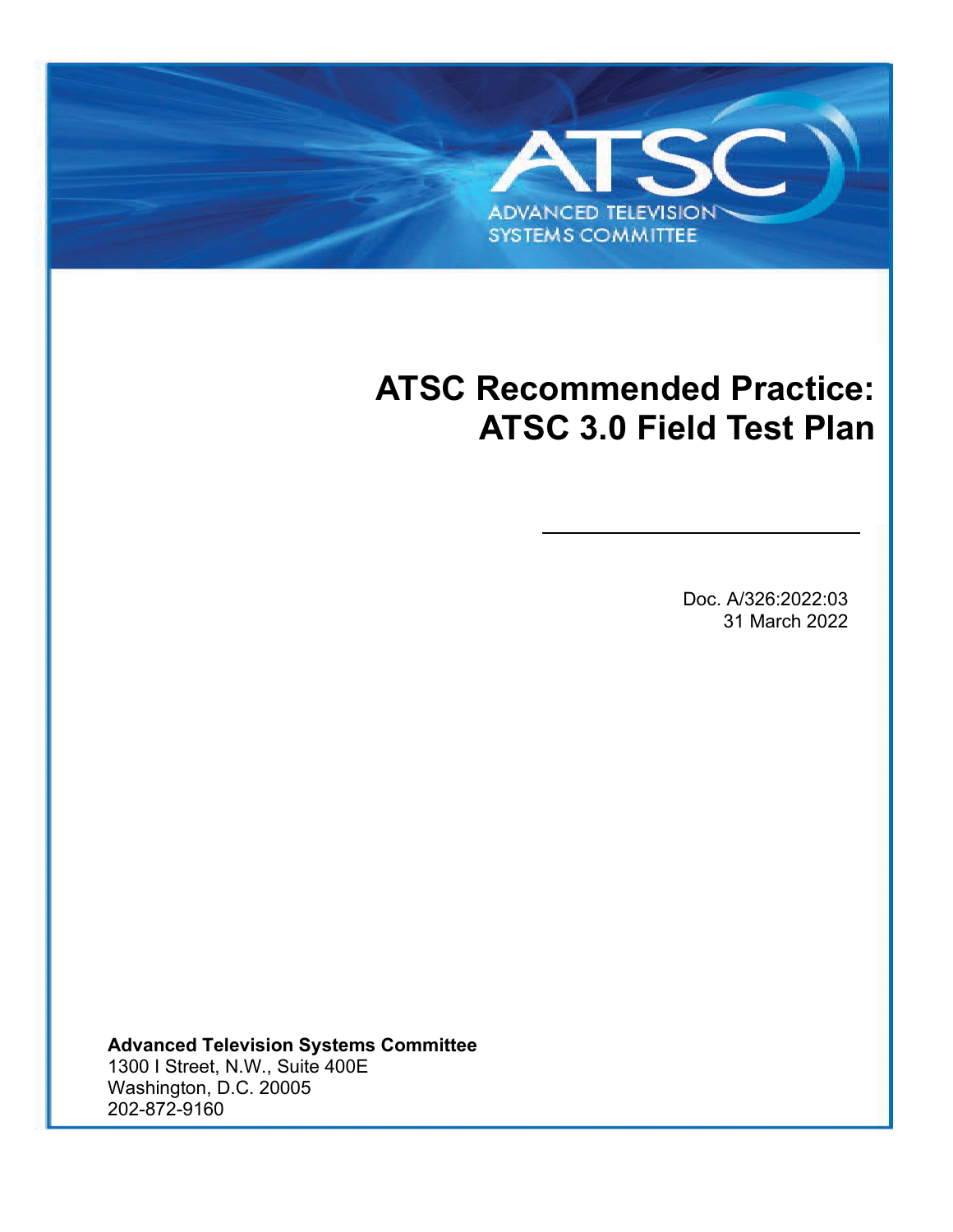The Advanced Television Systems Committee, Inc. is an international, non-profit organization developing voluntary standards and recommended practices for broadcast television and multimedia data distribution. ATSC member organizations represent the broadcast, professional equipment, motion picture, consumer electronics, computer, cable, satellite, and semiconductor industries. ATSC also develops implementation strategies and supports educational activities on ATSC standards. ATSC was formed in 1983 by the member organizations of the Joint Committee on Inter-society Coordination (JCIC): the Consumer Technology Association (CTA), the Institute of Electrical and Electronics Engineers (IEEE), the National Association of Broadcasters (NAB), the Internet & Television Association (NCTA), and the Society of Motion Picture and Television Engineers (SMPTE). For more information visit [www.atsc.org.](http://www.atsc.org/)

*Note*: The user's attention is called to the possibility that compliance with this recommended practice may require use of an invention covered by patent rights. By publication of this recommended practice, no position is taken with respect to the validity of this claim or of any patent rights in connection therewith. One or more patent holders have, however, filed a statement regarding the terms on which such patent holder(s) may be willing to grant a license under these rights to individuals or entities desiring to obtain such a license. Details may be obtained from the ATSC Secretary and the patent holder.

Implementers with feedback, comments, or potential bug reports relating to this document may contact ATSC at [https://www.atsc.org/feedback/.](https://www.atsc.org/feedback/)

## **Revision History**

| <b>Version</b>                                                 | <b>Date</b>            |
|----------------------------------------------------------------|------------------------|
| Proposed RP approved                                           | <b>20 January 2017</b> |
| Recommended Practice approved                                  | 22 February 2017       |
| A/326:2022-03 published (references to ATSC documents updated) | I31 March 2022         |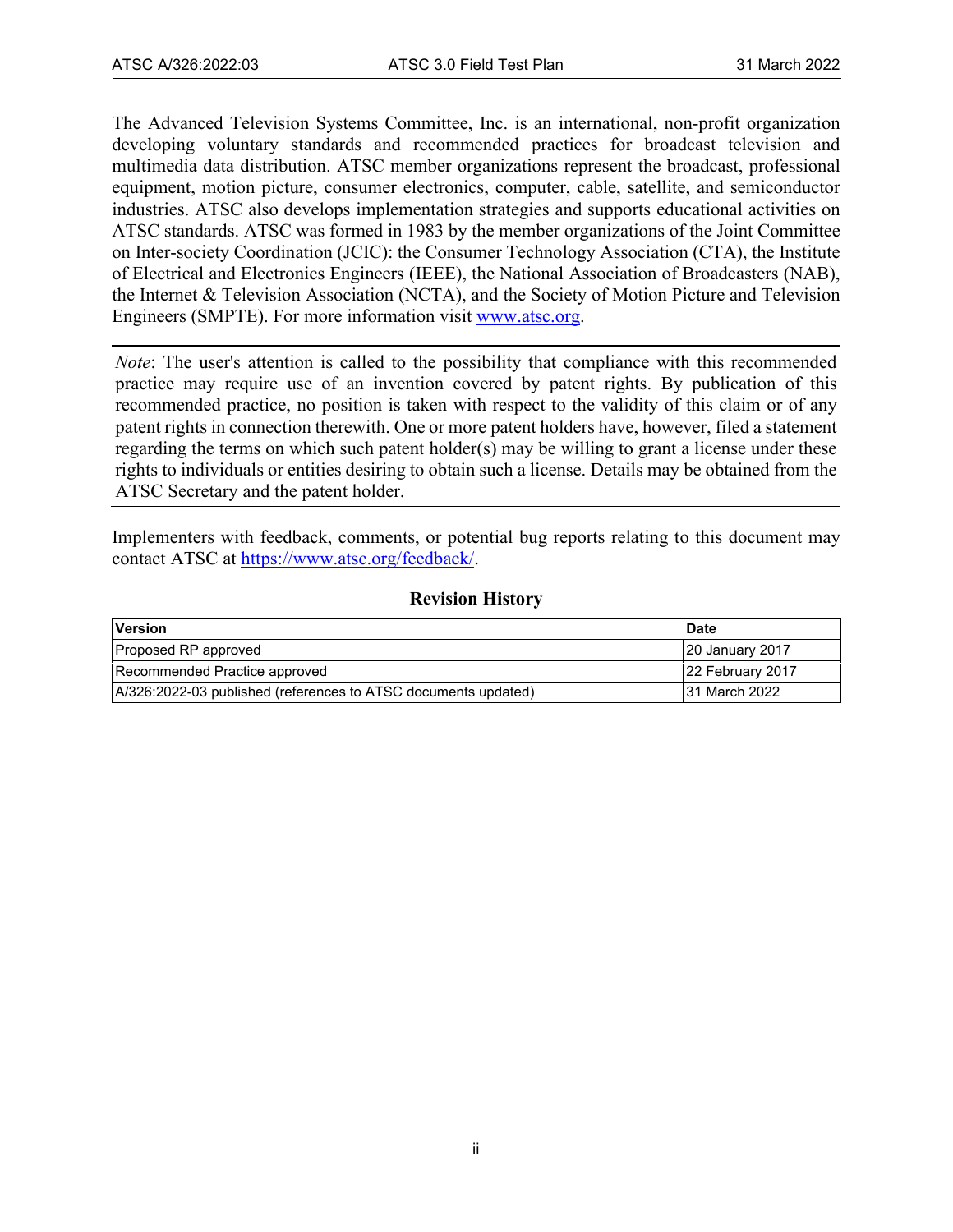## **Table of Contents**

| 1. |                                           |                           |                                                                       |                         |  |  |  |  |  |
|----|-------------------------------------------|---------------------------|-----------------------------------------------------------------------|-------------------------|--|--|--|--|--|
|    | 1.1<br><b>Introduction and Background</b> |                           |                                                                       |                         |  |  |  |  |  |
|    | 1.2                                       | <b>Testing Objectives</b> | $\boldsymbol{2}$                                                      |                         |  |  |  |  |  |
|    | 1.3<br>Organization                       |                           |                                                                       |                         |  |  |  |  |  |
| 2. |                                           |                           |                                                                       |                         |  |  |  |  |  |
| 3. |                                           |                           |                                                                       |                         |  |  |  |  |  |
|    | 3.1                                       |                           | <b>Compliance Notation</b>                                            | $\mathbf{3}$            |  |  |  |  |  |
|    | 3.2                                       |                           | <b>Acronyms and Abbreviations</b>                                     | $\overline{\mathbf{4}}$ |  |  |  |  |  |
|    |                                           |                           |                                                                       | .6                      |  |  |  |  |  |
|    | 4.                                        |                           |                                                                       |                         |  |  |  |  |  |
|    | 4.1                                       |                           | <b>Field Test Types</b>                                               | 6                       |  |  |  |  |  |
|    | 4.1.1                                     |                           | <b>Coverage Testing</b>                                               | 6                       |  |  |  |  |  |
|    | 4.1.2<br>4.1.3                            |                           | <b>Service Testing</b><br><b>Channel Characteristics Testing</b>      | 7<br>7                  |  |  |  |  |  |
|    | 4.1.4                                     |                           | <b>Single Frequency Network Testing</b>                               | 7                       |  |  |  |  |  |
|    | 4.2                                       |                           | <b>ATSC 3.0 Reception Scenarios, Goals, and Objectives</b>            | 8                       |  |  |  |  |  |
|    |                                           |                           |                                                                       |                         |  |  |  |  |  |
|    | 4.2.1<br>4.2.2                            |                           | <b>Fixed Outdoor</b><br><b>Fixed Indoor</b>                           | 8<br>8                  |  |  |  |  |  |
|    | 4.2.3                                     |                           | Portable                                                              | 8                       |  |  |  |  |  |
|    |                                           | 4.2.4                     | Pedestrian                                                            | 8                       |  |  |  |  |  |
|    |                                           | 4.2.5<br><b>Mobile</b>    |                                                                       |                         |  |  |  |  |  |
|    | 4.3                                       | <b>Test Signals</b>       |                                                                       | 8<br>9                  |  |  |  |  |  |
|    | 4.3.1                                     |                           | <b>In-Service Measurements</b>                                        | 10                      |  |  |  |  |  |
|    | 4.3.2                                     |                           | <b>Out-of-Service Measurements</b>                                    | 10                      |  |  |  |  |  |
|    | 4.4                                       |                           | <b>Field Test Scheduling</b>                                          | 10                      |  |  |  |  |  |
|    | 4.5                                       |                           | <b>Field Test Duration</b>                                            | 10                      |  |  |  |  |  |
|    | 4.6                                       |                           | <b>Test Site Description</b>                                          | 11                      |  |  |  |  |  |
|    | 4.7                                       |                           |                                                                       | 11                      |  |  |  |  |  |
|    |                                           | <b>Safety</b>             |                                                                       |                         |  |  |  |  |  |
| 5. |                                           |                           |                                                                       |                         |  |  |  |  |  |
|    | 5.1                                       |                           | <b>Coverage Measurement</b>                                           | 11                      |  |  |  |  |  |
|    | 5.1.1                                     |                           | <b>Site Selection Criteria</b>                                        | 11                      |  |  |  |  |  |
|    | 5.1.2                                     |                           | <b>Field Test Facility</b>                                            | 12                      |  |  |  |  |  |
|    | 5.1.3                                     |                           | <b>Measurement Data Set</b>                                           | 13                      |  |  |  |  |  |
|    | 5.1.4                                     |                           | <b>Measurement Methodology</b>                                        | 14                      |  |  |  |  |  |
|    | 5.1.5                                     |                           | <b>Data Analysis Consideration</b>                                    | 15                      |  |  |  |  |  |
|    | 5.2                                       |                           | <b>Service Measurement</b>                                            | 15                      |  |  |  |  |  |
|    | 5.2.1                                     |                           | <b>Site Selection Criteria</b>                                        | 15                      |  |  |  |  |  |
|    | 5.2.2                                     |                           | <b>Field Test Facility</b>                                            | 16                      |  |  |  |  |  |
|    | 5.2.3<br>5.2.4                            |                           | <b>Measurement Data Set</b>                                           | 19                      |  |  |  |  |  |
|    | 5.2.5                                     |                           | <b>Measurement Methodology</b><br><b>Data Analysis Considerations</b> | 20<br>24                |  |  |  |  |  |
|    |                                           |                           | <b>Channel Characteristics Measurement</b>                            |                         |  |  |  |  |  |
|    | 5.3                                       |                           |                                                                       | 27                      |  |  |  |  |  |
|    | 5.3.1                                     |                           | <b>Site Selection Criteria</b>                                        | 29                      |  |  |  |  |  |
|    | 5.3.2                                     |                           | <b>Field Test Facility</b>                                            | 29                      |  |  |  |  |  |
|    | 5.3.3                                     |                           | <b>Measurement Data Set</b>                                           | 29                      |  |  |  |  |  |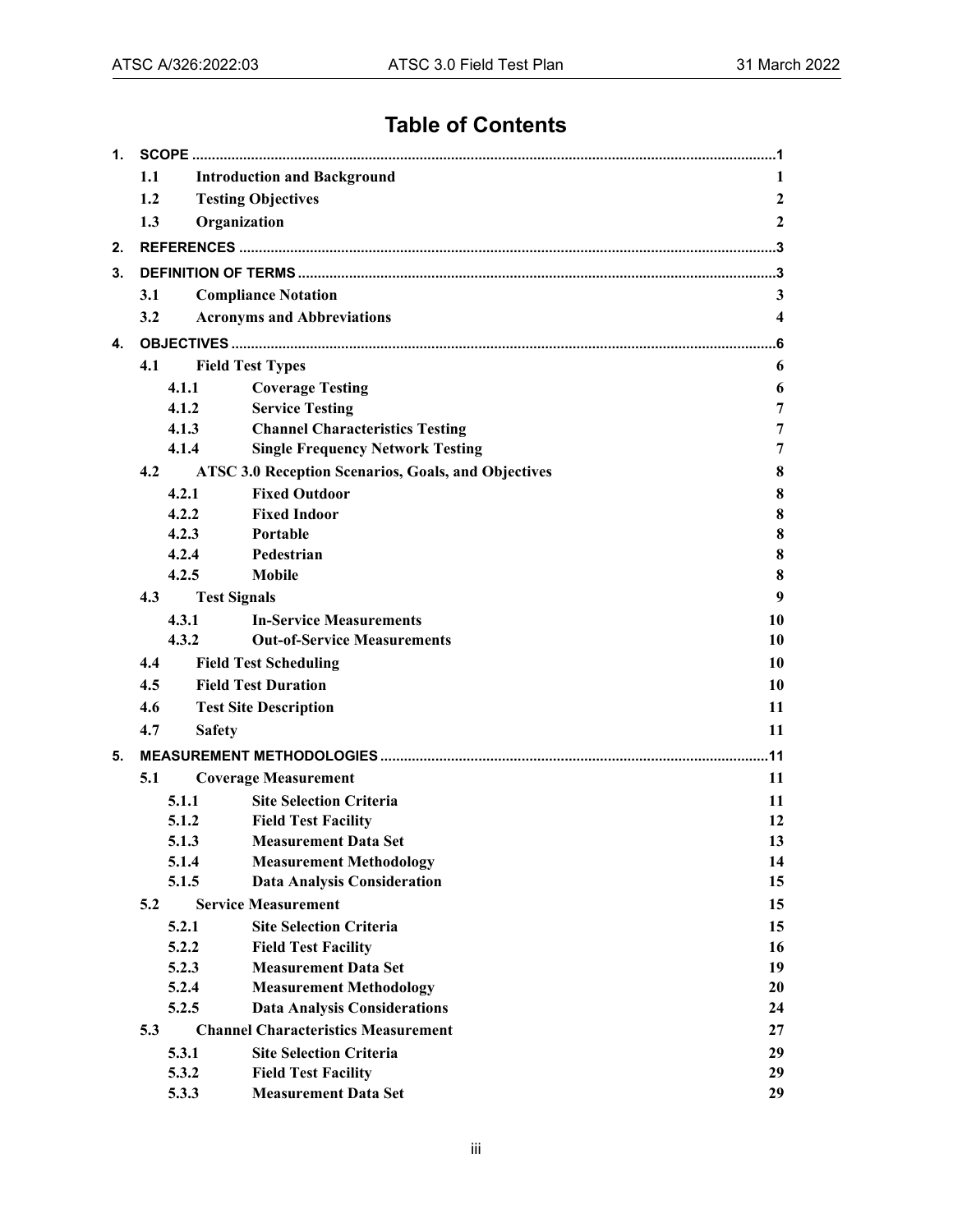| 29  |
|-----|
|     |
| 30  |
| .30 |
| 31  |
| 31  |
| 32  |
| 32  |
| 33  |
| 34  |
| 34  |
| 34  |
| 35  |
| 35  |
| 36  |
| 36  |
| 36  |
| 36  |
| .38 |
| 38  |
| 39  |
| 40  |
| 40  |
| .42 |
| 42  |
|     |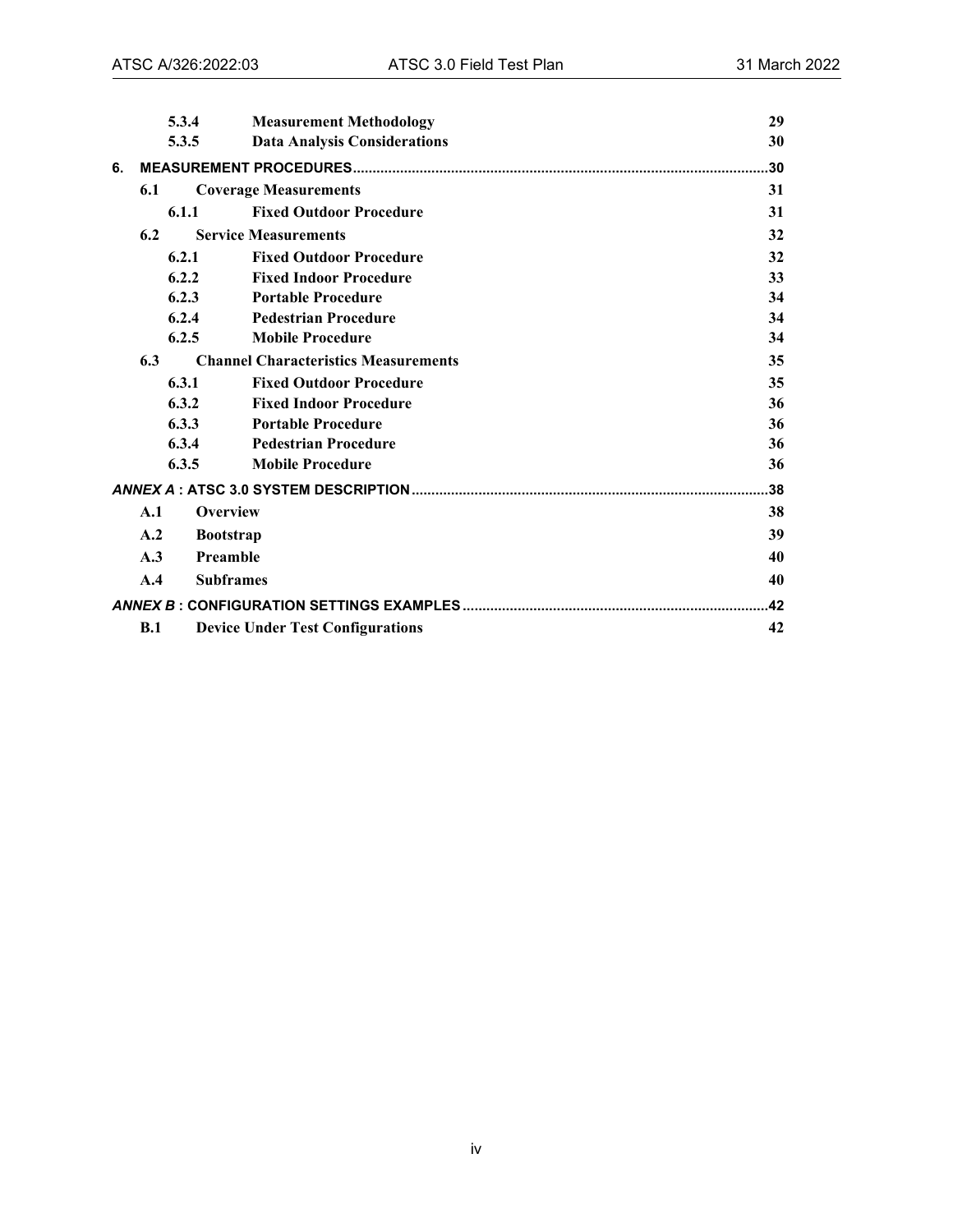## **Index of Figures**

| <b>Figure 5.1</b> Cluster Measurement 5-point arrangements.                              | 14  |
|------------------------------------------------------------------------------------------|-----|
| <b>Figure 5.2</b> Example of a typical block diagram of service measurement vehicle.     | 18. |
| <b>Figure A.1.1</b> Simplified ATSC 3.0 physical layer transmission system block diagram | 38  |
| Figure A.1.2 Data framing and subframe structure.                                        | 39  |
| <b>Figure A.4.1 FEC coding.</b>                                                          | 41  |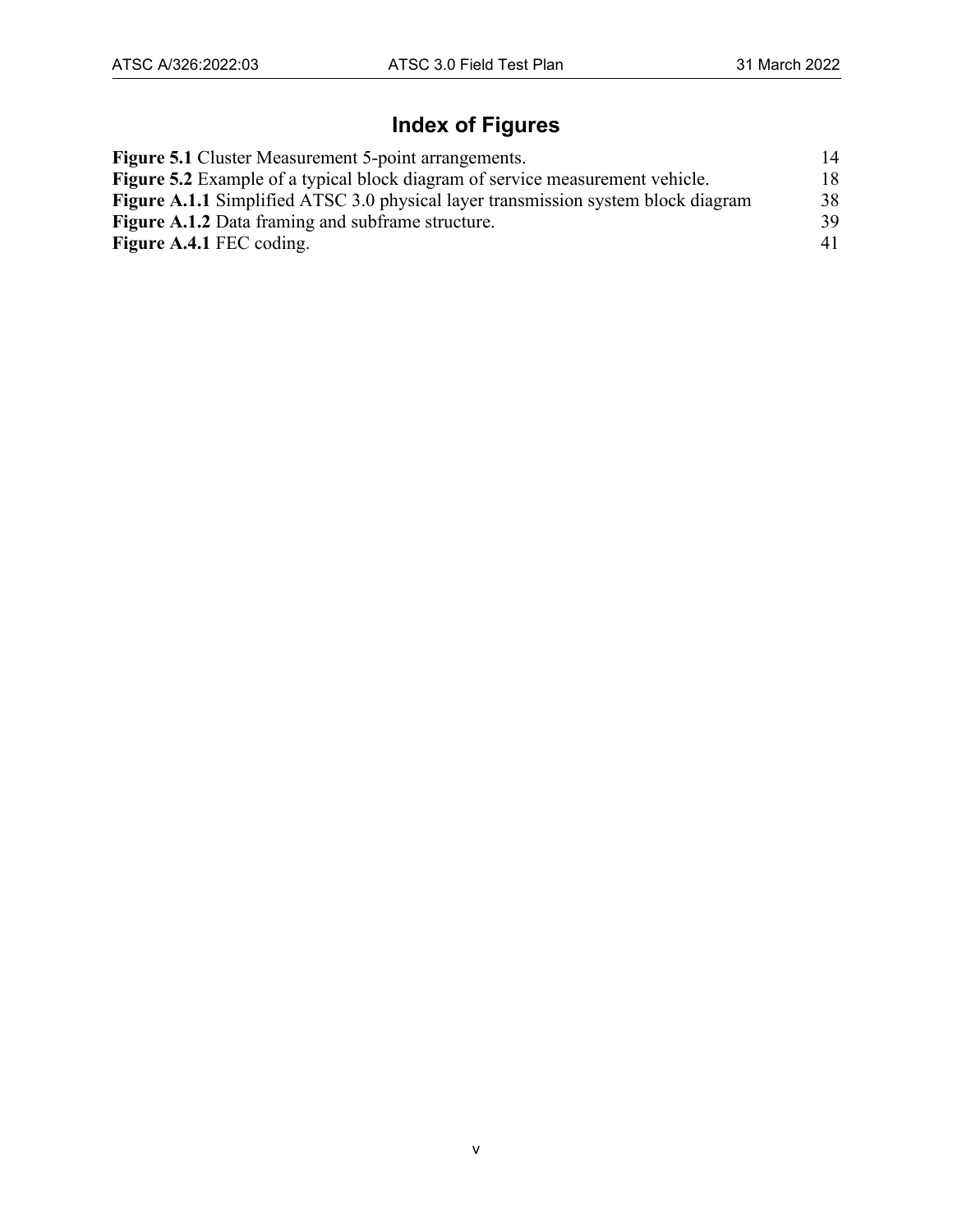## **ATSC Recommended Practice: [ATSC 3.0 Field Test Plan](#page-0-1)**

#### <span id="page-5-0"></span>**1. SCOPE**

This document presents the objectives of, and general methodology for, conducting field tests of the ATSC 3.0 over-the-air (OTA) terrestrial digital television (DTV) system. The physical layer of this DTV standard provides a comprehensive and flexible tool-box of configuration options and features for digital broadcast transmission, and allows broadcasters to pursue many different modulation and coding configurations (see [Annex B\)](#page-46-0). The intention of this document is to summarize and describe RF field environment performance test processes and provide analysis for manufacturers attempting to verify functionality of their receiver's physical layer design or for broadcasters trying to evaluate coverage and service in their market. This document should be used by manufacturers and broadcasters to ensure their field testing is conducted with a consistent methodology.

The scope of the work includes field performance of reception, demodulation, and recovery of the transmitted data. However, the scope of the work herein is *not* concerned with the decoded data signals except when these signals are used as a means to determine that the data has been correctly recovered (e.g., viewing video to determine error threshold).

The following is the recommended methodology and procedures to verify ATSC 3.0 receiver design performance in the field as well as to provide broadcasters with assurance of DTV coverage and service for transmission modes that might be used in various system deployments that employ outdoor, indoor, portable, pedestrian, and mobile reception.

#### <span id="page-5-1"></span>1.1 Introduction and Background

This document presents the recommended objectives and methodology for the development of ATSC 3.0 field test plans. Such plans facilitate the gathering of field data of DTV systems in order that useful conclusions about broadcast DTV signal coverage, service area, and receivability may be obtained. While tests and measurements may be conducted for certain and specific reasons and objectives by those performing the tests, the resultant field test data may be analyzed by others for completely different reasons and objectives. Consequently, it is recommended that all tests and measurements documented herein be conducted and data gathered using this set of principles and general procedures in order that data analysis from a variety of different tests and their resultant conclusions are both consistent and meaningful. Care should be taken in describing exact field test parameters, conditions, and assumptions in order to provide the best opportunity for accurate and proper sharing of the resulting data.

The ATSC 3.0 physical layer has many configurations, and multiple transmission modes that may be used in field tests. This document includes recommended test processes, including basic diagrams of the equipment interconnection that should be used to perform the test, the test signal parameters under which the devices under test (DUT) are configured, the RF test parameters to be measured, and the test methodology to be employed in gathering measured data performance in the field. Results of these tests should indicate realistic performance levels of devices in the market, and should also aid broadcasters in their network planning efforts (e.g., coverage and service evaluation).

The DUT(s) employed in these field tests may also have different device types, ranging from experimental implementations to fully integrated units with display screens, and can include both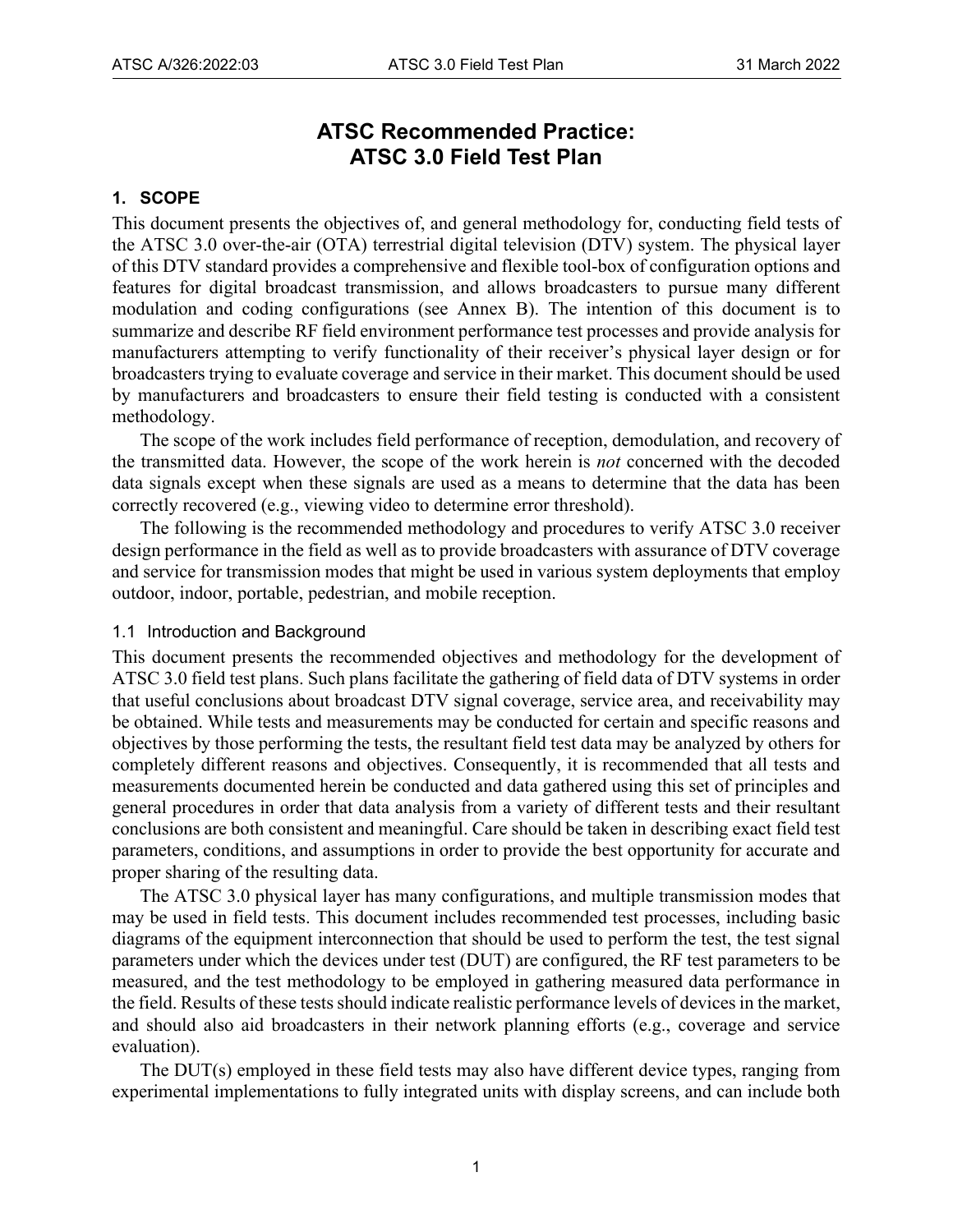professional and consumer products. Tests in this document should, if possible, accommodate all device types. Data error thresholds can be determined with different measurements, either *objectively* with data bits / packets or *subjectively* with observation of errors in motion pictures.

## <span id="page-6-0"></span>1.2 Testing Objectives

This document provides recommendations for the development of field test plans to meet the following objectives. DTV Field Test Plan implementations may focus on certain aspects of these objectives depending upon the immediate requirements of the testing entity. The five different types of reception (outdoor, indoor, portable, pedestrian, and mobile) often have overlapping objectives. However, there are important differences between the five different types of reception that are also described in this document.

Testing may be conducted for specific goals and objectives that include, but are *not* limited to, the following:

- Identify and statistically characterize propagation variables that exist throughout a variety of urban, suburban, and rural RF environments, including inside buildings.
- Measure *actual* "service" (reception capability) versus *predicted* "coverage" (signal strength) in a variety of field environments.
- Obtain a statistically-meaningful correlation between field strength and service for better outdoor and indoor DTV service prediction through uniform data-gathering test *methodologies*, test *procedures* and test *equipment*.
- Determine desired-to-undesired (D/U) ratios for the resolution of interference considerations (e.g., CCI, ACI, "taboo" channels, etc.) among ATSC 1.0, ATSC 3.0, LTE, and other signals.
- Collect data useful in verifying and improving the DTV system performance.
- Compare various system modulation/coding configurations.
- Compare one digital transmission system to another (e.g., ATSC 1.0 versus ATSC 3.0).
- Compare various DTV broadcast facilities.
- Compare SFN network parameters.
- Compare various ATSC 3.0 transmission and receiving components.
- Compare different generations of ATSC 3.0 transmission and receiving components.
- Determine indoor reception characteristics in a variety of urban, suburban, and rural RF environments, including determining signal loss and signal quality degradation compared to outdoor reception.

The goal is to provide a uniform series of test methodology and procedures that allow data from one test to be easily and accurately compared with results of other tests conducted by various organizations in different locations at different times.

## <span id="page-6-1"></span>1.3 Organization

This document is organized as follows:

- Section 1 Outlines the scope of this document and provides a general introduction.
- Section 2 Lists references and applicable documents.
- Section 3 Provides a definition of terms, acronyms, and abbreviations for this document.
- Section 4 Introduction to field performance testing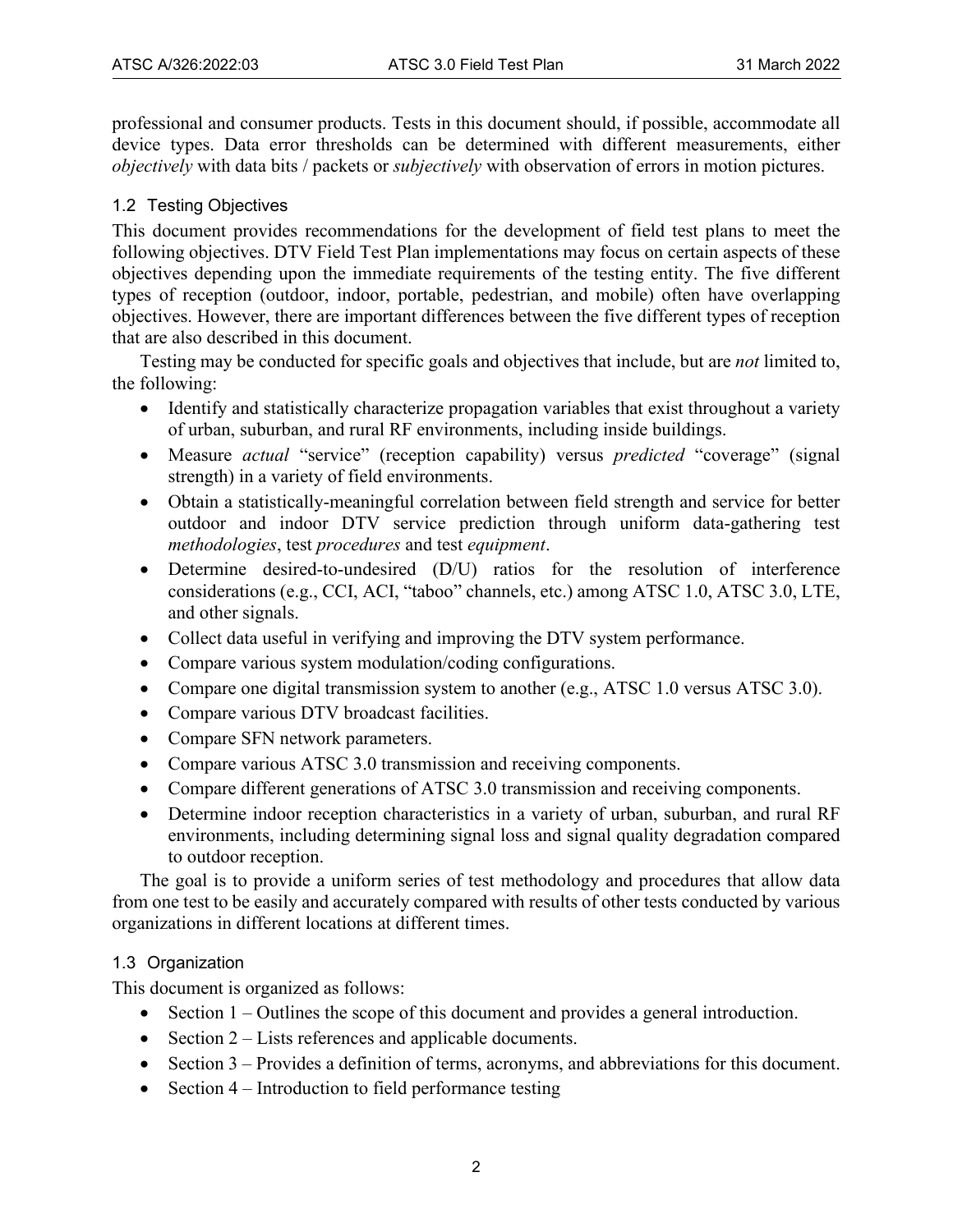- Section 5 Field test measurement methodologies
- Section 6 Field test measurement procedures
- Annex  $A ATSC$  3.0 Overview
- <span id="page-7-3"></span>• Annex  $B - Test$  signal configuration settings examples

## <span id="page-7-0"></span>**2. REFERENCES**

All referenced documents are subject to revision. Users of this Recommended Practice are cautioned that newer editions might or might not be compatible.

The following documents, in whole or in part, as referenced in this document, contain specific provisions that should be followed in order to facilitate implementation and application of this Recommended Practice.

- [1] IEEE: "Use of the International Systems of Units (SI): The Modern Metric System," Doc. SI 10, Institute of Electrical and Electronics Engineers, New York, NY.
- <span id="page-7-4"></span>[2] United States Code of Federal Regulations Title 47, Part 73.686 – "Coverage Measurements." [www.gpo.gov](http://www.gpo.gov/)
- [3] United States Code of Federal Regulations Title 47, Part 73.622 "DTV Allocations." [www.gpo.gov](http://www.gpo.gov/)
- [4] United States Code of Federal Regulations Title 47, Part 73.625 "DTV Coverage of Principal Community and Antenna Systems." [www.gpo.gov.](http://www.gpo.gov/)
- [5] ATSC: "ATSC: System Discovery and Signaling," Doc. A/321:2022-03, Advanced Television System Committee, Washington, DC, 31 March 2022.
- [6] ATSC: "ATSC Standard: Physical Layer Protocol," Doc. A/322:2022-03, Advanced Television System Committee, Washington, DC, 31 March 2022.
- [7] "Digital HDTV Grand Alliance System Record of Test Results," submitted to the FCC Advisory Committee on Advanced Television Service (ACATS) by Advanced Television Test Center, Inc., Advanced Television Evaluation Laboratory of the Communications Research Centre (Industry Canada), Cable Television Laboratories, Inc., Systems Subcommittee Working Party 2, Association for Maximum Service Television, Inc., Public Broadcasting Service, Hitachi America, Ltd., and IBM; October 1995. <http://apps.fcc.gov/ecfs/comment/view?id=154611>
- [8] ATSC: "ATSC Recommended Practice: Developing DTV Field Test Plans," Doc. A/75, Advanced Television System Committee, Washington, DC, 26 July 2001.
- [9] ETSI TR 101 290: "Measurement Guidelines for DVB Systems", V1.2.1 (2001-05) European Broadcasting Union.

[www.etsi.org](http://www.etsi.org/)

## <span id="page-7-1"></span>**3. DEFINITION OF TERMS**

With respect to definition of terms, abbreviations, and units, the practice of the Institute of Electrical and Electronics Engineers (IEEE) as outlined in the Institute's published standards [\[1\]](#page-7-3) are used. Where an abbreviation is not covered by IEEE practice or industry practice differs from IEEE practice, the abbreviation in question will be described in Section [3.2](#page-8-0) of this document.

## <span id="page-7-2"></span>3.1 Compliance Notation

This section defines compliance terms for use by this document: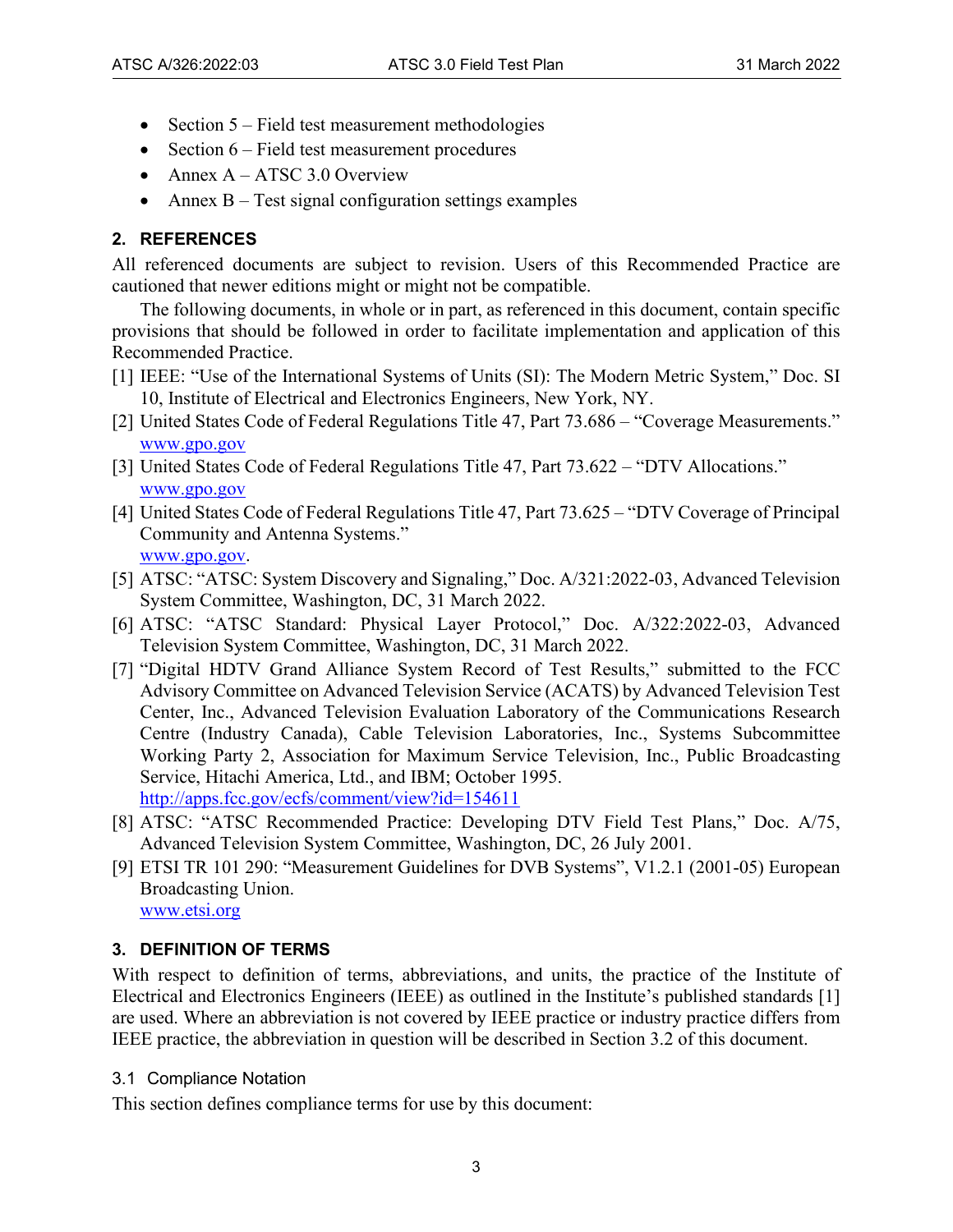- **should** This word indicates that a certain course of action is preferred but not necessarily required.
- **should not** This phrase means a certain possibility or course of action is undesirable but not prohibited.
- <span id="page-8-0"></span>3.2 Acronyms and Abbreviations
- The following acronyms and abbreviations are used within this document.

| A/D          | Analog-to-Digital                             |
|--------------|-----------------------------------------------|
| ACI          | Adjacent Channel Interference                 |
| AGC          | Automatic Gain Control                        |
| AGL          | Above Ground Level                            |
| <b>ALP</b>   | ATSC 3.0 Link-Layer Protocol                  |
| <b>ATSC</b>  | <b>Advanced Television Systems Committee</b>  |
| <b>AWGN</b>  | <b>Additive White Gaussian Noise</b>          |
| <b>BCH</b>   | Bose-Chaudhuri-Hocquenghem                    |
| <b>BER</b>   | <b>Bit Error Rate</b>                         |
| <b>BICM</b>  | <b>Bit Interleaved Coded Modulation</b>       |
| BP           | <b>Bandpass</b>                               |
| BSR          | <b>Baseband Sampling Rate</b>                 |
| C/I          | Carrier-to-Interference ratio                 |
| C/N          | Carrier-to-Noise ratio                        |
| <b>C-POL</b> | Circular Polarization                         |
| <b>CCI</b>   | Co-Channel Interference                       |
| <b>CCIR</b>  | Consultative Committee on International Radio |
| <b>CFO</b>   | <b>Carrier Frequency Offset</b>               |
| <b>CRC</b>   | <b>Cyclic Redundancy Check</b>                |
| <b>CTI</b>   | <b>Convolutional Time Interleaver</b>         |
| dBm          | dB above 1 mW                                 |
| $dB\mu V$    | $dB$ above $1 \mu V$                          |
| D/A          | Digital-to-Analog                             |
| D/U          | Desired/Undesired ratio                       |
| <b>DTV</b>   | Digital Television, nominally ATSC 1.0        |
| <b>DUT</b>   | Device Under Test                             |
| <b>E-POL</b> | <b>Elliptical Polarization</b>                |
| <b>ERP</b>   | <b>Effective Radiated Power</b>               |
| <b>FCC</b>   | <b>Federal Communications Commission</b>      |
| FDM          | <b>Frequency Division Multiplexing</b>        |
| <b>FEC</b>   | <b>Forward Error Correction</b>               |
| <b>FFT</b>   | <b>Fast Fourier Transform</b>                 |
| GI           | Guard Interval                                |
| <b>GPS</b>   | <b>Global Positioning System</b>              |
| <b>HAAT</b>  | Height Above Average Terrain                  |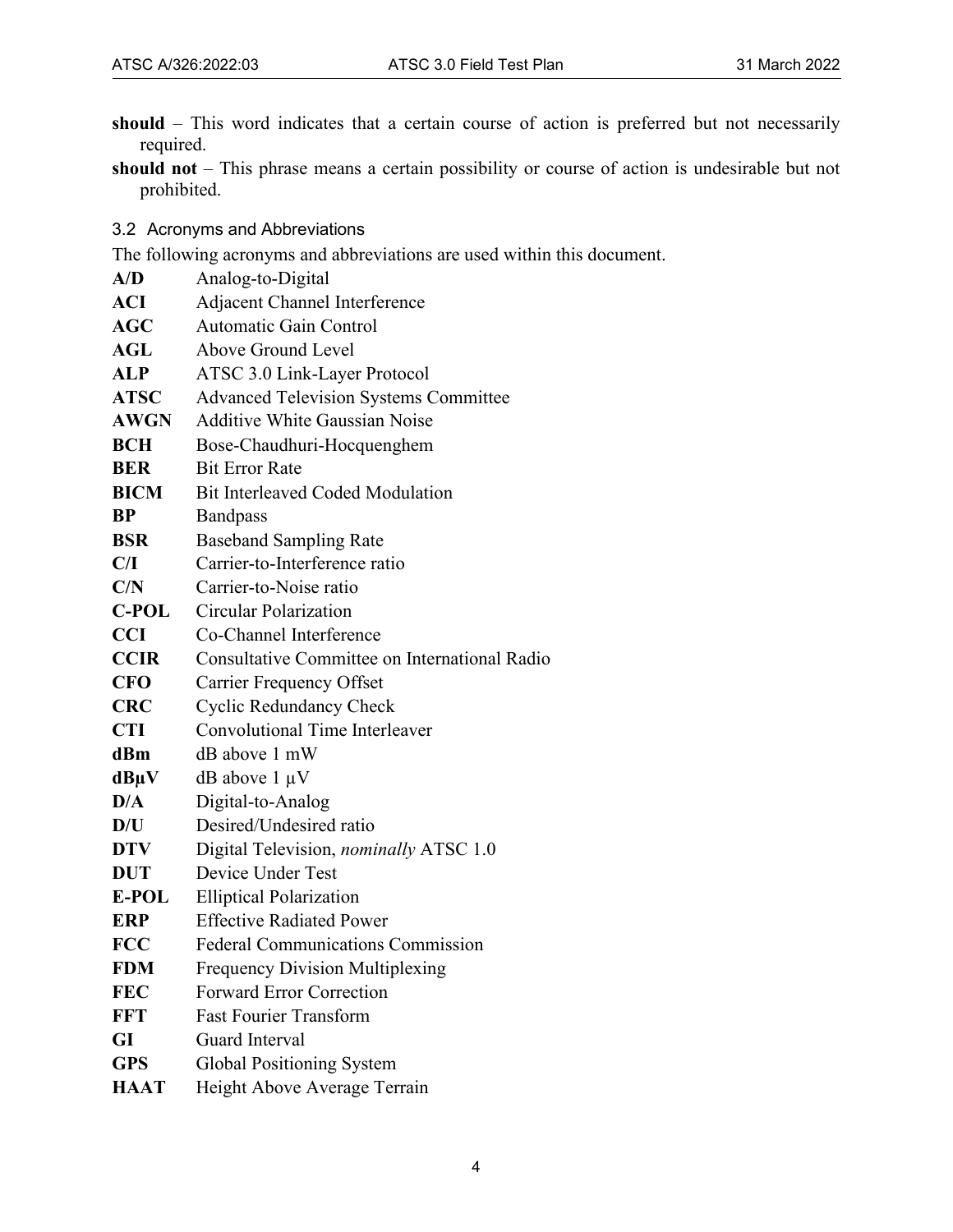| <b>HAGL</b>             | Height Above Ground Level                  |
|-------------------------|--------------------------------------------|
| HD                      | <b>High Definition</b>                     |
| <b>H-POL</b>            | Horizontal Polarization                    |
| <b>HTI</b>              | Hybrid Time Interleaver                    |
| IF                      | <b>Intermediate Frequency</b>              |
| IP                      | <b>Internet Protocol</b>                   |
| IP3                     | Third-Order Intermodulation Products       |
| <b>ITI</b>              | International Telecommunications Union     |
| kHz                     | kilo Hertz                                 |
| L1                      | Layer 1                                    |
| <b>LAPR</b>             | Licensed-to-Average Power Ratio            |
| LDM                     | Layered Division Multiplexing              |
| <b>LDPC</b>             | Low-Density Parity Check                   |
| <b>LTE</b>              | Long Term Evolution                        |
| <b>Mbps</b>             | Megabits per second                        |
| <b>MHz</b>              | Mega Hertz                                 |
| <b>MIMO</b>             | Multiple Input Multiple Output             |
| <b>MISO</b>             | Multiple Input Single Output               |
| NoC                     | Number of Carriers                         |
| <b>NUC</b>              | Non-Uniform Constellations                 |
| <b>OFDM</b>             | Orthogonal Frequency Division Multiplexing |
| <b>OTA</b>              | Over The Air                               |
| <b>PAPR</b>             | Peak-to-Average Power Ratio                |
| <b>PER</b>              | Packet Error Rate                          |
| <b>PHY</b>              | Physical Layer                             |
| <b>PLP</b>              | Physical Layer Pipe                        |
| <b>PRBS</b>             | Pseudo-Random Bit Sequence                 |
| QAM                     | Quadrature Amplitude Modulation            |
| <b>QPSK</b>             | Quadrature Phase Shift Keying              |
| <b>RF</b>               | Radio Frequency                            |
| <b>RMS</b>              | Root Mean Square                           |
| $\mathbf{R} \mathbf{x}$ | Receiver                                   |
| <b>SD</b>               | <b>Standard Definition</b>                 |
| <b>SFN</b>              | <b>Single Frequency Network</b>            |
| <b>SISO</b>             | Single Input Single Output                 |
| <b>SNR</b>              | Signal-to-Noise Ratio                      |
| STL                     | <b>Studio Transmitter Link</b>             |
| <b>TASO</b>             | Television Allocation Study Organization   |
| <b>TDCFS</b>            | Transmit Diversity Code Filter Set         |
| <b>TDM</b>              | Time Division Multiplexing                 |
| TI                      | Time Interval                              |
| <b>TOA</b>              | Threshold of Audibility                    |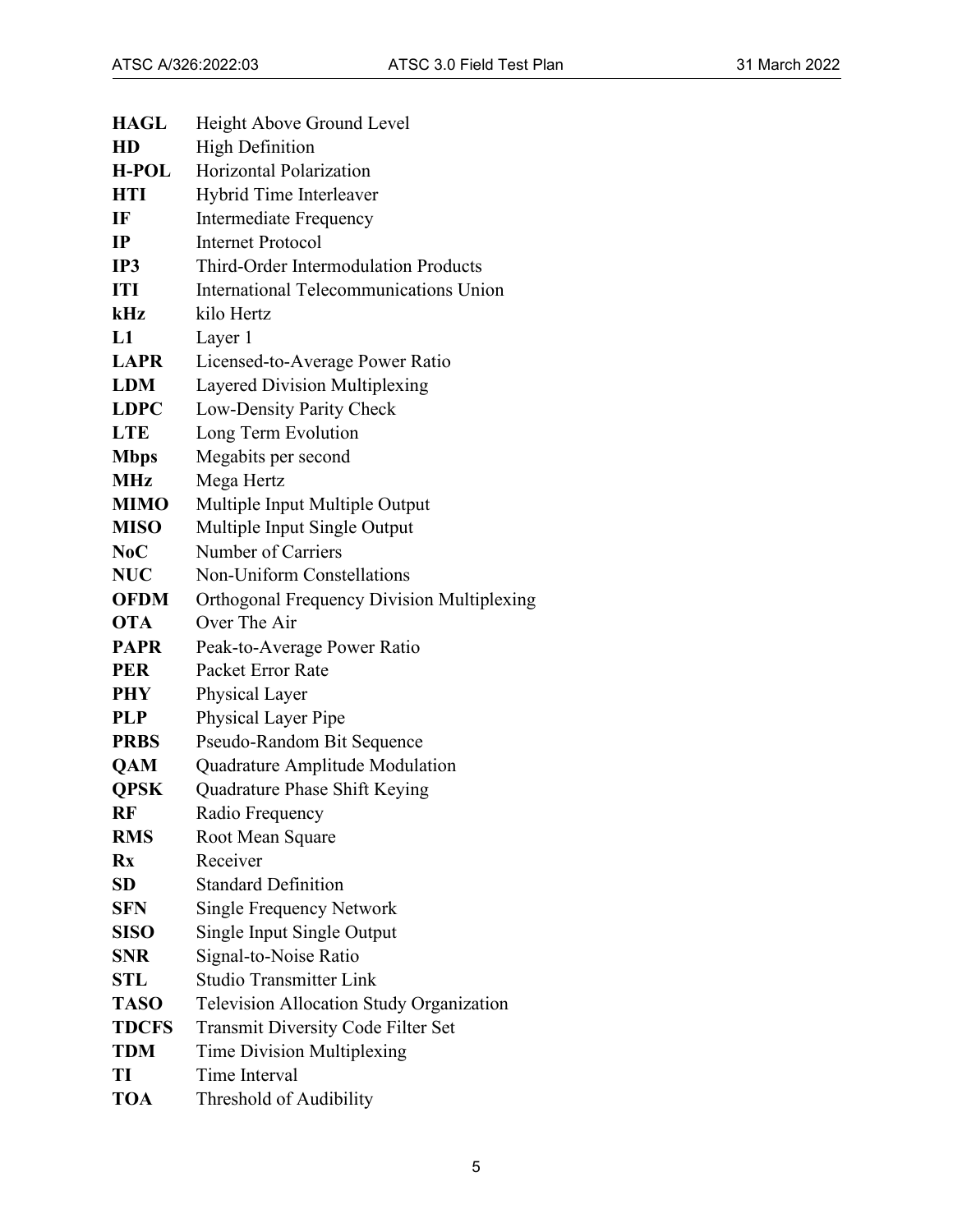- **TOV** Threshold of Visibility
- **TPO** Transmitter Power Output
- Tx Transmitter **TxID** Transmitter Identification **UDP** User Datagram Protocol **UHD** Ultra High Definition **UHF** Ultra High Frequency **USB** Universal Serial Bus **VHF** Very High Frequency **V-POL** Vertical Polarization
- **VSWR** Voltage Standing Wave Ratio

## <span id="page-10-0"></span>**4. OBJECTIVES**

## <span id="page-10-1"></span>4.1 Field Test Types

Field tests attempt to encompass as much real-world environment as possible. To debug possible issues in a receiver as well as to evaluate their RF performance in a variety of actual conditions, a variety of different types of field tests can be considered. In order to optimize field testing using a variety of methods and techniques, the following definitions are helpful.

## <span id="page-10-2"></span>4.1.1 Coverage Testing

**Coverage** is defined as the determination of actual field strengths measured in the field for a given transmission facility. There are generally three purposes for coverage measurements:

- 1) Verify the proper functioning of the transmit antenna (azimuth and elevation patterns, etc.).
- 2) Provide supplementary data for *terrain* attenuation algorithms that could be used for spectrum allocation planning and estimation of potential interference.
- 3) Provide supplementary data for propagation prediction algorithms (e.g., free-space, Longley Rice, TIREM, CRC-Predict, ITU P1546-3, etc.)

Coverage measurements are conducted using the standardized test methods described in Section 73.686 of the FCC Rules and Regulations (see references in Section [2\)](#page-7-0). These standardized test methods, which typically use antennas calibrated to a standard dipole and placed at 9.1 meters (30 feet) height AGL, are used worldwide for verifying coverage, verifying transmit antenna radiation patterns, and providing data to develop propagation algorithms used for the planning factors for allocating broadcast station spectrum.

Coverage tests are often carried out in formal fashion with measurements made along radials, arcs, grids and clusters. Typically, only field strengths are recorded at a large number of test sites throughout the desired area.

A transmitter "proof of performance" should be conducted prior to commencement of the field test to ensure the best signal possible is radiating from the transmitter site.

Limited coverage tests may be planned to achieve particular goals and objectives such as determining that a directional transmit antenna pattern is achieved or maintained, or to measure the effects of terrain that blocks broadcast signals in certain areas. Such tests will not predict overall coverage.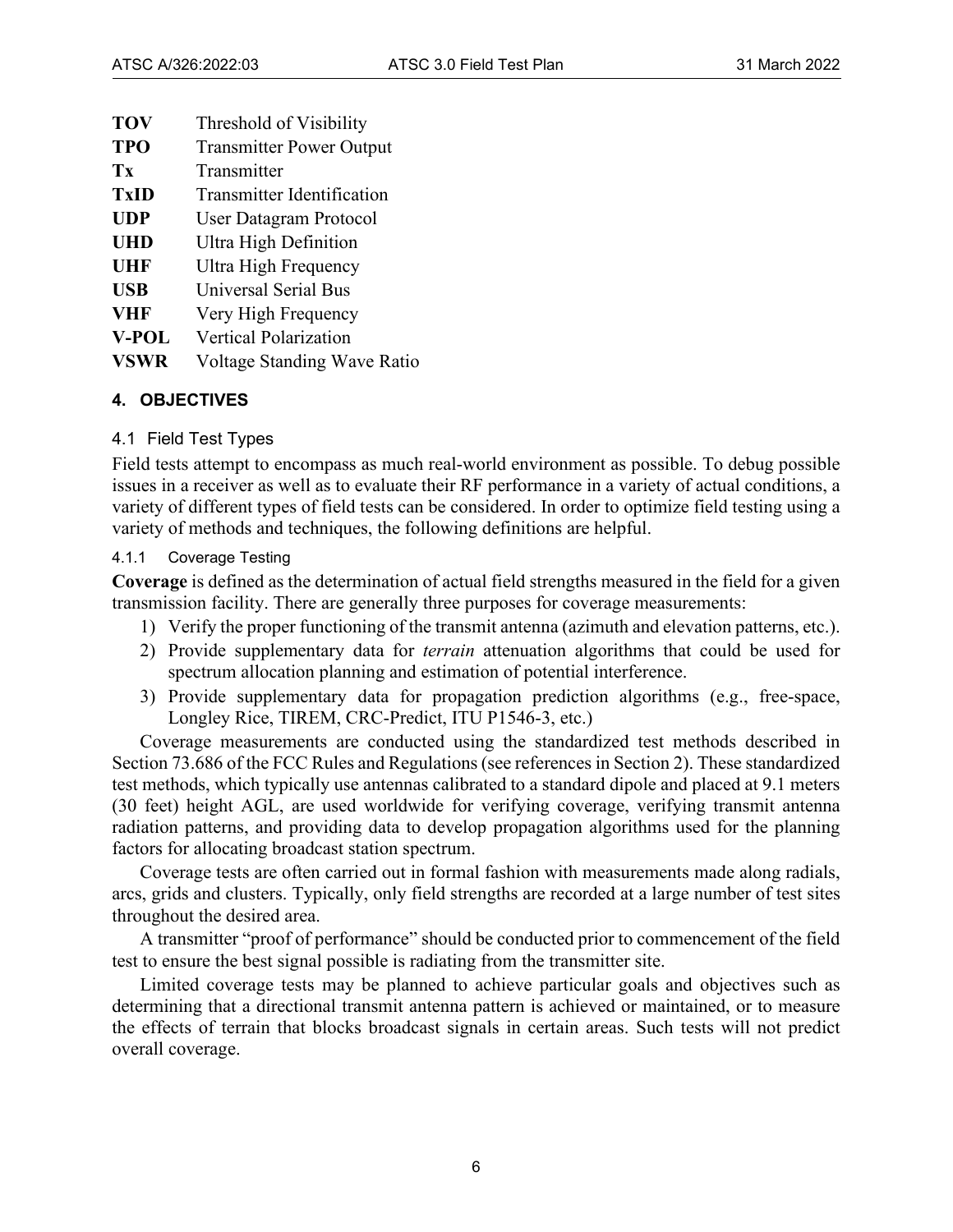#### <span id="page-11-0"></span>4.1.2 Service Testing

**Service** or "**Receivability**" testing for purposes of this document is defined as the process of determining the conditions under which digital television signals can be received and decoded in various actual operating conditions. Such operating conditions include any location where digital devices are normally used for entertainment and information for short and long periods of time. These operating conditions include use of antennas selected as those likely to be used with the receiving mode or modes under test.

Service (Receivability) measurements typically use digital devices designed to be connected to recording equipment to obtain signal level, margin-to-threshold, error rate, equalization characteristics, RF channel characteristics, and other information. These measurements can employ a variety of calibrated receive antennas (commercial or consumer) for various lengths of testing time and may not be as easily repeatable as the more formal coverage measurements. Moreover, receivers can be prototype, commercial, or consumer types of units.

All receivers used in field testing should be characterized prior to commencement of the field test to ensure the optimum performance of the receiver will accurately reflect service results. At the very least, white noise threshold and dynamic range (overload and sensitivity) should be performed. Other helpful receiver information, if available, would be CCI, ACI, and multipath performance.

A sample containing a large number of measurements needs to be taken to develop statistically valid results. By adhering to a standard set of service test procedures consistent with this document, data obtained from these tests can be used to develop a statistical database from which a level of service can be derived.

#### <span id="page-11-1"></span>4.1.3 Channel Characteristics Testing

**Channel Characteristics** testing has the specific meaning, for the purpose of this document, to determine RF propagation channel characterization (e.g., channel impulse response) and is accomplished by the detailed measurement of specific signal conditions at specific times and in specific locations using specific fixed and movable antennas.

In some cases, special transmitter identification codes (TxID) can be embedded "underneath" normal data as a "sub-signal" that allows special test equipment to extract them from the noiselike DTV signal, uniquely identifying a transmitter (e.g., as in a SFN deployment), and then provide existing channel characteristics such as channel impulse response. Generally, detailed channel characteristic measurements use a variety of methods that provide the effects of channel impairments such as signal level variations, impulse noise, in-band interference, and multipath.

#### <span id="page-11-2"></span>4.1.4 Single Frequency Network Testing

Single Frequency Network (SFN) reception is defined as reception from one or more synchronized transmitters (e.g., RF carrier, symbol frequency, and packet arrival timing) radiating identical signals that statistically provide increased signal levels with reduced chances of signal cancelation.

In SFN applications, it is possible that multiple received signals of equal amplitude can create severe multipath conditions, allowing for the possibility of destructive interference, i.e., weak signal conditions. Therefore, SFN techniques also allow the multiple transmitters to radiate different signals that have been linearly modified by Transmit Diversity Code Filter Sets (TDCFS) that pre-distort the common waveforms using linear all-pass filters in such a fashion that minimizes the cross-interference among the transmitted signals over the entire reception area. SFNs are applicable and beneficial to all five reception cases described above and defined below.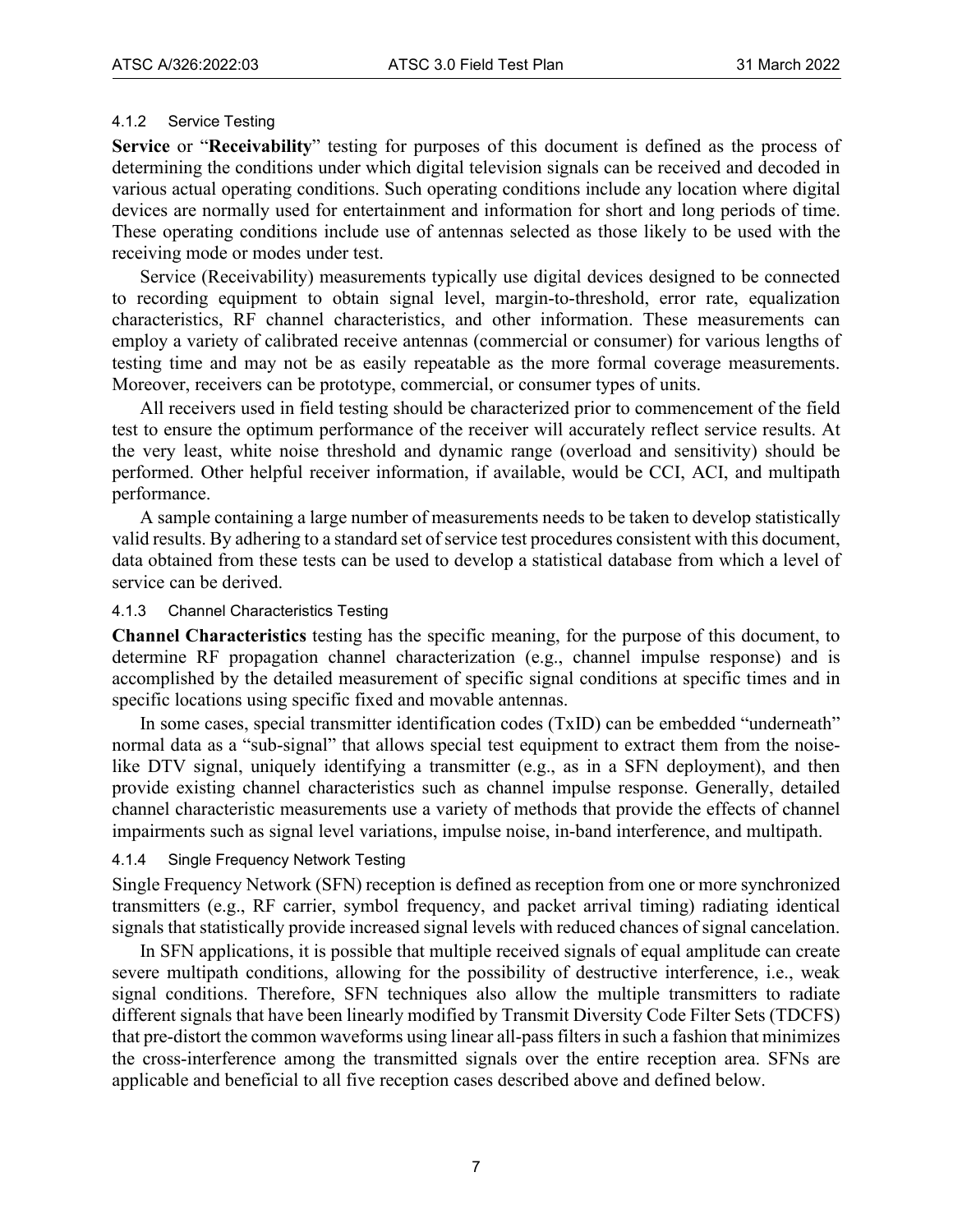Testing involves identification and level measurement of individual transmitter signals, composite signals, as well as the relative signal arrival timing over a region of overlapping transmitted signals.

## <span id="page-12-0"></span>4.2 ATSC 3.0 Reception Scenarios, Goals, and Objectives

Five different DTV receiving scenarios have been identified for possible field testing, and are briefly described below. Gathering data in the field for five of these cases allows comparison to coverage (field strength) and service (reception) propagation prediction models.

## <span id="page-12-1"></span>4.2.1 Fixed Outdoor

*Fixed outdoor* reception is defined as reception by a stationary receiver and receive antenna. Typically, this includes either a roof-top mounted antenna (with or without a rotor) or a fixedlocation attic antenna.

Test site selection is typically chosen to be on radials, arcs, grids, and clusters.

## <span id="page-12-2"></span>4.2.2 Fixed Indoor

*Fixed indoor* reception is defined as reception by a stationary receiver and a fixed-location receive antenna inside a building structure.

Test site selection is always a challenge for indoor testing because it involves finding either public buildings (office building, malls, etc.) with accessible rooms available for testing or private buildings (e.g., houses, condos, apartments, etc.) with owners who are both "willing and able" to meet the challenges of indoor testing and the testing group's schedule.

An additional challenge is that indoor testing requires moving enough equipment into this location to make meaningful tests without it being logistically impractical.

## <span id="page-12-3"></span>4.2.3 Portable

*Portable* reception is defined as reception by a receiver that can be moved from place to place, that uses a *self*-contained receiving antenna, but that remains stationary during operation.

Test sites can be either indoor or outdoor, as desired.

## <span id="page-12-4"></span>4.2.4 Pedestrian

*Pedestrian* reception is defined as reception by a receiver that is moving at no more than 5 km/hour (3.1 miles/hour). Typically, this is a receiver that may be used while walking, or a hand-held receiver where occasional and frequent short movements occur.

As an example, a person walking 3 km/hour (1.9 miles/hour) can create multipath RF signals at 695 MHz with Doppler frequencies of about 2 Hz (Doppler frequencies of 0.5 Hz at 177 MHz).

Test sites can be either indoor or outdoor, as desired.

## <span id="page-12-5"></span>4.2.5 Mobile

*Mobile* reception is defined as reception by a receiver that is moving at greater than 5 km/hour (3.1) mph). Typically, this is a receiver used in a vehicle moving faster than walking speed.

As an example, a vehicle traveling 120 km/hour (74.4 miles/hour) can create multipath RF signals at 695 MHz with Doppler frequencies about 77 Hz.

A general goal is to study and evaluate mobile system and/or hardware performance in the field in a variety of propagation environments and service (case) models.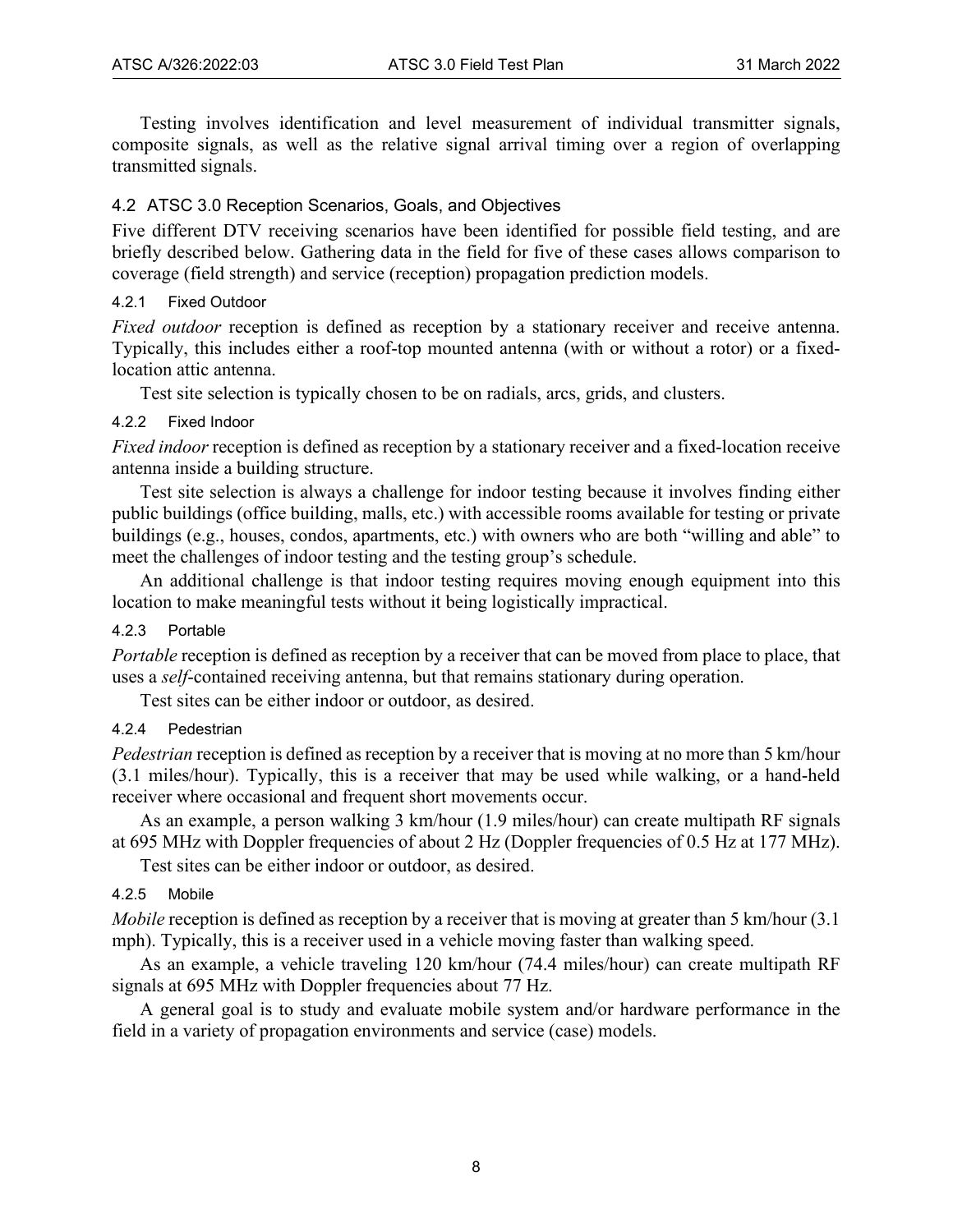## <span id="page-13-0"></span>4.3 Test Signals

ATSC 3.0 has a multitude of modulation and coding configurations from which to select for field testing. The availability of many transmission modes allows broadcasters to optimize their channel for their market environment, the particular application, and the type of receiver device. A large range of tradeoffs between payload data rate and robustness is possible. A field test plan should precisely specify what type of test signals to employ during testing, and what exact transmission parameters are to be used.

If only one PLP is used in field testing, the bit rate of this video test signal should nearly fill the available bit capacity of the channel to maximize the accuracy of visual error probability. A test signal such as the moving HD zone plate provides a significant challenge to any error concealment algorithms in DTV receivers, and facilitates visual recognition of the observer. This type of subjective test signal excels in quick field error measurements when other, more accurate objective error measurement techniques are not available.

If use of more than one type of test signal is desired for field testing in order to simultaneously evaluate various data rate versus robustness options, then *multiple* PLPs can be employed. This is referred to as TDM. Use of multiple PLPs avoids the necessity of having to change the transmitter signal mode remotely from the field test vehicle for every different test configuration. However, this requires the use of a test receiver that can allow the observer to select which PLP to be received and evaluated for reception and site margin. See [Annex B](#page-46-0) for some *examples* of transmission modes that represent various reception situations that might be used in commercial broadcast applications.

The test signal used to assess *channel response* has different needs than the other test signals. In the field environment, the channel could be Rayleigh or Rician. The test signal repetition rate should be short enough to characterize time-varying channels, yet be long enough to cover the expected multipath. Using a TxID signal with appropriate decoding test equipment is preferable.

The types of test signals described below are encapsulated within ATSC 3.0 physical layer signals as defined in the ATSC standard. They can be employed during field tests for particular types of tests, and fall into multiple categories:

- 1) A typical test signal with general video and audio program material which can be used for either coverage or *subjective* service testing.
- 2) A special test signal with repetitive test video and audio programming that have special desired characteristics (e.g., moving HD zone plate that encompasses nearly all of the data stream for easy visual detection of errors), and that can be used for either coverage or *subjective* service testing.
- 3) A special test signal pseudo-random data stream that can be used for objective bit error or packet error measurements as detected internally by the DTV receiver or externally by error testing equipment, and that can be used for either coverage or service testing.
- 4) A typical or special test signal, as described in the three paragraphs above, that has a special transmitter ID (TxID) signal embedded within, and that can be used for propagation channel response testing (e.g., amplitude and echo delay characteristics). It should be noted that this transmitter ID signal can be added to any of the other ATSC 3.0 test signals described above.

The test plan should clearly identify the specific test signal(s) to be transmitted and received during the course of testing, and the type of test data that is expected to be extracted from them.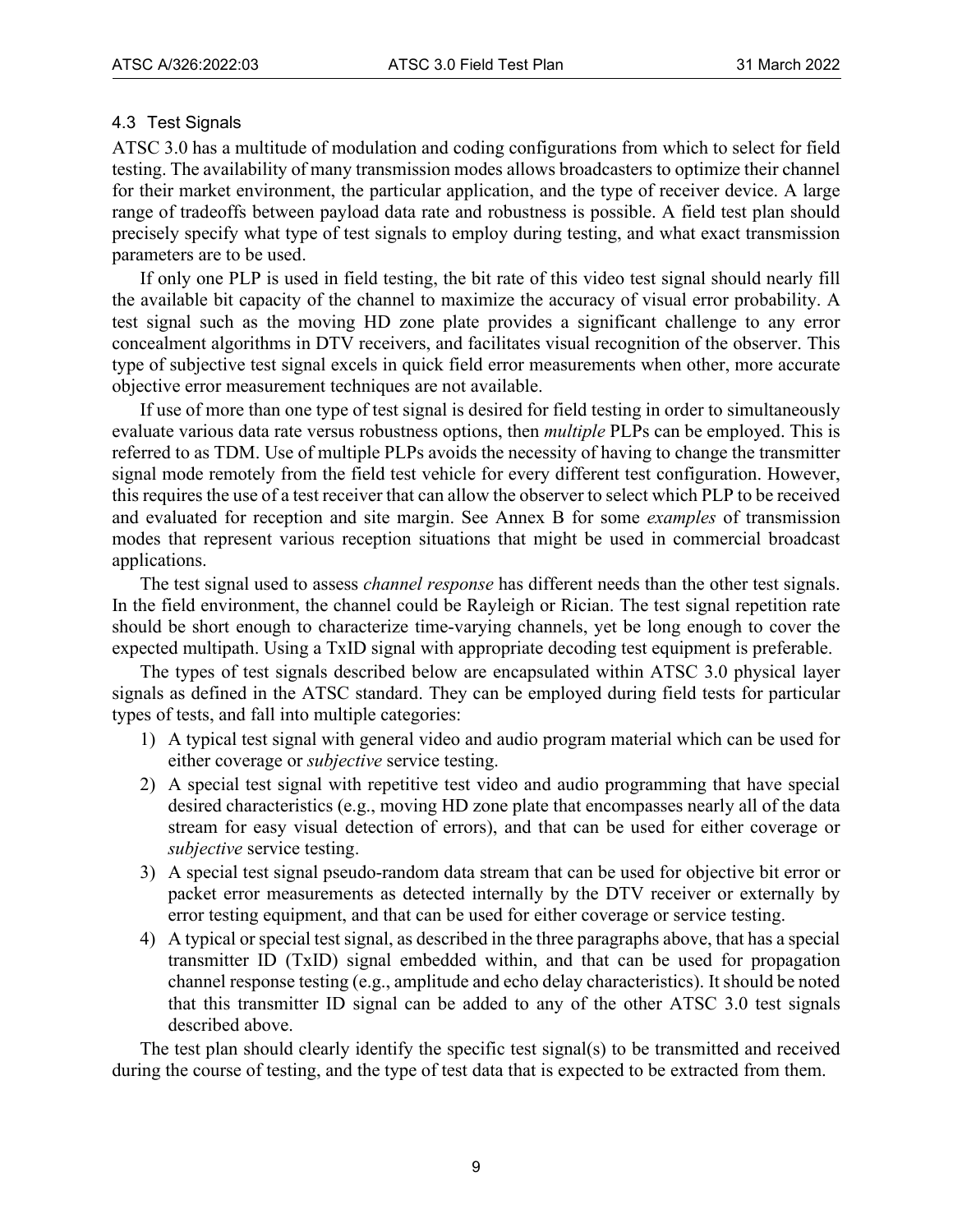#### <span id="page-14-0"></span>4.3.1 In-Service Measurements

In-service is defined as being available for regular program viewing by the general audience. In-Service measurements will use the commercial or non-commercial DTV signal itself (e.g., live television) with no modifications and with appropriate sound to enable evaluation of reception quality.

## <span id="page-14-1"></span>4.3.2 Out-of-Service Measurements

Out-of-service is defined as not being available for regular program viewing. Out-of-service measurements may use video test signals or specially tailored data test signals. These test signals should occupy the same RF television channel spectrum and have the same average power as a nominal DTV signal, but may be tailored for specific out-of-service measurements such as channel characterization or BER/PER error threshold measurements.

A common test signal is a repetitive video test sequence (e.g., moving high-definition circular zone plate) with appropriate sound to enable easy evaluation of the program stream errors on a device with video and audio presentation. Care should be taken that the data input consists of a seamless loop that does not create a disturbance in the video or audio during the "wrap around" time.

## <span id="page-14-2"></span>4.4 Field Test Scheduling

When practical, field measurements should be timed such that diurnal, seasonal and climatic propagation variations can be correlated to coincident service and channel characteristics measurements in a given reception area.

It should be noted that anomalous results may be obtained for measurements that are taken during inclement weather. Consequently, measurements should not be scheduled during dynamic weather conditions.

## <span id="page-14-3"></span>4.5 Field Test Duration

The duration of field tests are defined according to the receiving scenario (e.g., fixed outdoor, fixed indoor, portable, pedestrian, and mobile) and the type of test to be performed (e.g., coverage, service, and channel characteristic). The duration of a field test can include the following time periods: seasonal (months or years), very long term (days or months), diurnal (1-day during sunrise and sunset hours), long term (minutes or hours), short term (seconds to minutes) and very short term (seconds to less than a second).

Test duration including both observation intervals and unimpaired reception period are selected to adequately capture the desired number of measurements. The Test Plan should set the unimpaired reception period.

While these field test measurements are often not considered to be long term, there should be enough time in the field at a test site to account for any short-term RF signal fading characteristics. It is recommended that a minimum three-minute sample of reception be used, regardless of the time interval that errors are reported. For instance, if packet errors are reported every 1 second, they should be monitored continuously for 3 minutes, resulting in 180 consecutive and contiguous measurement time intervals.

Longer measurement times can be accommodated in the test plan should there be necessary requirements to do so. For instance, a 24-hour testing period or longer could be accommodated if diurnal (i.e., day/night transition) effects on propagation and reception are desired. Likewise,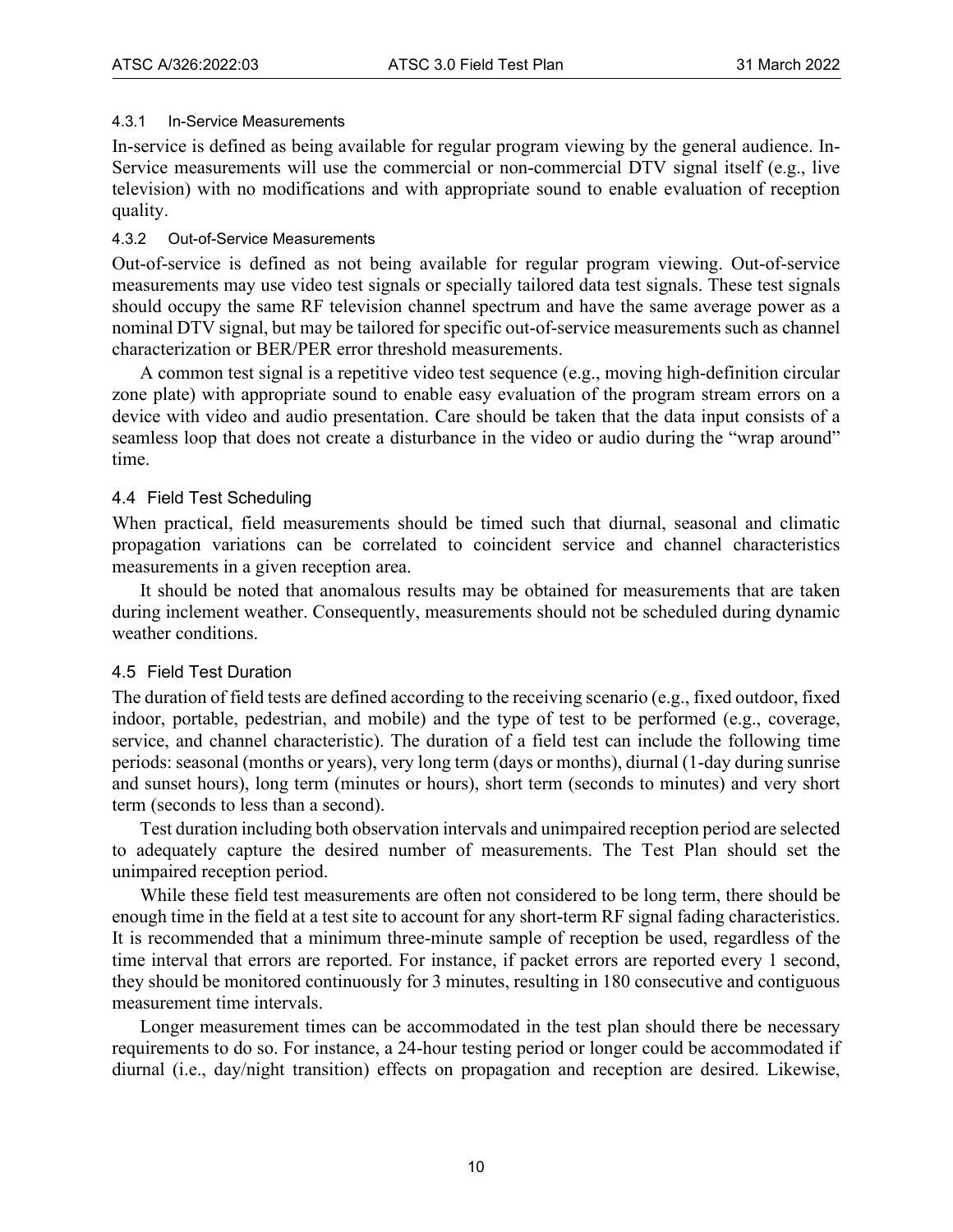performing tests for very long periods at a fixed location, such as a year, could provide long-term seasonal propagation and reception effects information.

## <span id="page-15-0"></span>4.6 Test Site Description

A description of site conditions for any field test is essential for each location in which field test measurements are made.

For all fixed test sites, the test plan should include documentation of the location of each site with geographic coordinates (i.e., latitude and longitude) to the nearest second (or better), address, distance and bearing to transmitter, surrounding area (photographs), nature of buildings including their construction type, vegetation, weather conditions at time of test, and, if possible, specific marking of the pavement or ground where the measurement was taken or the center of the coverage run or cluster measurements.

Pedestrian and mobile field tests should include the testing paths traversed, the general types of environments, and maps created with latitude and longitude data indicating specific routes.

## <span id="page-15-1"></span>4.7 Safety

The measurement platform, antenna, mast, and coaxial feedline represent potential safety hazards from electrical shock and/or falling objects. For this reason, it is imperative that the paramount criterion for measurement site selection is worker safety.

Accordingly, all measurement sites should be free of overhead power lines, steeply sloped terrain, wet surfaces, high winds, thunderstorms, and other natural or man-made obstructions or conditions which could threaten the safety of persons or property. The test plan should require that operators should be trained in proper safety procedures.

## <span id="page-15-2"></span>**5. MEASUREMENT METHODOLOGIES**

## <span id="page-15-3"></span>5.1 Coverage Measurement

Coverage measurements are made at a series of test sites to ascertain the signal level distribution across a large area that serves as a broadcast market. The following is a recommendation for establishment of procedures to be performed at each selected site.

## <span id="page-15-4"></span>5.1.1 Site Selection Criteria

Since coverage is determined by the *statistical* distribution of individual data point measurements, it is necessary to select individual location measurement sites at which multiple measurements can be conducted over a specified area. These measurements are referred to as "individual location cluster measurements."

Typically, individual measurement sites are selected such that the elevated antenna may be accurately positioned at discrete intervals around the perimeter of an area of approximately 9 square meters. Cluster measurements should include a minimum of five, evenly distributed, measurement points to capture data over an area of approximately 9 square wavelengths. If multiple frequencies are to be measured at one location, the cluster measurement area should be defined as 9 square meters (3 meters per side). Suggested patterns would include those described in Section [5.1.3.1](#page-17-1) as shown in [Figure 5.1.](#page-18-1)

## 5.1.1.1 Market Coverage Measurement Sites

Coverage measurements are to be conducted at specific points along multiple radials and arcs. Radials should extend from the transmitter location to the limit of predicted noise-limited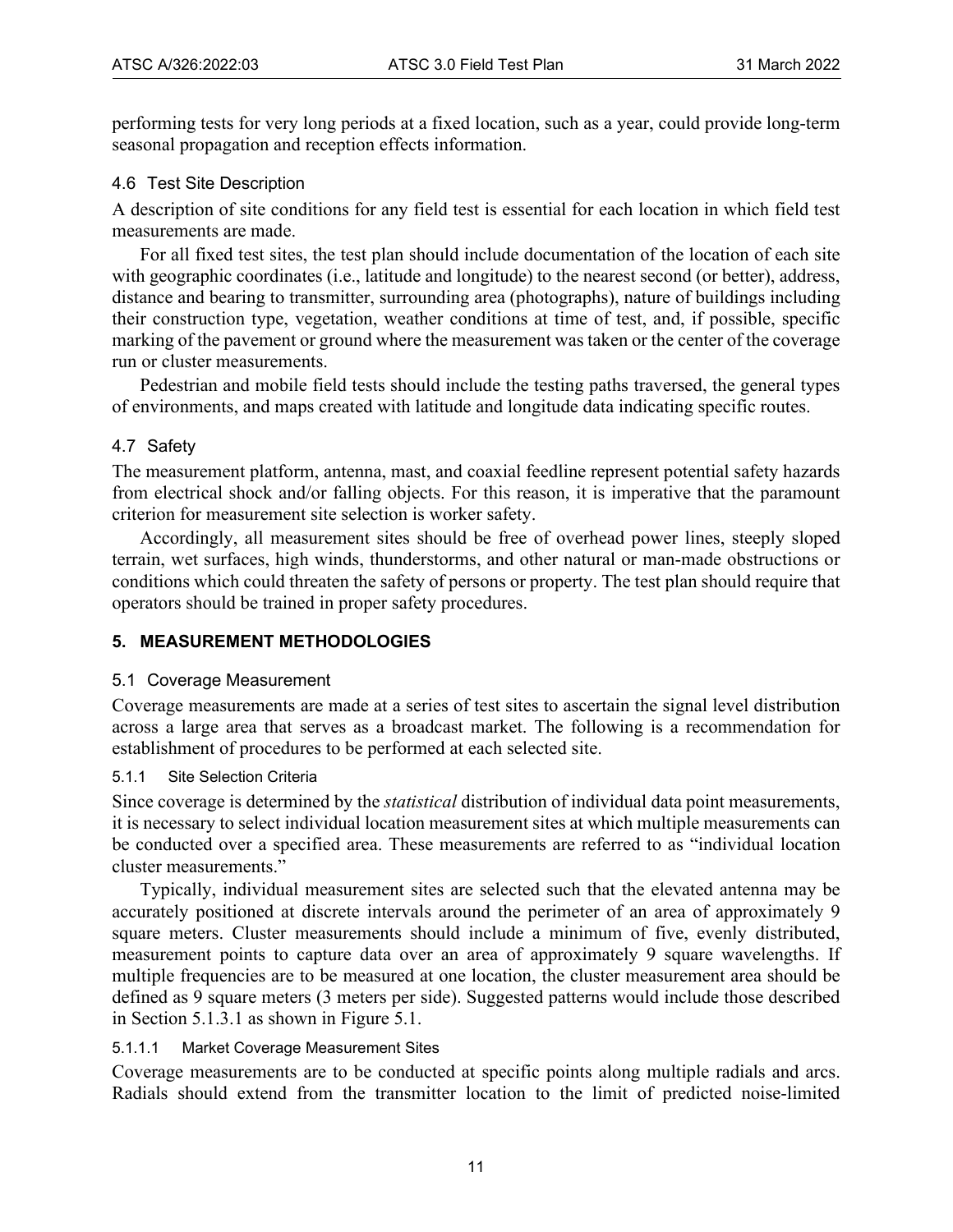coverage. A minimum of eight, reasonably evenly spaced, radials should be measured. Measurement radials should be oriented so as to traverse representative terrain and population centers. These radials should also include reception areas selected for service testing where practicable.

#### <span id="page-16-0"></span>5.1.2 Field Test Facility

## 5.1.2.1 Vehicle

For fixed measurements, an instrumentation vehicle should have a telescoping mast that is capable of elevating a rotatable standard reference antenna to a height of 9.1 m (30') AGL.

This vehicle should also be equipped with a means for implementing cluster measurements when individual site measurements are desired.

Support hardware should be available such as AC generator with multiple circuit breakers, GPS receiver with distance and bearing calculations, laptop computer, electronic map software, etc.

For mobile measurements, an instrumentation vehicle should have means for roof-top mounting of one or more small mobile antennas, with coaxial feedlines inside the vehicle to the test equipment. Testers should be aware of the influence of the surface of the test vehicle on the characteristics of the mounted small antennas which acts as a substantial ground plane. Space is required for the test equipment capable of providing signal level measurement, propagation channel characteristics, and *optionally* ATSC signal reception. Again, support hardware should be available such as a power source for the test equipment, a GPS receiver with distance and bearing calculations, a laptop computer, electronic map software, etc.

## 5.1.2.2 Equipment

Equipment includes the following:

- a) Calibrated, horizontally polarized, reference antenna(s), UHF and VHF.
- b) Calibrated antenna balun (if necessary—depends upon reference antenna type in use) and antenna/coax impedance matching network.
- c) Calibrated coaxial RF distribution system, which may include a bandpass filter (in special cases where the transmitted power is significantly lower than the value expected in normal operation), low-noise amplifier, RF splitter (if multiple outputs are used for simultaneous field strength measurements at different frequencies), and/or optional instrumentation devices.
- d) Calibrated spectrum analyzer with band-power markers covering the appropriate frequency range for determining strongest signal reception antenna orientation (azimuth) and signal level as well as for RF spectrum display image capture and/or recording. (A spectrum analyzer with internal signal or sweep generator may be used for calibration of the measurement setup).
- e) Differentially corrected GPS receiver.
- f) Computers, printers, etc., as desired.
- g) Integrated data acquisition system to collect and store measurement data and tester's comments on electronic non-volatile media.
- h) Optional receiving antenna(s) and polarization modes.
- i) Camera to record test site and surrounding area.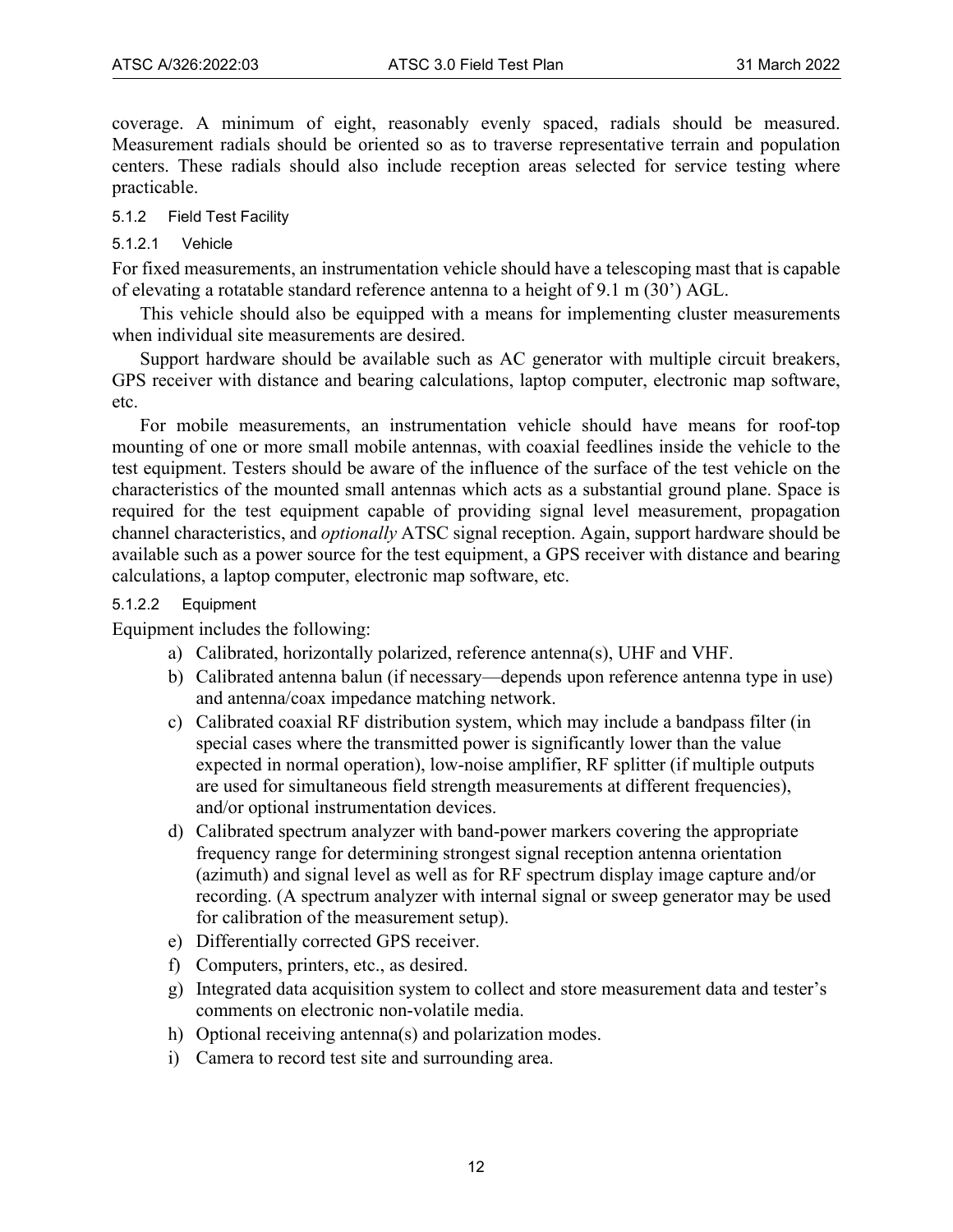## 5.1.2.3 Receive Antenna

Any receive antenna used for coverage measurement should be calibrated with respect to a standard (reference) dipole tuned to the desired test signal frequency and then mounted on a mast at the prescribed height above ground (9.1 meters or 30 feet). Documentation for the antenna (e.g., gain, azimuth and elevation pattern, impedance, etc.) should be included in the test report. Antennas for coverage measurements are normally oriented towards the transmission tower, which means in the direction of maximum signal level.

For purposes other than coverage, in some instances, *optional* measurements may be made with the antenna oriented in other directions. Such measurements are also recorded with the antenna orientation data field indicating the directions.

#### <span id="page-17-0"></span>5.1.3 Measurement Data Set

Measurement data should include, but not be restricted to, the following information:

- a) Field strength (minimum, maximum, and median value) in  $dB\mu V/m$ .
- b) GPS coordinates of test location.
- c) Distance and bearing to transmitting antenna location.
- d) Ground elevation at measuring location.
- e) Date, time of day, topography, and weather observations.
- f) Azimuth orientation (with respect to North) of receiving antenna for maximum field strength.
- g) A detailed equipment list specifying each measurement antenna, measuring instrument, and system component, its manufacturer, type, serial number, rated accuracy and date of most recent calibration by either its manufacturer or a qualified calibration laboratory.
- h) A detailed block diagram of the coverage survey measurement system.
- i) A detailed description of the procedure, date, time, and tabulated data for the pre-test field calibration check of each of the coverage survey system components conducted at the beginning of each measurement cycle.

## <span id="page-17-1"></span>5.1.3.1 Number of Measurement Points

The number of measurement points in the coverage area is a function of the following issues:

a) Radials ("Community" adapted from [\[2\]](#page-7-4) 47 CFR 73.686):

A minimum of eight reasonably evenly spaced radials with a minimum of 15 points per radial should be measured. Measurement points are selected to begin at a distance of 16.1 kilometers (10 miles) from the transmitter location and are to be repeated at intervals of 3.2 kilometers (2 miles) to the maximum distance at which measurements are to be made. The total number of measurements locations, per radial, should not be fewer than 15 but should be approximately equal to  $0.1\times(P)^{1/2}$ if this number is greater than 15, where "P" is the population of the community of interest. Care may be taken when choosing the number of points as some points on a radial might be in inaccessible locations (e.g., the ocean). If the purpose of testing is for FCC, then refer to [\[2\].](#page-7-4) If the purpose of testing is personal, then a smaller number of points and radial positions can be chosen for practical reasons.

A "cluster" of five "spot" measurements may be made. For this purpose, the "cluster" is defined as one identifiable initial measurement point and at least four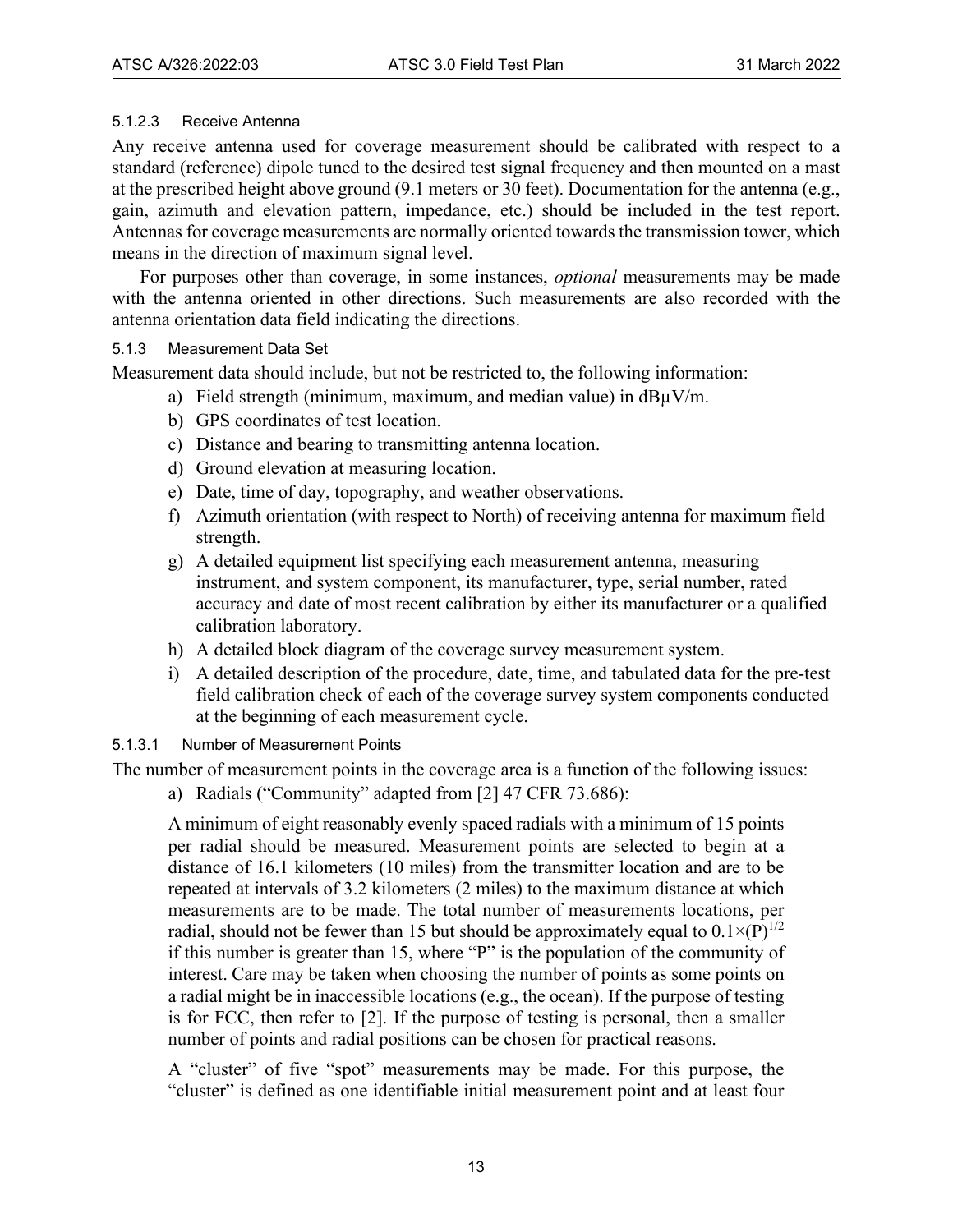additional measurement points within a distance of the initial measurement point as specified in [Figure 5.1.](#page-18-1)

- b) Arcs: Arcs should be normally measured around the full 360º azimuth, except where terrain prohibits. Individual selection points should be made at 20º spacing or less.
- c) Individual location cluster measurements: A minimum of five, evenly spaced, measurement points should be used.



**Figure 5.1** Cluster Measurement 5-point arrangements.

## <span id="page-18-1"></span><span id="page-18-0"></span>5.1.4 Measurement Methodology

## 5.1.4.1 Signal Power Definition

Digitally-modulated television signal power can be measured with a swept-tuned spectrum analyzer with band-power marker capability, and should cover the expected frequency and amplitude range of interest. ATSC 3.0 signal levels are defined as the average power within the defined RF channel that is employed (e.g., 6, 7, or 8 MHz).

## 5.1.4.2 Antenna Height

Outdoor coverage (field strength) measurements are conducted at an antenna height of 9.1 meters (30 feet) above ground level (AGL). This height is the same value used by the FCC in their rules for many years.

Other heights (e.g., 20', 15', or 5') can be additionally measured to provide supplementary information. In fact, lower height measurements may be quite useful for characterizing reception cases other than fixed location television services.

## 5.1.4.3 Field Test Duration

Coverage measurements are normally conducted for short periods of time, that is, the time it takes to perform a cluster of 5 measurements within 3 square meters. The purpose of the cluster is to *average* out the effect of multipath and nearby signal path obstructions that could otherwise adversely affect the measured value. Fixed position coverage measurements over long periods of time (hours, days, months, years) provide useful information about the effect of weather, seasons and diurnal (day-night) variations.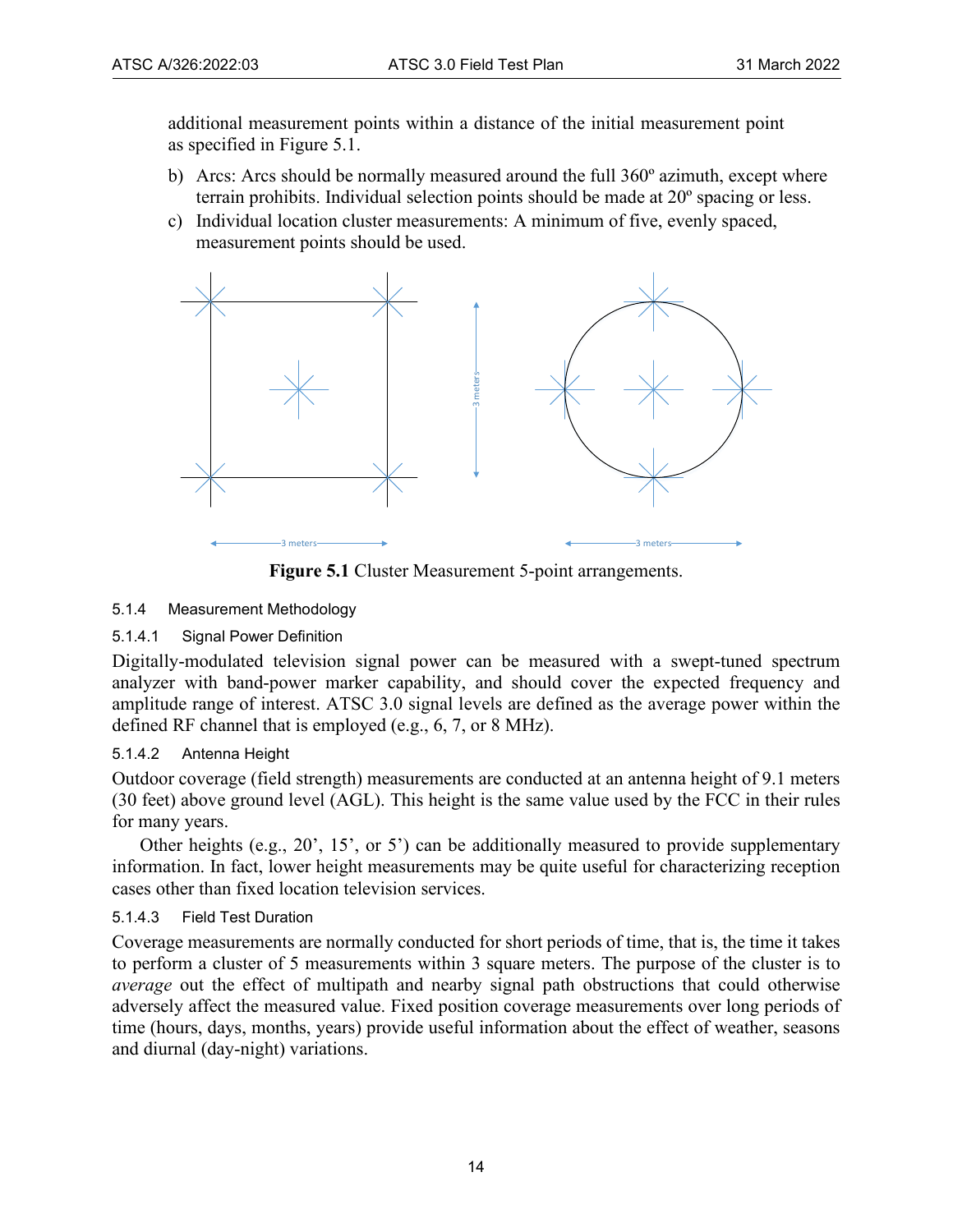## <span id="page-19-0"></span>5.1.5 Data Analysis Consideration

Tabular database formats are the preferred form of data collection. The format should be compatible with mainstream data base and spreadsheet software, and is to be described in detail in the Test Report.

Observer's measurement observations are often valuable in determining the cause of any anomalies in test results and should be included in a comments column or as footnotes in the Test Report.

Digital photographic records are important ways to describe a site condition in some detail. In addition to the surrounding area, photographs should be made of the test setup itself in relation to the surrounding environment (i.e., the truck placement within the test area site).

Spectrum display images provide insight into the condition of the signal that is measured as well as the spectrum in which the signal is located. When practical, spectrum records of the measured signal should be made for each major measurement set and should include a wideband display (e.g., 20 MHz or greater) of the spectrum containing the desired test signal as well as adjacent channel signals. Coverage data should be used for pair-wise comparison of actual field strength versus calculated field strength.

## <span id="page-19-1"></span>5.2 Service Measurement

The following descriptions apply to all receiving modes (see Coverage Measurement in Section 5.1) except where noted. Certain measurement procedures may vary with the selection of the receiving mode.

If coverage measurements are desired at sites where service measurements are conducted, a set of cluster measurements should be conducted according to the procedures in Section [5.1.](#page-15-3) If coverage and services measurements are desired at the same location, it is recommended that they are performed at essentially the same time.

#### <span id="page-19-2"></span>5.2.1 Site Selection Criteria

Service measurement sites are selected based upon predetermined criteria specified in the Field Test Plan, and are typically made in such a manner that they simulate real-world receiving situations. In order to obtain statistically-meaningful results, there should be enough data sample points measured to reflect the actual performance of the measured system. Practical considerations lead to a range of 50 to 100 sites, although reasonable statistical confidence intervals may require significantly more (e.g., 200 to 400 sites).

Service measurements may include a statistical bias to certain geographical locations, such as well-populated areas or regions with certain challenging terrain (e.g., hilly, forested, urban canyons, etc.). In such cases, the density of test sites might be greater than in other areas within the testing region.

By choosing testing locations that exhibit particular propagation impairments, the results of the test may be biased. For example, service measurements may also include a bias towards one or more particular reception factors such as multipath, aircraft flutter (near airports), or effects of building walls or trees. When a service test is biased in such a manner, rather than randomized site selection, it should be noted as such in the test results and database.

Service measurements may include various geographical locations, such as well-populated areas or regions with certain challenging terrain (e.g., hilly, forested, urban canyons, etc.). Typically, the following *types* of sites are considered for DTV field tests: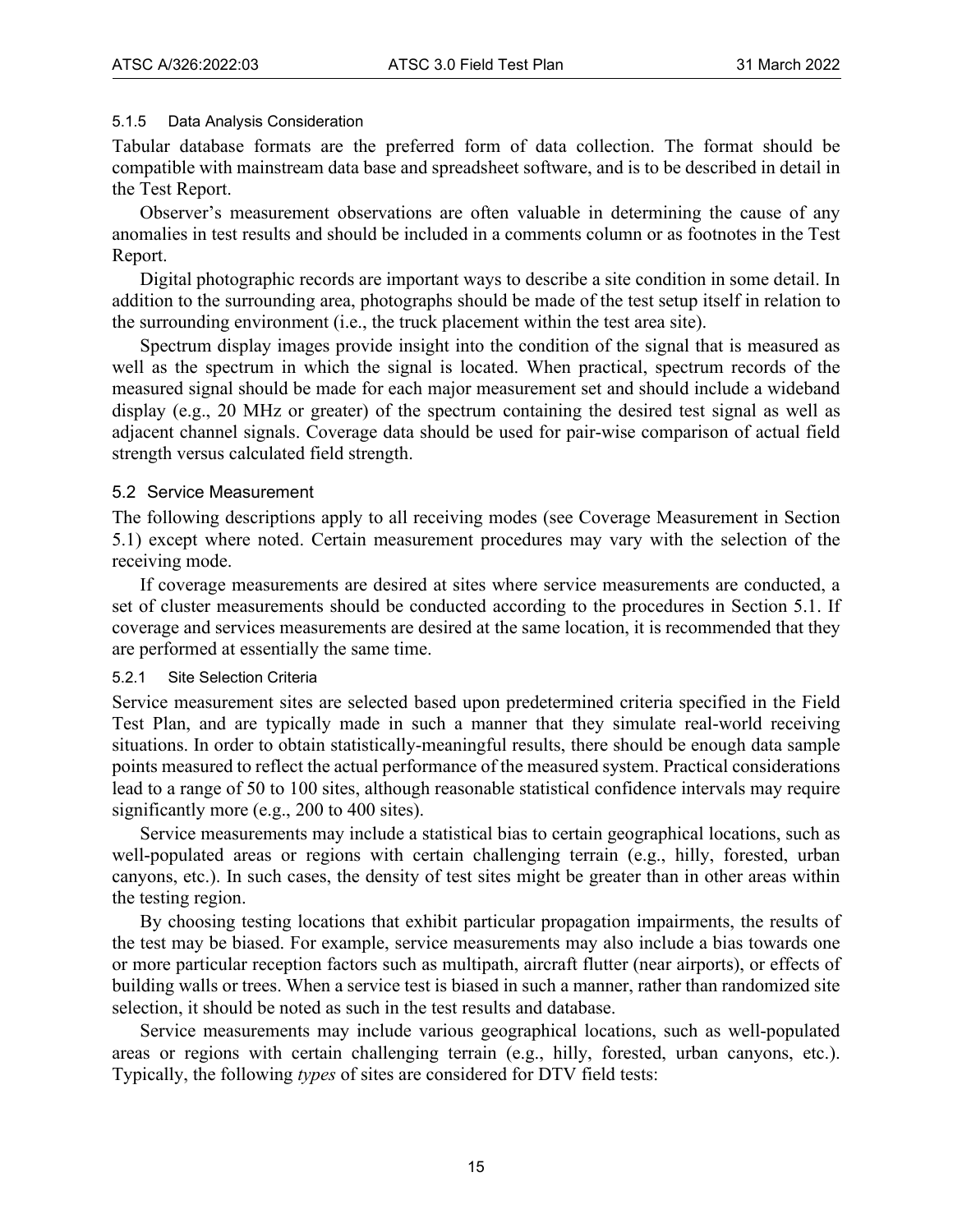- 1) Radials: increasing distance from transmitter at constant azimuth angle (evaluation of varying terrain with varying distance and varying transmitter elevation pattern)
- 2) Arcs: constant distance from transmitter with varying azimuth angle (evaluation of varying terrain with constant distance or variations in transmitting antenna azimuth pattern)
- 3) Grids: rectangular-shaped pattern with  $\approx$  1-mile spacing (e.g., short-spaced propagation variability with suburban terrain clutter effects)
- 4) Clusters: rectangular-shaped pattern with  $\approx 0.5$ -mile spacing (e.g., very short-spaced propagation variability with urban terrain clutter effects)

## <span id="page-20-0"></span>5.2.2 Field Test Facility

The receive site facility is designed to document the propagation channel's characteristics of signal interference, multipath, and impulse noise. Equipment is selected and assembled according to test plan goals and objectives.

## 5.2.2.1 Vehicle

A similar vehicle to the one described for coverage testing can be used for fixed site measurements.

## 5.2.2.2 Equipment

A detailed list of equipment for a coverage field test facility is recommended, although service measurement test plans may not need the full complement to accomplish their objectives. Important elements include the following:

- **Block Diagram**: A block diagram showing the components of the measured signal path should be provided with the test report. An example of a block diagram of a field test vehicle is shown in [Figure 5.2.](#page-22-0) Field strength  $(F_s)$  is as defined in Figure 5.2.
- **Operational Dynamic Range**: The dynamic range and noise figure of the entire test facility and its components should be determined and documented. The net system gain from down-lead input to spectrum analyzer input, known as the vehicle *system gain*, should be calibrated for accurate calculation of received signal *field* strength.
- **Antenna**: The antenna that is employed for service measurements should be:
	- i) An example of a typical antenna for the particular application being evaluated
	- ii) Calibrated (e.g., gain, 3-dB azimuth points, front-to-back ratio, etc.) by the factory, on a range or in an anechoic chamber, or by comparative measurement with a standard reference dipole while at an open area site with minimal ground clutter nearby using the desired radiated RF test signal
	- iii) Routinely checked to determine that it is still performing as predicted
- **Antenna mount:** Outdoor masts should allow for measurements to be made at 30' AGL (9.1 meters) and at any azimuth direction. If mounted on a vehicle for remote testing, a compressed air-operated extendible pneumatic mast with an integral rotor allows raising and lowering of the antenna at each site. A remotely-controlled rotor mounted at the top of the mast would allow adjustment (i.e., pointing) of the receive antenna for maximum signal level. An optional mast-mounted compass would facilitate determination of the antenna azimuth when optimized for maximum received signal level. A plastic "coiling" sheath (Nycoil) to protect the downlead coaxial cable is beneficial.
- **Down-lead System Components**: Any baluns, cables, amplifiers, filters, attenuators, combiners, splitters, and other devices that could affect the measured signal each should be documented and calibrated. Robust components should be designed into the receive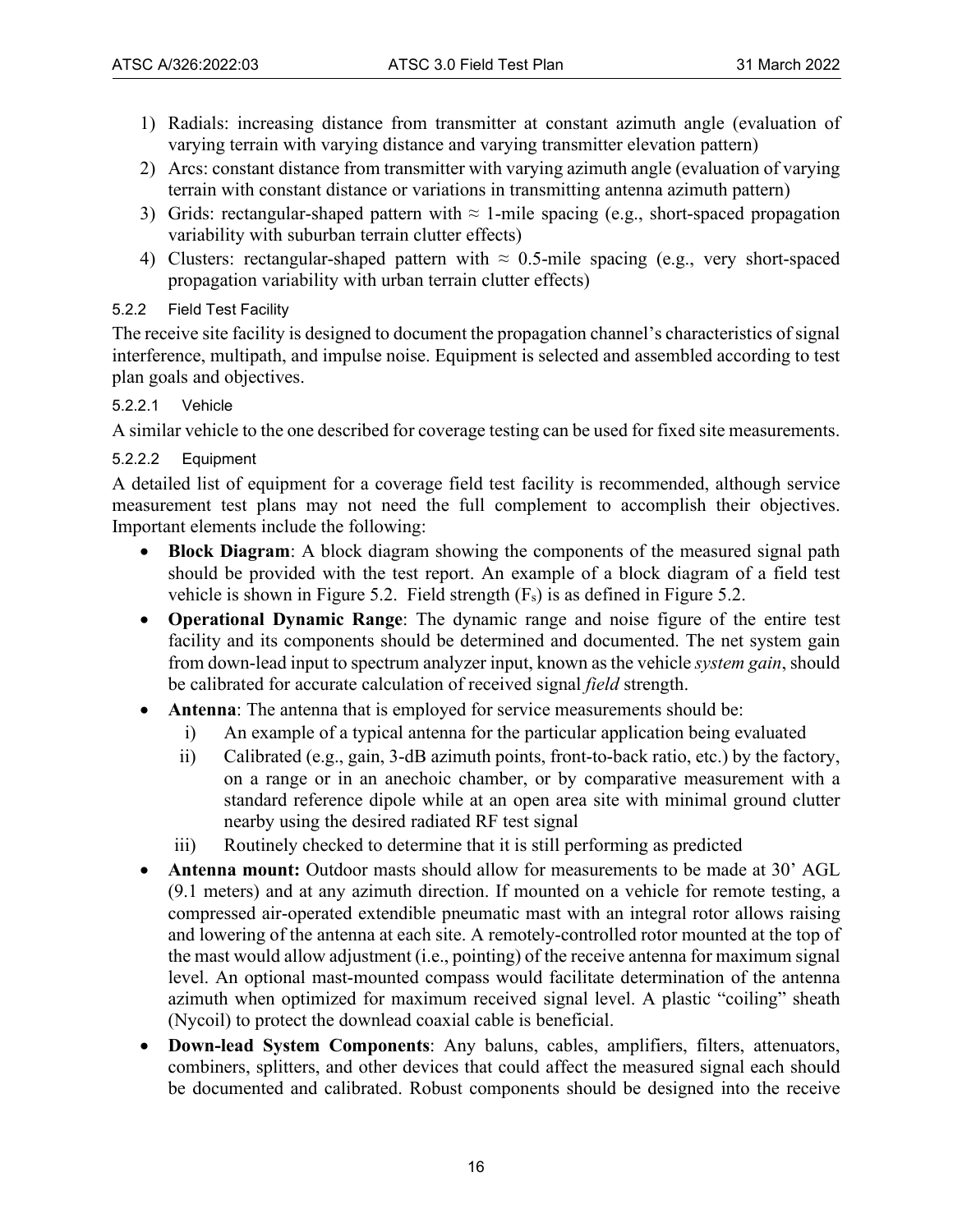system, such as high IP3 amplifiers, well-shielded (e.g., double-shielded braid and foil) downlead cables, well-isolated splitter outputs, and flat passband, low insertion loss bandpass filters (in special cases, such as when a field test is performed using a transmitter power much lower than expected in normal use). When professional antennas are not employed, care should be taken to minimize VSWR effects through a careful selection of amplifiers and attenuators located as close to the antenna as possible. An impedance matching device should be used, if necessary, at the output of the antenna or the input of the amplifier. NOTE: the vehicle test system can primarily employ either 50-Ohm or 75- Ohm impedance components, but may require impedance matching (conversion) components placed at appropriate locations within the system (e.g., as needed at antenna output or receiver input).

- **ATSC3 Receiver:** The receiver used for the service measurements should be described in detail. It should have tuning capability for the desired channel(s) to be tested (e.g., VHF and UHF), and provide either video or audio output to either internal or external display devices. It would also preferably provide internal status indicators (e.g., various lock and frame errors) that can be polled by the testing computer software. The receiver should have supporting calibration documentation, particularly AWGN threshold for each transmission mode to be tested. These thresholds should be carefully measured and documented prior to the start of field testing. The receiver may employ either internal or external video and audio decoding and playback units.
- **Other Measurement Equipment:** Other equipment used for service measurements that provide data for the test report should be documented and should have supporting documentation and test results. This includes the spectrum analyzer with band-power markers that are used to measure desired signals as well as any undesired or noise signals expected during the field test (e.g., vehicle amplifier noise, impulse noise, ATSC 1.0, ATSC 3.0, LTE, etc.).
- **Support Equipment**: Support hardware facilitates data gathering, and should be available to those doing the testing, including, but not limited to, AC power generator with ample capacity (for all test equipment), computers, test equipment control, data gathering, map software, terrain profile software, data archiving spreadsheet, data storage (USB hard drive or USB memory sticks), GPS receivers (precise site location), and adequate air conditioning and heating (as needed dependent upon the season).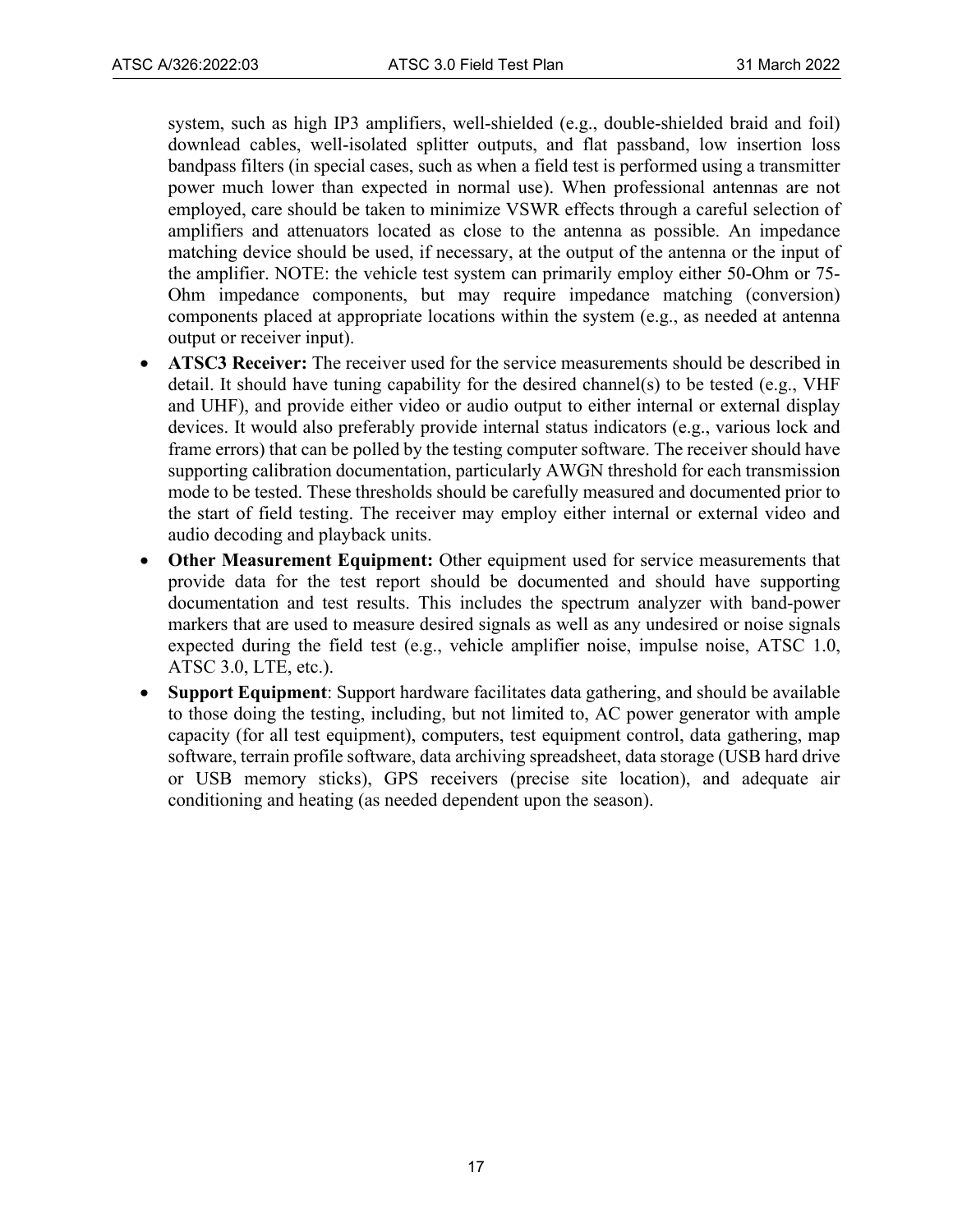

 $F_s$  (dB $\mu$ V/m) = S(dBm) – G<sub>T</sub>(dB) + A<sub>T</sub>(dB) + K<sub>D</sub>(dB $\mu$ V/m – dBm) – G<sub>A</sub>(dB)

where:

 $S \equiv$  average signal power in RF Channel Bandwidth at spectrum analyzer input (dBm)

 $G_T \equiv$  total system gain of truck with attenuator  $A = 0$  dB

 $A_T$  = total loss of coaxial feedline + BP filter + RF Step Attenuator (dB) = L<sub>1</sub> + L<sub>2</sub> + L<sub>3</sub>

 $K_p \equiv$  dipole factor for give RF test channel center frequency (dB $\mu$ V/m)

 $G_A \equiv$  antenna forward gain over  $\lambda/2$  matched-impedance dipole for given RF test channel (dBd)

**Figure 5.2** Example of a typical block diagram of service measurement vehicle.

#### <span id="page-22-0"></span>5.2.2.3 Receive Antenna

Antennas for service and channel characterization measurements may be professional, commercial, or consumer products as selected to meet the goals and objectives of the Field Test Plan. Antennas used for these types of tests are typically employed in an "in-service" setting. In addition to being used for 30' AGL mast measurements, they are also used only a few feet above the floor or ground and relatively close to people and nearby surrounding objects (e.g. indoor, portable, and pedestrian tests). These antennas should be mounted in a manner that allows the testing personnel to easily and repeatedly point, tilt and position the antenna with accuracy and to record meaningful results from such movements. Antennas may be oriented in an optimal (maximum signal or most easily received signal) or non-optimal position (as might be used for a single setting but receiving signals from multiple directions). Antennas for service and channel characterization measurements include but are not limited to the following classes and orientation:

- a) Measurement with an outdoor antenna at 9.1 m (30') AGL can be used. The antenna can be either commercial or consumer in nature. Orientation via a remote-controlled rotor may be optimal (e.g., maximum signal level) or non-optimal, and should be so indicated in the database.
- b) An indoor antenna that is associated with a fixed receiving installation, and when used for service or channel characterization measurements, is typically a consumer style antenna. The antenna can be a dipole antenna or one with multiple elements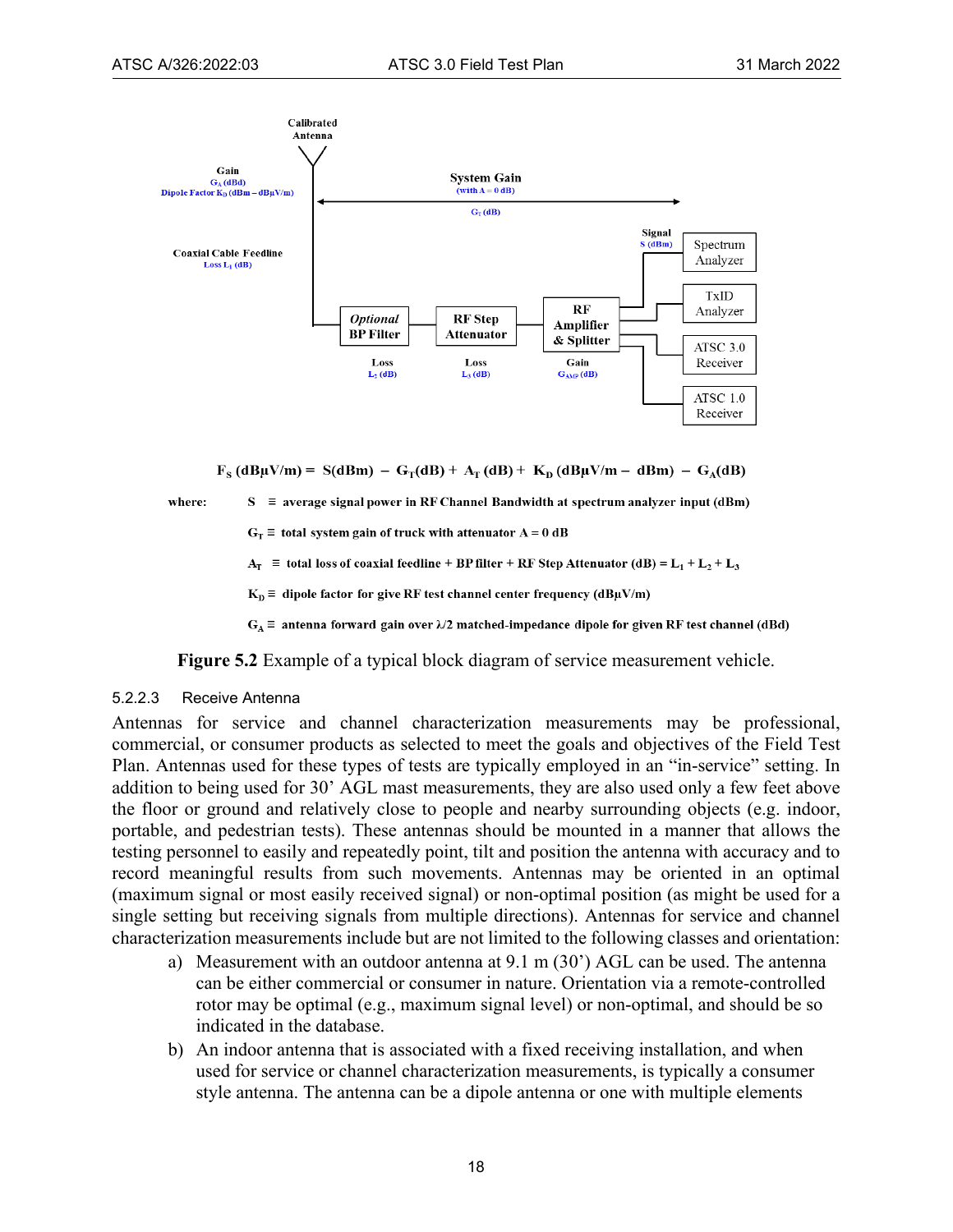providing additional gain and directivity. It should be characterized for gain and pattern with respect to a dipole, and mounted about 1.5 meters (5 feet) above the floor. This class of antenna may be used in an optimal or non-optimal orientation according to the field test plan, and should be indicated in the database. It should be noted that the antenna's performance characteristics may markedly change in the indoor environment from measured values made in a controlled test environment.

- c) An indoor antenna, associated with a portable receiving application, and used for service or channel characterization measurements is normally a consumer style antenna that may be designed as non-directional (monopole) or directional (dipole or multiple element). It should be characterized for gain and pattern with respect to a dipole. Portable antennas are normally positioned about 1 meter (3.3 feet) above the floor (ground) and may be oriented in an optimal or non-optimal position according to the field test plan and indicated in the database.
- d) An antenna associated with pedestrian use can be considered to be of random directional characteristics with little or no gain. If *possible*, the antenna should be characterized for gain and pattern with respect to a dipole, and mounted about 1.8 meters (6 feet) above the floor. Because of the relative insensitivity (gain) of the antennas used in pedestrian applications, the orientation is normally considered to be non-optimal.
- e) Antennas associated with mobile applications are normally considered to be nondirectional (monopole or similar design) and mounted in fixed positions on vehicles in a manner to maximize their exposure to radio signals. Mobile antennas should be characterized for gain with respect to a dipole. The orientation of an antenna used in mobile applications is considered to be undefined (none or non-optimal).

#### <span id="page-23-0"></span>5.2.3 Measurement Data Set

More than one set of measurements can be obtained during a service measurement. One is highly recommended while the other is peripheral, in nature, which enhances or describes a particular reception condition in more detail. It should be noted that some of the measurement parameters are only found inside the receiver (often in data registers), and are only available in those receivers which provide a means to extract them.

The recommended data set includes:

- 1) Site location details (geographical coordinates, distance from transmitter)
- 2) Speed (for mobile testing)
- 3) Date and Time of day (which provides any seasonal and diurnal effects present)
- 4) Description of building in which, or around which, measurements are made
- 5) Nature of area surrounding test site (e.g., urban, suburban, rural, type of terrain, vegetation, etc.)
- 6) Detailed location of antenna height above ground level (HAGL)
- 7) Antenna orientation (with respect to North)
- 8) Calibration of measurement system (i.e., system net gain, including antenna gain)
- 9) Antenna description (e.g., dipole, directional)
- 10) Antenna polarization (e.g., V-POL, H-POL)
- 11) Measured spectrum analyzer signal strength (average power, in dBm)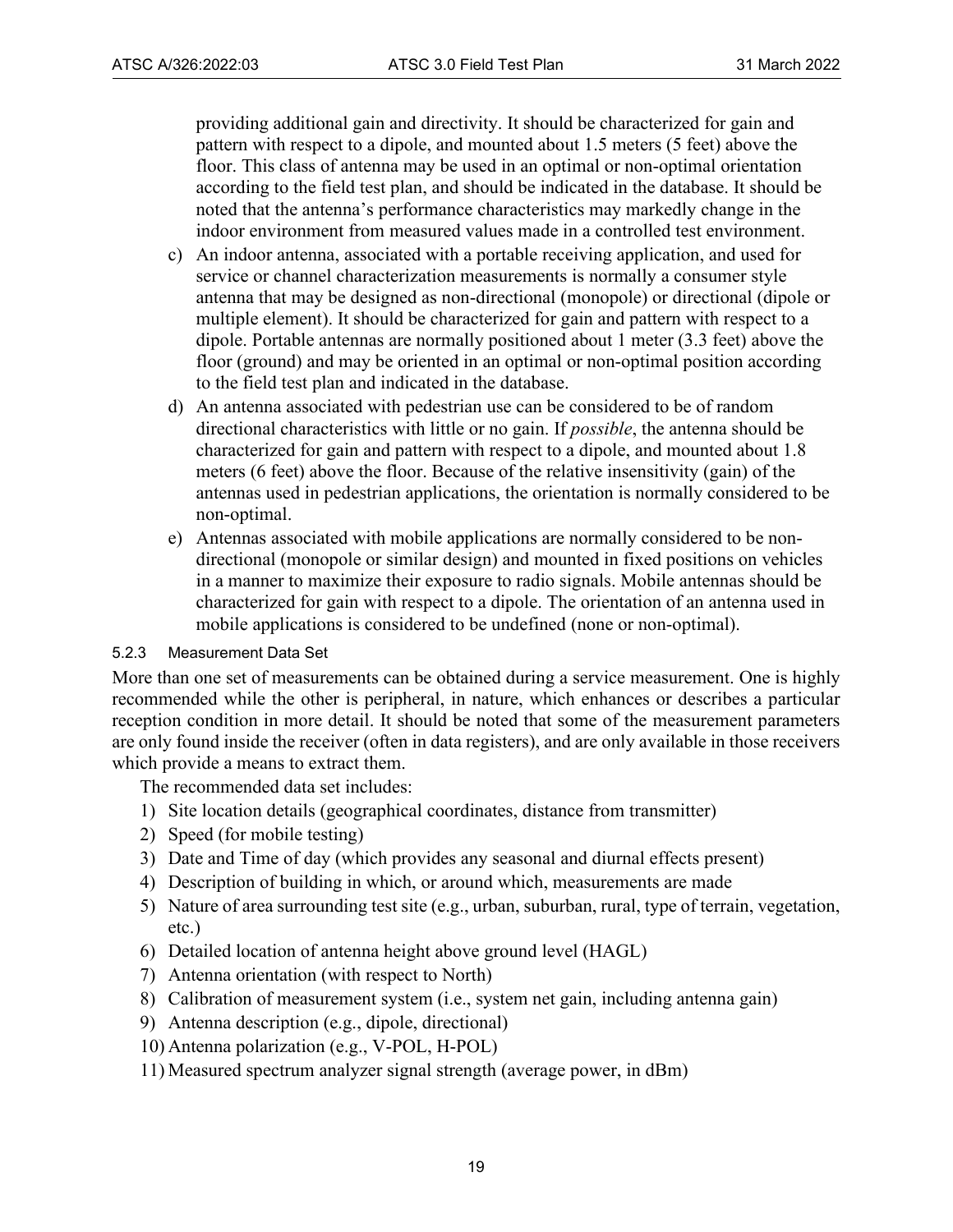- 12) Measured internal receiver AGC or signal strength from internal receiver registers (gain in dB or average power in dBm)
- 13) Noise floor of test vehicle system (average power, in dBm)
- 14) Noise added receiver SNR at threshold (in dB)
- 15) Measured internal receiver SNR as received (in dB, when available)
- 16) Measured internal receiver SNR at threshold (in dB, when available)
- 17) Measured margin (i.e., amount of total attenuation before threshold of errors occurs, in dB)
- 18) Packet error rate (PER), after LPDC and after BCH or CRC (if used), when available.
- 19) Any large *undesired* adjacent channel interference signals (DTV, LTE, etc.)
- 20) Description of possible cause of failure at sites with no reception or at sites with less than expected reception performance (e.g., minimal margin)

Other measurement sets may include:

- 1) Test site street address
- 2) Observed subjective audio and/or video impairments
- 3) Log of activity
- 4) Spectrum plots of unusual desired or undesired signal characteristics
- 5) Describe in detail any other measurements made during the service measurements
- 6) Channel Response (when available)

## <span id="page-24-0"></span>5.2.4 Measurement Methodology

The following general procedures outline a typical service measurement process.

## 5.2.4.1 Signal and AWGN Power Definitions

Digitally-modulated television signal power and AWGN power measurements should be made using a suitable device that accurately measures average power in the entire RF channel bandwidth (e.g., 6, 7, or 8 MHz) bandwidth. This measurement can be made with a swept-tuned spectrum analyzer with band-power marker capability, and should cover the expected frequency and amplitude range of interest.

## 5.2.4.2 Error Threshold Determination Measurements

For DTV, transmission or propagation impairments are not directly visible on the screen or heard in the sound until the impairments cause outages or loss of ability to demodulate or properly decode data. Since powerful error correction techniques are used, all digital DTV data transmission systems have a "cliff effect", i.e., a sharp transition with signal level where the video and audio go from perfect error-free picture and sound to all-error frozen (or blank) video and muted sound. This steep transition often will occur in less than 1 dB of signal level drop when white noise impairment is present (e.g., noise floor of a DTV receiver), making it difficult to rate DTV with a subjective impairment scale (such as the 5-point subjective ITU-R scale, formerly referred to as the CCIR subjective impairment scale).

Instead, it is more useful to rate the DTV reception based on *objectively* measured BER or PER. If no error information is available from the test receiver, the number of impairment-caused "hits" observed on the video screen or in the audio within a given period of time can be used to *subjectively* determine threshold. A "hit" is defined as an obvious visible or audible artifact caused by propagation impairments or interference or noise.

Therefore, two general methods exist for determination of DTV error threshold:

1) Subjective viewing of video and listening of audio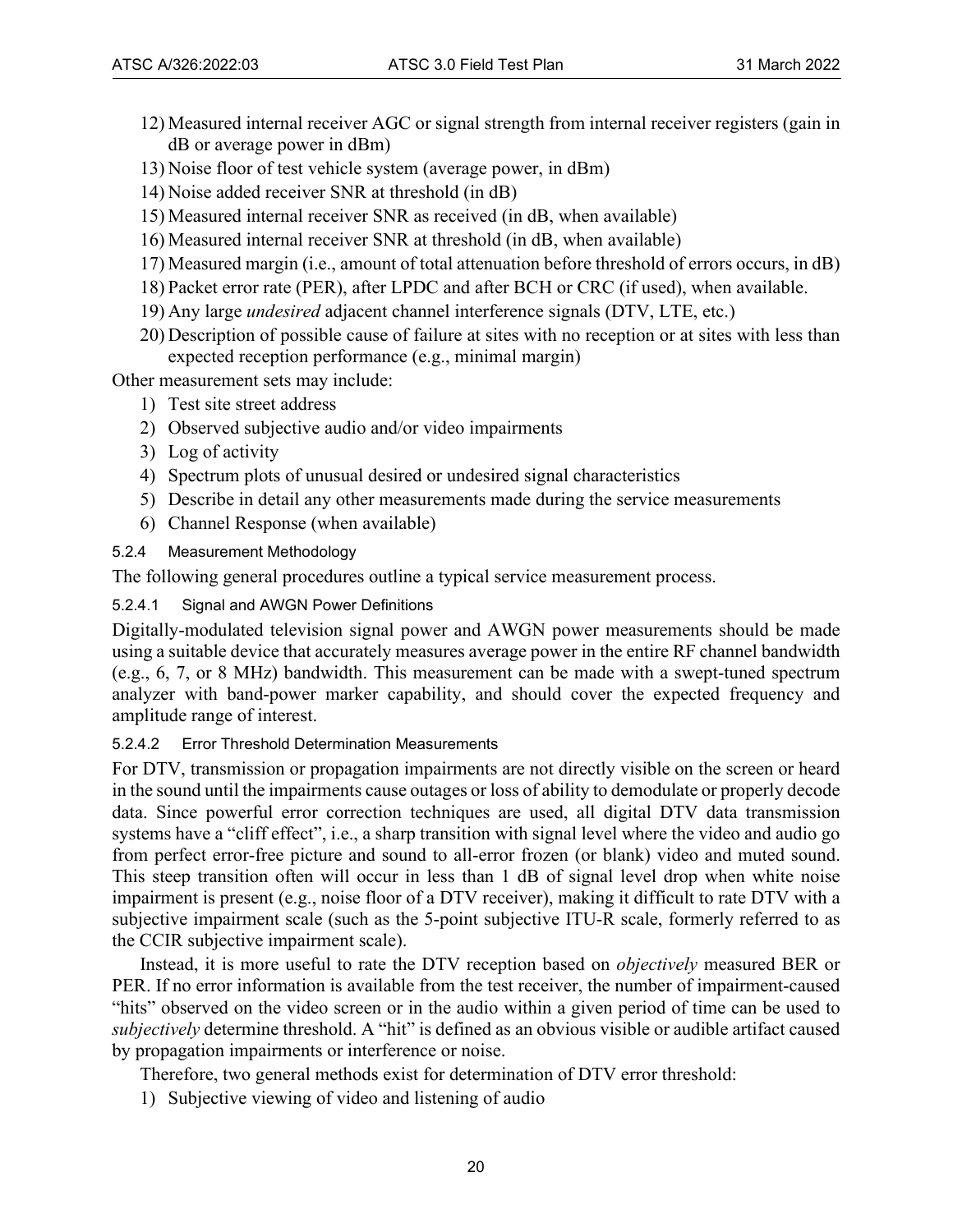#### 2) Objective measurement of synchronization codes and payload data errors

#### 5.2.4.2.1 Subjective Threshold Methodology

Subjective determination of threshold uses the receiver's decoded video and audio to determine the onset of payload data error threshold. Once RF propagation impairments cause enough data errors to overrun the FEC coding process (LDPC, BCH, interleaving, etc.), video and audio impairments become obvious to observers.

However, it is noted that the subjective method of determining threshold is made more difficult by recent developments in scalable video coding/compression where the high-detailed video components are sent in a separate PLP (i.e., data stream) from the low-detailed components, with the low-detailed components transmitted using more robust coding. If scalable video is employed in the test signal (e.g., in-service measurements), the task of determining threshold is more difficult.

If no other means exists to objectively measure payload data threshold errors, the subjective viewing of the receiver's video and audio is the only means possible. This can be accomplished using actual on-line broadcast programming provided by a commercial or non-commercial station, or it can be accomplished with off-line repetitive video and audio program material (e.g., moving HD zone plate that facilitates identifying data errors due to minimal error concealment success).

#### 5.2.4.2.2 Objective Threshold Methodology

Objective determination of threshold is the preferred method (if available) since it is easier to measure due to use of test equipment to make the measurement, and results in more repetitive and consistent results.

However, it is not guaranteed that all DTV receivers that are tested will have provisions for built-in error measurement capability or have output data streams that can be measured by external error measurement test equipment. DTV receivers may take many forms (prototypes, commercial equipment, consumer equipment with or without video screens, etc.), with each form providing differing levels of sophisticated signal monitoring. Typically, prototype receivers offer many observable signal points within them, while commercial receivers may offer less, and consumer receivers even less than this. Therefore, the different error thresholds that exist in the reception of ATSC 3.0 signal may not all be available from a receiver that is under test.

The following describes possible threshold parameters that *might* be available in ATSC 3.0 receivers via internal register interrogation.

- 1) Synchronization Errors
	- a) Bootstrap signal (CFO lock)
	- b) Preamble-Basic (CRC errors)
	- c) Preamble-Detail (CRC errors)
- 2) Payload data errors
	- a) After LDPC (FEC frame errors)
	- b) After BCH, if used (BCH frame errors)
	- c) After CRC, if used (CRC Frame errors)

The test plan should specify which of the above synchronization and payload data error thresholds should be tested for the specific receiver that is being evaluated. Field test procedures should be general enough to apply to all device types mentioned above.

It should be determined at least once, however, that the objective methodology compares well with the subjective methodology. In other words, the final FEC block that provides the payload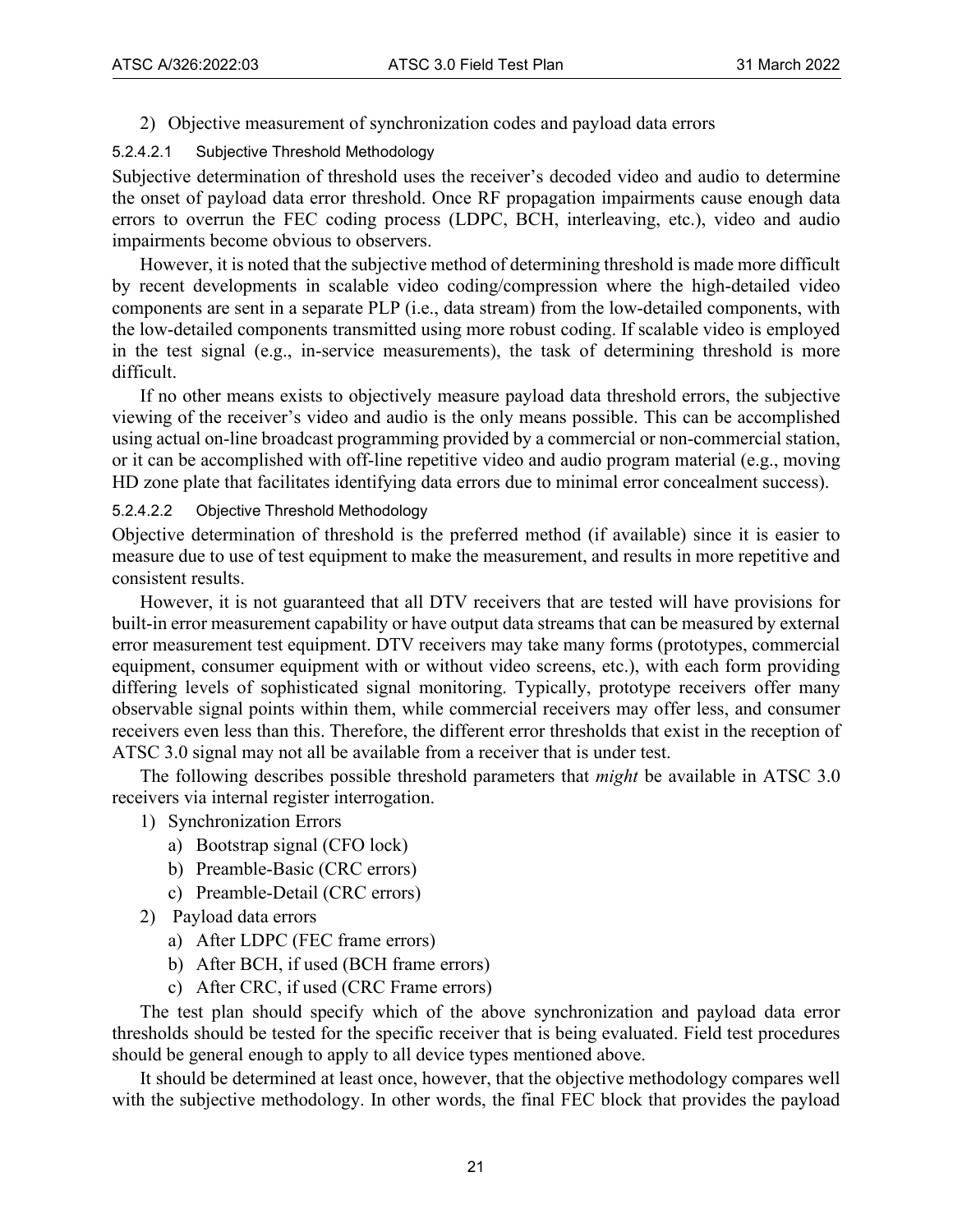data error is what determines whether the video and audio is error free or not. Therefore, verification of agreement between the objective and subjective methods should be performed in order to provide confidence in the accuracy of the objective method.

## 5.2.4.3 Error Threshold Definition

The ultimate goal for error threshold determination is to provide consistent and repeatable results for any and all of the potential services that might be conveyed by the ATSC 3.0 system. However, when using video to determine TOV, it depends upon the type of video (SD versus HD versus UHD), how much detail and motion is involved, and how much of the data steam is being used to convey the particular program that is being used for testing. Therefore, instead of using a specific error rate (e.g., 2.5 transport packet errors per second) as in ATSC 1.0, the definition of error threshold will be determined by the most recent desired signal level that provided error-free performance (i.e., data reception).

Also for consistency and repeatable results among various field tests, it is recommended to determine data error threshold using a **3-minute** sample period. If during the three minutes, errors are observed (either subjectively or objectively) due to an increase in impairments (e.g., multipath, CCI, ACI, impulse noise, etc.) or a decrease in desired signal level (e.g., fading), then the signal level should be increased via a reduction in the attenuator value that is part of the receive site test system, and the measurement window repeated.

## 5.2.4.4 Site Margin Definition

Site margin is defined as the amount of attenuation that can be placed in the desired signal path prior to the receiver without introducing data errors to the received signal. Errors are caused by a known amount of white noise in the receive circuitry, whether present due to measurable RF amplifier output noise or intentionally added from a white noise source. It is understood that this method of determining site margin for the desired DTV signal does not represent exactly what minimum desired signal level could occur in the field in the presence of existing interfering signals since the increased RF attenuation will reduce all of the signals (desired and undesired) together, leaving the C/I ratios the same. Nevertheless, this method provides a margin value compared to white noise as well as a relative means of determining stability of a desired signal in a given propagation environment.

Unlike laboratory tests where stable signals allow precision impairment testing (e.g.,  $0.1$  dB or 0.25 dB steps), testing site margin in the field is more complicated due to the always-present signal variations due to fading. Therefore, this test parameter is measured by increasing the signal level step attenuator or the AWGN noise attenuator in **1 dB** steps to determine site margin.

## 5.2.4.5 Antenna Class, Height, Orientation, and Polarization

The antenna is selected and used according to the reception mode (fixed, portable, pedestrian and mobile).

## 5.2.4.6 Calibration Measurements

Calibration measurements should be made of test system components at the beginning of each test day to determine that the facility is performing properly. A known test signal is typically used to simulate the expected *unimpaired* real-world signals and calibrate the test equipment, including the receive system gain, attenuation steps, and test receiver thresholds.

## 5.2.4.7 DUT Functionality Test

Each DUT that is to be field tested should have its basic functionality verified before testing is to commence. This includes basic error-free operation on the desired channel(s) to be tested as well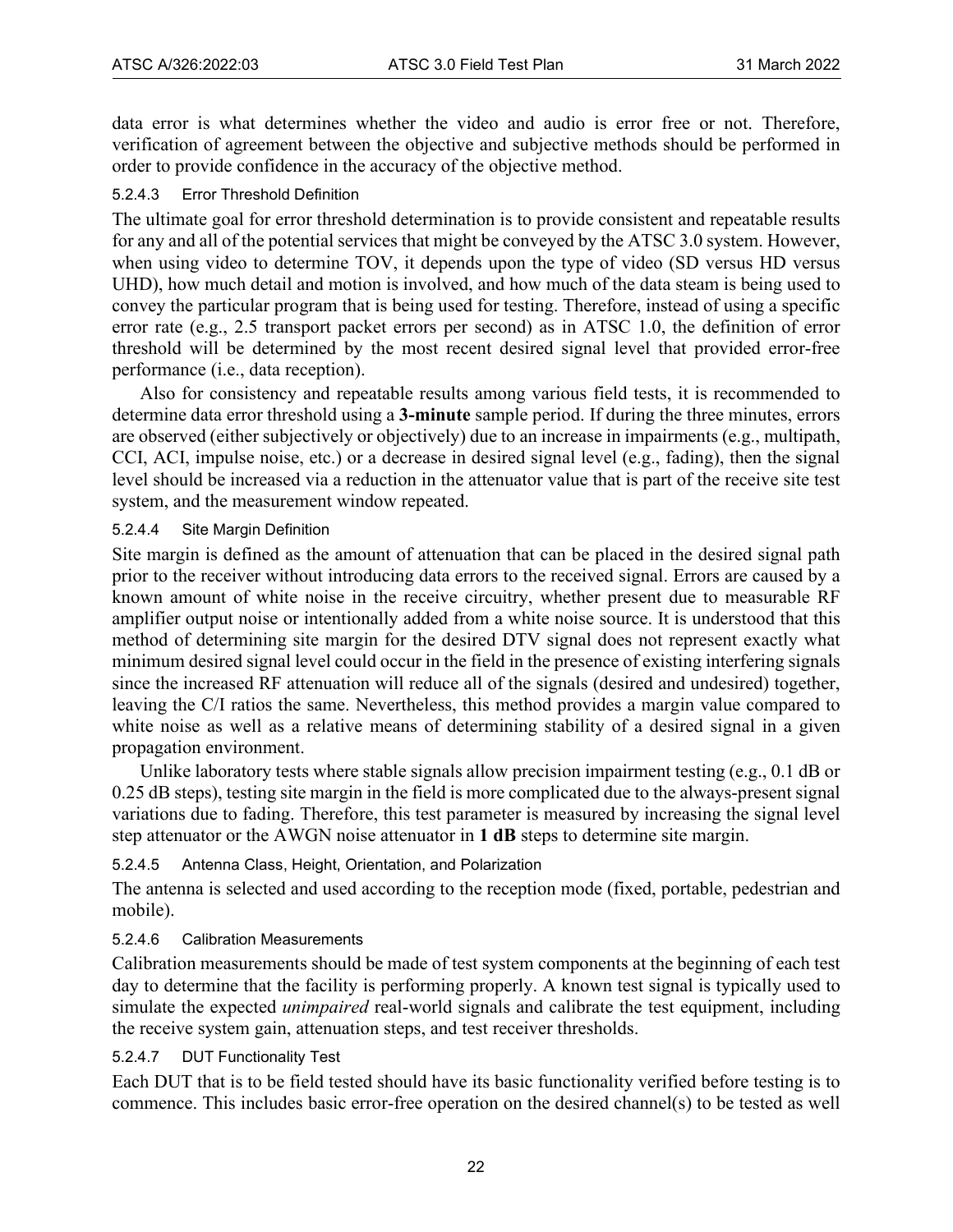as any internal (e.g., AGC, lock indicators, error registers, SNR values, channel description, etc.) or external (e.g., video and audio, etc.) signals required for testing.

Periodic and routine checks should be performed to ensure proper operation throughout the entire test time.

## 5.2.4.8 DUT Performance Test

Each DUT that is to be tested in the field should have a minimal performance evaluation to ensure its performance is within acceptable bounds by the manufacturer or the provider. While a thorough laboratory test evaluation is always helpful, a minimal performance evaluation, especially on site just prior to commencement of field testing, will ensure that operation has not been hindered by shipping.

Minimal receiver tests should include measurement of robustness to random noise (i.e., white noise threshold) and dynamic range (i.e., overload and sensitivity). Additional useful information should include co-channel and adjacent-channel performance of the receiver, in the presence of various interference sources that may include ATSC 1.0, ATSC 3.0, and LTE.

## 5.2.4.9 Service Measurements

Measurement data is obtained according to prescribed methods and specific procedures described for each measurement in the written test plan. Note when and why measurements cannot be taken at a specific site.

The test plan should be designed to allow measurements to capture data in order to show the non-uniformity ("burstiness") or uniformity of errors over time. The test period should be representative of typical reception conditions, and all data taken should be recorded. While short term testing is describing herein, the length of time should be long enough to account for short term fading conditions that would allow a worst case reception and margin measurement to be made and documented.

## 5.2.4.10 Site Conditions

Site conditions and environment are recorded as a documentation of the measurement site. Site conditions are not measurements but may be later used to confirm or repudiate that an accurate measurement was taken, or help subsequently convey information to facilitate explanation of reception failure.

For outdoor testing, details of the surrounding area are important (e.g., vegetation, buildings, hills/mountains, water towers, bridges, power lines, etc.).

For indoor testing, details of building construction as may be observed or are known are recorded. A measurement may be repeated if the site condition indicates that the data may be suspect, and if the procedure allows for the repeat.

## 5.2.4.11 Documentation of Results

Results are documented in a manner such that the data may be efficiently processed and analyzed at a later time. A spreadsheet can be used to enter the measurement data in a logical fashion, therefore allowing some immediate calculations to be made to help the observer identify field strength and SNR values. From this data, complete data analysis can subsequently be performed, and any desired reports written.

#### 5.2.4.12 Accuracy Review

Data is immediately reviewed at the point of measurement for accuracy and reasonableness, but not to the point of discarding data that may appear to be counterintuitive. Confirmation of data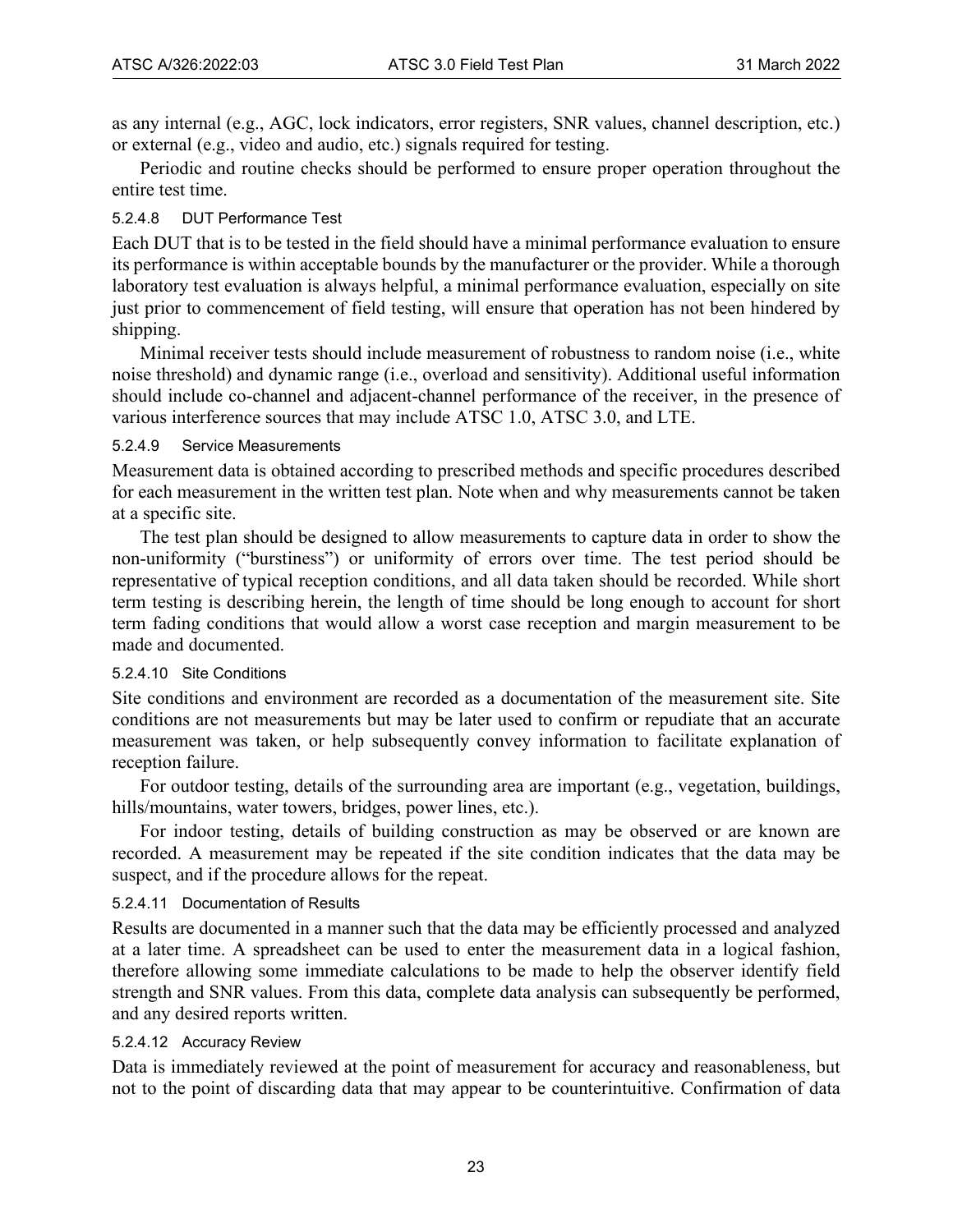reasonableness may be made through observations, notes, comparison to expected values, and additional non-mandatory measurements.

Unexpected results can also be noted, with possible causes of these unexpected results included as well. Unexpected results can also trigger additional optional testing if it is believed the cause of failure can be determined.

## 5.2.4.13 Field Test Duration

For stationary service measurements, the test duration should be a minimum of a **3-minute** sample period for each data threshold evaluation. During that time single (averaged over the period) or multiple measurements may be made according to the field test plan, using the threshold determination methodology described in the field test plan.

## <span id="page-28-0"></span>5.2.5 Data Analysis Considerations

Part of the development of measurement methodology and specific test procedures includes the consideration of collecting and recording of data. Measurement data should be entered (recorded) into a database where its *structure* is designed for efficient interchange as well as consideration of the kinds of processing and analysis expected to be subsequently conducted. Also important is consideration of how the data might be used in comparison with other tests to be performed at later times and in other locations.

During a "pass/fail" test, an unimpaired signal should be received over a continuous length of time in order for the test reception to "pass." Typically, this length of time will be at least **three minutes**. However, all data (measurements and site condition records) should be preserved even if the test reception is judged to "fail" or the data is not used in the initial analysis process.

Tabular database formats are the preferred form of data collection. The format should be compatible with mainstream data base or spreadsheet software and is to be described in detail in the Test Report.

Analysis can take on various forms, depending on the particular objectives of the field test. The following are some analyses that could be performed for *stationary* reception testing (e.g., outdoor, indoor, portable), but not limited to:

## 1) Coverage

- a) Field strength analysis for certain types of test site locations, such as radials, arcs, grids, clusters, etc. as well as certain types of terrain conditions (urban, suburban, rural, flat, hilly, heavy vegetation, over-water paths, etc.). Field strength is *calculated* from the measured signal power as well as the receive system parameters (antenna gain, downlead cable loss, attenuator value, and amplifier gain).
- b) Statistical analysis such as median, average, minimum, maximum, standard deviation, etc.
- c) Provides a general idea of signal coverage without regard to other impairments (such as multipath, impulse noise, other man-made noise, etc.) or interference (such as cochannel, adjacent channel, etc.).
- 2) Overall Service
	- a) Reception analysis for error-free conditions in a broadcast service area regardless of signal strength, and is therefore directly related to the possible number of viewers in a given market or specific part of a market.
	- b) Statistical analysis such as percentage of total sites where error-free reception occurred.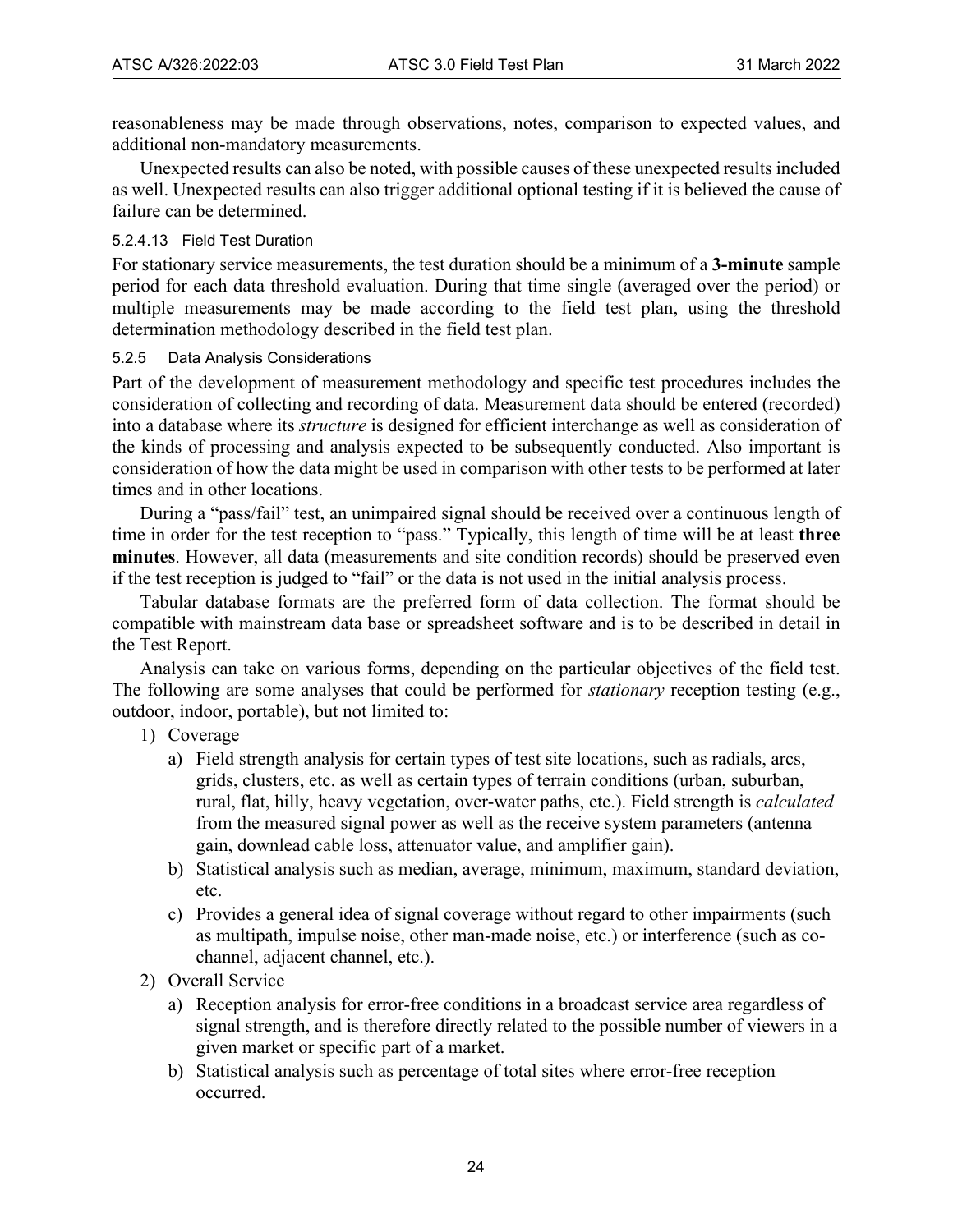- c) Provides a general idea of reception service.
- 3) System performance index
	- a) Reception analysis for error-free conditions at sites where the signal was strong enough to provide enough signal level to overcome the receiver SNR threshold for a given transmission mode.
	- b) Statistical analysis of the percentage of sites with successful reception when the field strength is greater than the minimum value for a given transmission configuration.
	- c) Provides a general idea of system performance in the presence of real-world impairments (e.g., multipath) and interference (CCI and ACI) when the desired signal is above its minimum required signal level for a given transmission configuration.
- 4) Site Margin
	- a) Reception analysis for error-free conditions compared to the white noise floor at a receive site.
	- b) Statistical analysis of margin such as median, average, minimum, maximum, standard deviation, etc. for total service area or a special segment of the total service area (e.g., radials, arcs, grids, clusters, special sites, etc.). Site margin statistics are often determined by using only those sites that had some margin (i.e., sites that had errorfree reception to begin with) and excluding sites that had zero margin.
	- c) Determination of site margin by broadband receiver signal attenuation is only an indication of the amount of desired signal above threshold, but does NOT indicate the amount of signal attenuation allowable in the presence of other potential interference signals since all signals (i.e., desired and undesired) are attenuated the same amount during this test.
	- d) Provides an indication of reliability in a given area by determining the amplitude (in dB) of the signal above the data threshold for a given transmission configuration.
- 5) Margin versus field strength curves (curve fitting to statistically predict minimal field strengths for successful reception)
	- a) Graphical description of reception characteristics of margin plotted dB for dB against decreasing sorted values of received field strength in order to provide a direct comparison of *actual* reception margin compared to *ideal* reception margin (straight line "dB per dB"). Ideal reception margin depends only on received signal strength, with no consideration to impairments and interference.
	- b) Extending the "best fit" straight line to zero margin provides an indication of minimum field strength expected for the particular transmission configuration (which includes any receiver implementation error, as determined in a lab measurement with an unimpaired signal).
	- c) Any deviation from the straight line extension to zero margin from the expected minimum field strength is an indication of the performance degradation of the receiver or transmission system due to impairments and/or interference in real-world applications.
	- d) Provides an indication of predictability of reception performance versus signal level predictions.
- 6) Comparison of ATSC 3.0 and ATSC 1.0 systems
	- a) Direct service and margin comparison of the ATSC 1.0 transmission system field performance versus the ATSC 3.0 transmission system.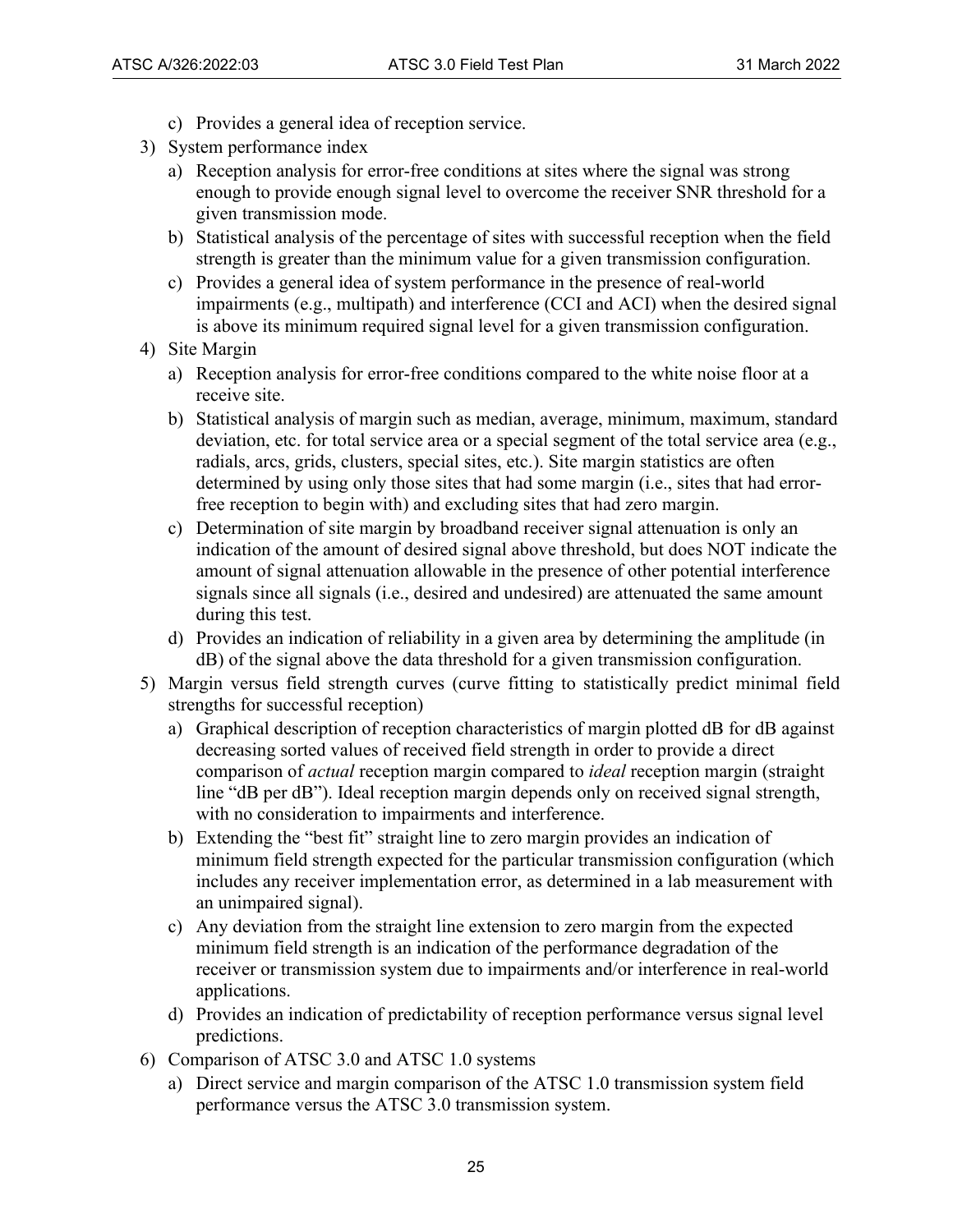- b) Statistical *differential* analysis of overall service, system performance index, site margin, etc.
- c) Provides an indication of improved RF reception performance of the transmission systems.
- 7) Comparison of ATSC 3.0 modulation and coding configurations
	- a) Direct service and margin performance comparison between various transmission configurations of the ATSC 3.0 system that broadcasters or receiver manufacturers want to test.
	- b) Statistical *differential* analysis of overall service, system performance index, site margin, etc.
	- c) Provides an indication of system performance tradeoff between payload data rate versus robustness.
- 8) Cause of failure statistics
	- a) Failure analysis for transmission system configuration for any and all reception failures encountered in the field, such as bootstrap lock, L1-Basic preamble lock, L1- Detail preamble lock, LDPC data error, BCH or CRC data error, weak signal, multipath, interference, etc.
	- b) Statistical analysis such as percentage of failed sites due to a particular reception failure, including the generic "undetermined" category.
	- c) Provides indication of the severity level of a reception failure in the field (e.g., inability to lock versus signal level just below data threshold) and reception failure causes (e.g., multipath, impulse noise, undesired signal interference, etc.).
- 9) Fixed and portable indoor analysis
	- a) Field strength
		- i) Overall statistics (minimum, maximum, average, median, standard deviation, etc.)
		- ii) Outdoor versus indoor (e.g., height differential, building attenuation, etc.)
	- b) Service
		- i) Overall service statistics (percentage)
	- ii) Statistics per building, per floor, per rooms on a floor within a building, per location within a room, per specific side of a building (facing towards or away from transmitter), etc.
	- iii) Statistics per antenna type
	- iv) Statistics per signal mode/configuration
	- v) Ease of antenna adjustment
	- vi) Margin versus field strength curve
	- vii) Comparison of ATSC 1.0 and ATSC 3.0 modes/configurations

The following are some analyses that could be performed for *non-stationary* reception testing (e.g., pedestrian, mobile), but not limited to:

- 1) Pedestrian analysis
	- a) Field strength
		- i) Comparison of indoor and outdoor field strength
	- b) Service
		- i) Comparison of indoor and outdoor reception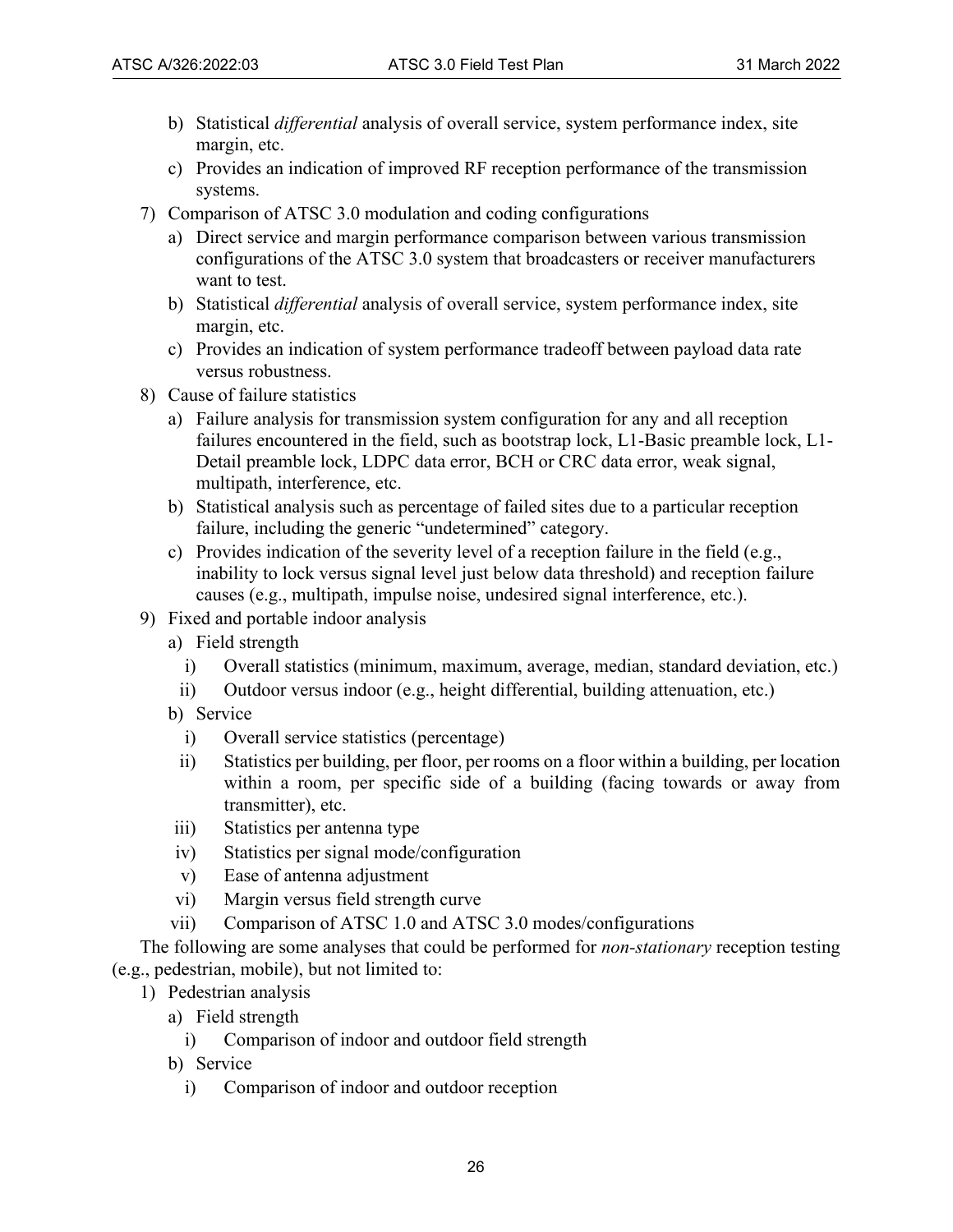- ii) Comparison of various ATSC 3.0 modes/configurations
- iii) Minimum field strength sensitivity for error-free reception
- 2) Mobile analysis
	- a) Field strength
		- i) Overall statistics (minimum, maximum, average, median, standard deviation, etc.)
		- ii) Urban versus suburban versus rural
	- b) Service
		- i) Overall successful reception rate
		- ii) SNR threshold degradation due to noise enhancement
	- c) Field strength versus service statistics

Observer's measurement observations are often very valuable in describing anomalies in test results and should be included in a comments column or as footnotes in the Test Report.

Digital photographic records are important ways to explain a site condition in some detail. In addition to the surrounding area, photographs should be made of the test setup itself in relation to the surrounding environment, such as the view in the direction in which the antenna has been pointed.

Spectrum display images provide insight into the signal conditions that is measured as well as the spectrum in which the signal is located. When practical, spectrum records of the measured signal should be made for each major measurement set and should include a wideband display (e.g., 20 MHz or more) of the spectrum containing the desired signal.

## <span id="page-31-0"></span>5.3 Channel Characteristics Measurement

The RF propagation channel characteristics at a site describe the received signal condition. In addition to indicating parameters like received signal strength, the channel characteristics describe other aspects of the received signal such as impulse response, and particularly multipath conditions as they change with time. A received signal at a particular location will be impacted by the particular location's surroundings, man-made or naturally-occurring in the transmission path, undesired signal interference, externally-induced noise, and the receiving antenna (type, height, orientation).

The received signal at any location generally includes components that took different propagation paths from the transmitter to the receiver. This condition is commonly called "multipath." The principal or "main" component (sometimes referred to as the predominant signal), normally defined as the strongest of the multipath components, may be the direct-path signal from the transmitter to the receiver if the path is unobstructed. However, depending on the location, one of the reflected signals could be the strongest if the predominant signal component has greater attenuation due to some obstruction (e.g., in a non-line-of-sight condition).

The time positions of the other signals are typically referenced to the predominant signal (i.e., the strongest). Thus if the direct path is obstructed, there can be signals that *appear* to arrive earlier than the main signal as well as signals that arrive after the main signal. These are called leading (pre-echoes) and lagging (post-echoes), because the signal leads or lags the main signal, respectively. Very rarely are these echoes static. Usually, they vary continuously in amplitude and/or delay with time, and the condition is consequently called dynamic multipath. If the strongest signal varies in amplitude such that another signal becomes stronger (i.e., a new "predominant" channel exists), then the reference for the time offset of the other reflections changes (sometimes referred to as a "bobbing" channel). This may appear to indicate that the distribution of the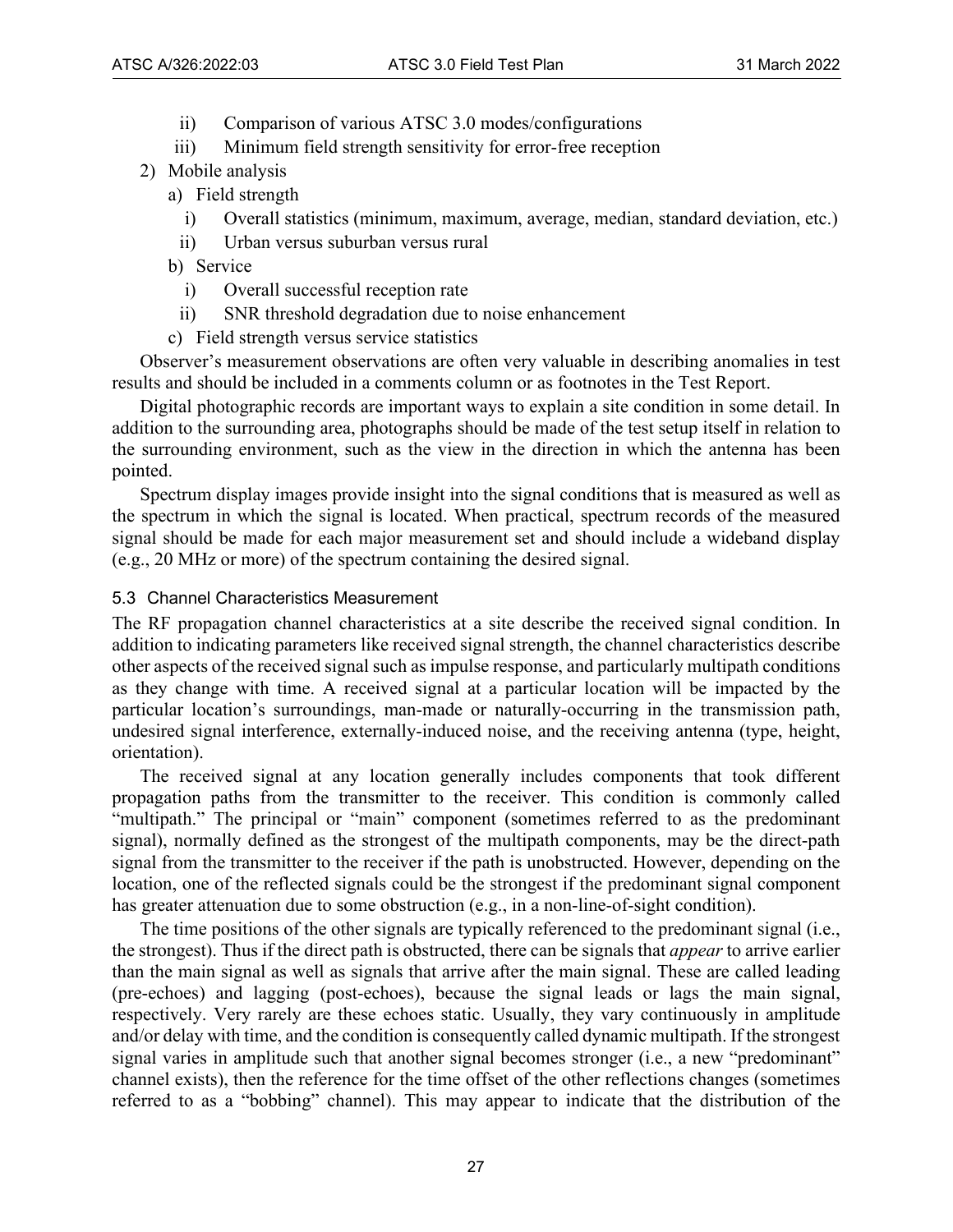multipath in time has changed when actually only the relative amplitudes of the components varied.

In normal circumstances the receiving antenna characteristics and orientation will affect the degree of received multipath. Consequently, the impact of the choice of antenna and its orientation should be clearly understood when recording any signal for later analysis.

There are several purposes for determining channel characteristics at test sites:

- 1) Create a set of *statistics* of occurrence of various forms and levels of signal degradation. Data to satisfy this purpose requires correlation with system performance field tests so that its significance to receiver performance can be assessed. In addition, the data recorded should allow cataloging of characteristics (e.g., echo length, amplitude, and time variability) for study of correlation among individual signal parameters.
- 2) Provide information *records* of challenging sites for testing new and improved DTV designs in the field. In this case, as above, the data recorded should allow cataloging of characteristics (e.g., echo length, amplitude, and time variability) so that records of sites of particular interest can be retrieved. If data is taken specifically for use in receiver development, there should be some "standard normal" sites, some with average multipath, some with long pre-echoes and/or post-echoes, some dynamic, and some static. Since it is logical to test the ATSC 3.0 receivers for easy, moderate, and tough sites, there should be criteria to classify sites for later selection for field testing. Those criteria could be based on:
	- Static or dynamic nature of echoes
	- Close-in (< 1  $\mu$ s), near (< 5  $\mu$ s), average (< 20  $\mu$ s), or far (> 20  $\mu$ s) echoes for both pre-and post-echoes
	- Strong echoes (0 to -3 dB echo strength), moderate echoes (-3 dB to -12 dB echo strength), and weak echoes  $\leq -12$  dB echo strength)
	- Localized (discrete) or spread (dispersed) echoes

Cataloging by these criteria allows the designer to select relevant signals, and also allows selection of a range of signals for comparative testing of receivers.

Documenting these RF propagation characteristics according to the specification of certain parameters listed previously can be accomplished by cataloging them in tabular form. These channel characteristics can be determined by transmitting a transmitter identification signal (TxID) as part of a ATSC 3.0 signal, and then using specialized test equipment to retrieve the TxID signal to characterize the propagation path (channel impulse response). From this channel response, cataloguing of the site's RF reception can be performed.

However, another option is to record the actual RF signal, which allows both subsequent computer analysis and reproduction of the RF signal for input to receivers in the laboratory. The reproduction of a recorded ATSC 3.0 signal for input to a prototype, commercial, or consumer receiver will allow simulated field testing under laboratory conditions.

RF signals can be recorded or captured in the field:

- The ATSC 3.0 RF signal can be recorded live for a minimum of **60** seconds and subsequently played back in the laboratory to test the receivers using the particular transmission standard that was originally recorded.
- The ATSC 3.0 RF signal, with a TxID signal embedded, can be recorded for a minimum of **60** seconds and subsequently played back in the laboratory and analyzed on a TxID analyzer.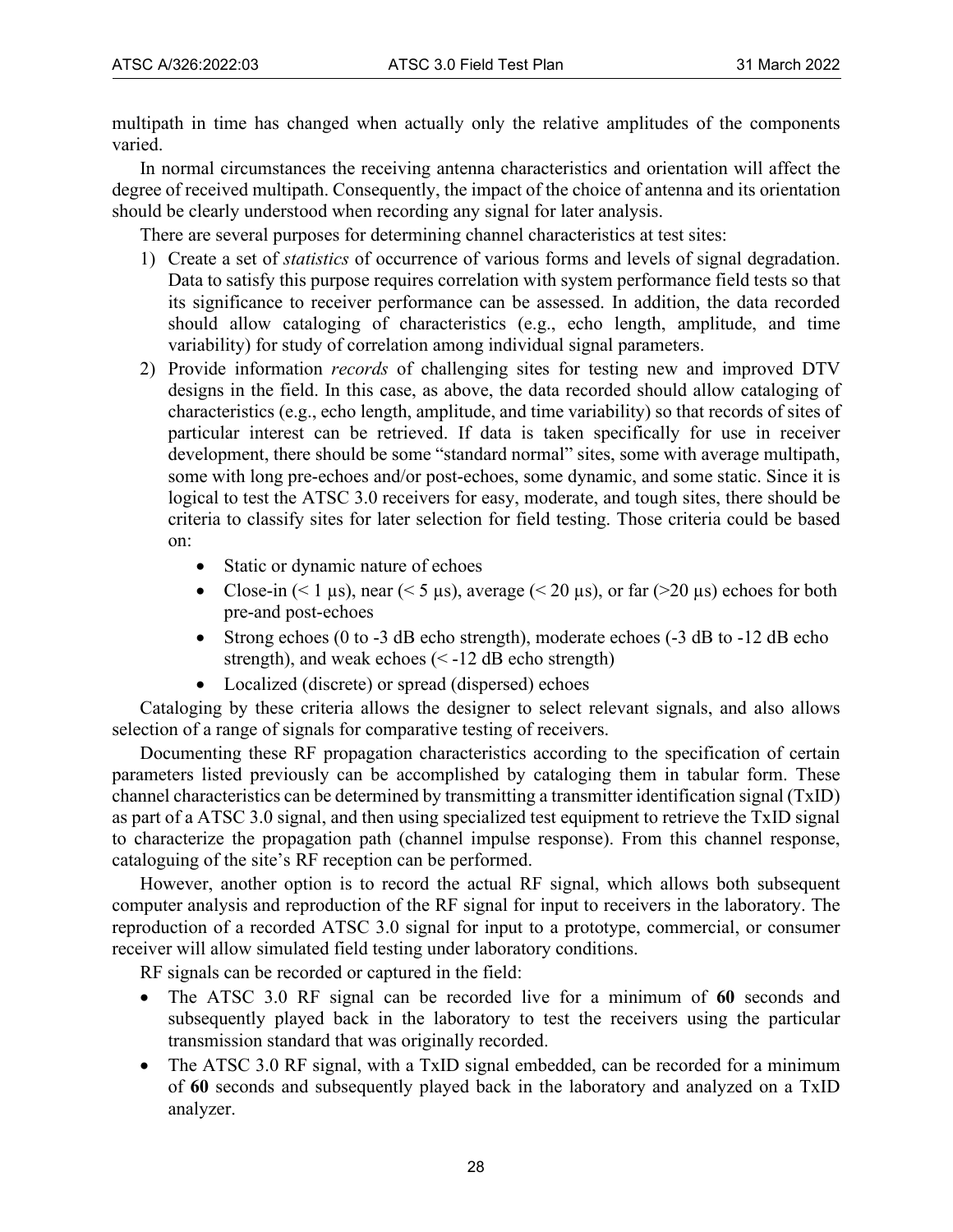• Long-term testing may also be appropriate.

## <span id="page-33-0"></span>5.3.1 Site Selection Criteria

Locations may be selected using the same criteria, as when making service measurements, or locations may be biased towards specific impairments. When biased, locations may be selected based on an expectation of "easy", "average" and/or "difficult" receiving conditions.

If biased, the type of bias needs to be noted in a database. Some site selections may be made only for their expected future benefit to test improved receivers or systems.

Recording of signals should particularly be performed when the receiver under test fails to meet the acceptable performance criteria. This will enable analysis of the channel and may lead to an understanding of why the receiver cannot lock or operates above the expected threshold. Recording at a statistically-meaningful sample of sites will also gather information as to whether the impairments present occur with high or low probability. This information can help in the manufacturer's decision to attack the impairments via design improvements. Observations of possible receiver overload should also be recorded.

## <span id="page-33-1"></span>5.3.2 Field Test Facility

## 5.3.2.1 Vehicle

The vehicle employed in this test can be the same as used in the service measurements.

## 5.3.2.2 Equipment

The test equipment employed in this test can be identical to the service measurement test, except that a piece of test equipment to measure the transmitter ID signal is required.

## 5.3.2.3 Receive Antenna

The receive antenna used for channel characteristics measurements can be of the same type and calibration as the directional antenna employed in the service measurement.

When designing an RF capture system or a channel measurement system, care should be taken so that the signal can be accurately reproduced at a later time. See Section [5.1.4](#page-18-0) and [5.2.4](#page-24-0) for equipment selection guidelines.

#### <span id="page-33-2"></span>5.3.3 Measurement Data Set

The measurement set is the site's RF propagation characteristics and/or the collection of captured RF signals.

#### <span id="page-33-3"></span>5.3.4 Measurement Methodology

The following general methodologies outline a typical channel response measurement process. Channel characteristics measurements are made for short durations (a minimum time of **60** seconds, but typically  $3 - 5$  minutes) for this reason.

## 5.3.4.1 Capture of Channel Characteristics: Direct Method

An optional ATSC 3.0 technology allows a transmitter ID signal to be synchronously embedded into the transmitted signal "underneath" the normal data with little effect on the payload data. It can then subsequently be recovered with appropriate specialized test equipment that employs powerful correlation techniques to provide an RF propagation channel impulse response. A minimum capture time of **60 seconds** is recommended.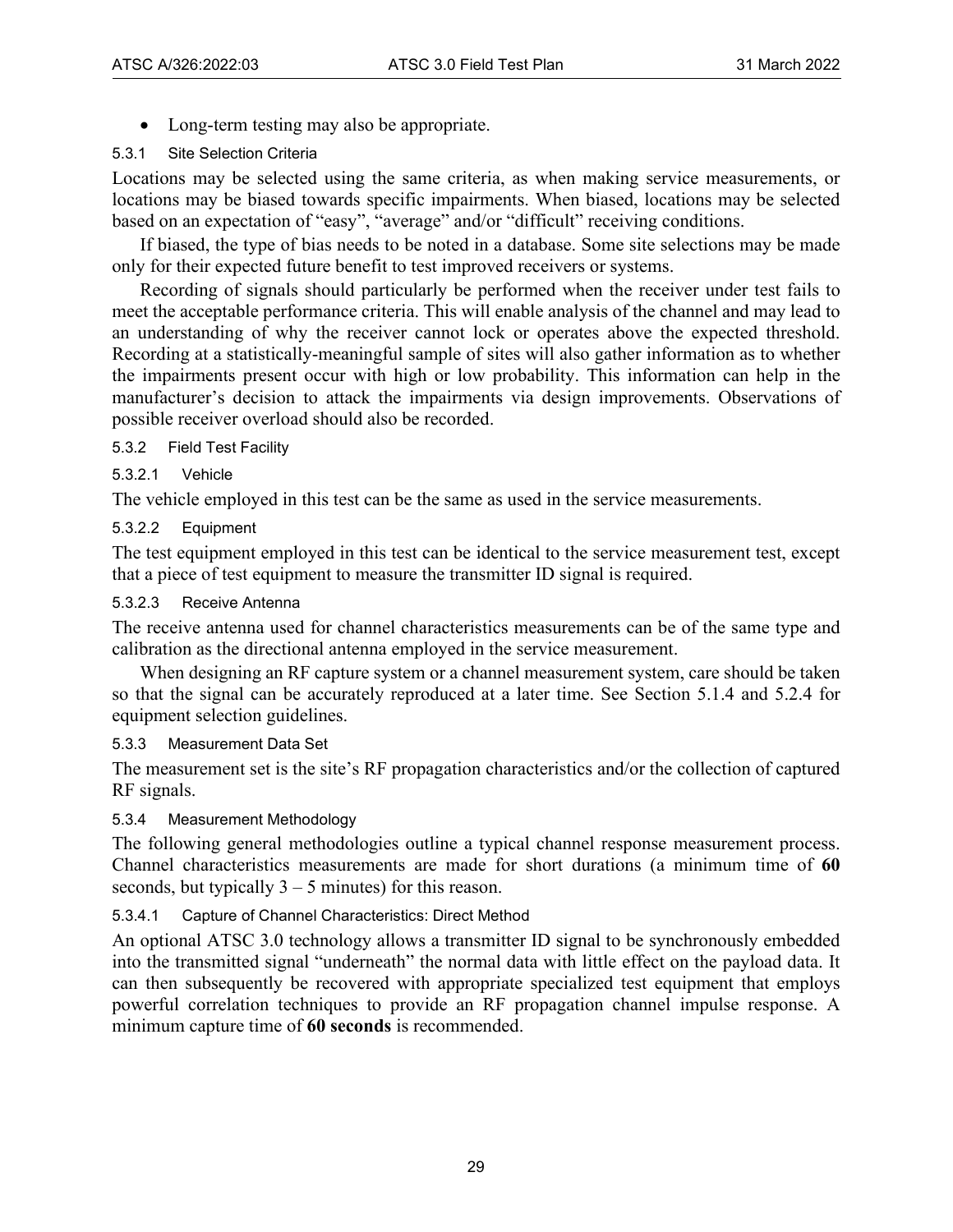## 5.3.4.2 Capture of Channel Characteristics: Indirect Method

The equalization inferential method may be used if the direct method is not available. The receiver's equalization information obtained from the various OFDM pilots are saved to allow characterization by calculating the multipath.

However, this method does not work well in the presence of severe multipath echoes that extend beyond the guard interval.

#### 5.3.4.3 Antenna Height

The location of the antenna is typically the 30' AGL height to match that of the coverage tests, thus providing channel characteristics for a representative application. However, this particular height that was typically used starting in the late 1950s with the TASO study can be modified to any height that is deemed appropriate for typical building construction in a given location. A lower height can be tested in order to determine differences in signal strength, multipath propagation, and interference environments due to the increased local ground clutter (terrain, buildings, etc.).

#### 5.3.4.4 RF Signal Recording

The ATSC 3.0 RF signal should be recorded for a minimum of **60 seconds**. Care should be taken to not overload the front end data acquisition (i.e., the A/D converter) during the recording process.

## 5.3.4.5 Field Test Duration

For capturing channel characteristics, the test duration can be any range that is suitable to both the field test plan and storage capability of the test equipment. Channel characteristics measurements are made for short durations (a minimum time of **60** seconds, but typically 3 – 5 minutes) for this reason.

#### <span id="page-34-0"></span>5.3.5 Data Analysis Considerations

#### 5.3.5.1 Channel Characteristics

The captured signal provides data suitable for analysis to include at least echo length, phase, and amplitude (channel impulse response). Results can be analyzed to determine the complexity of the impairments and what improvements are needed to acquire such a channel. The RF capturing device should output a data file convertible to a form used in common software simulation and analysis programs.

Statistical analysis of the propagation echo amplitudes, delays, and dynamic aspects can be performed on the site data.

#### 5.3.5.2 RF Signal Recordings

The recorded RF signals can be fed directly to receivers to evaluate the effects on design improvements or adjustments on receivers' performance with the signals recorded under all the various selection criteria described previously. The signal can also be fed simultaneously to a number of receivers to compare their performance under exactly the same channel conditions. Reception performance of various receiver designs can be analyzed based on the type of impairments recorded from the field.

Likewise, the signal can be employed in computer simulation programs in order to test new receiver designs in software before they are put into hardware.

## <span id="page-34-1"></span>**6. MEASUREMENT PROCEDURES**

All measurement procedures begin with pre-field test planning:

1) Document *transmitter* site hardware characteristics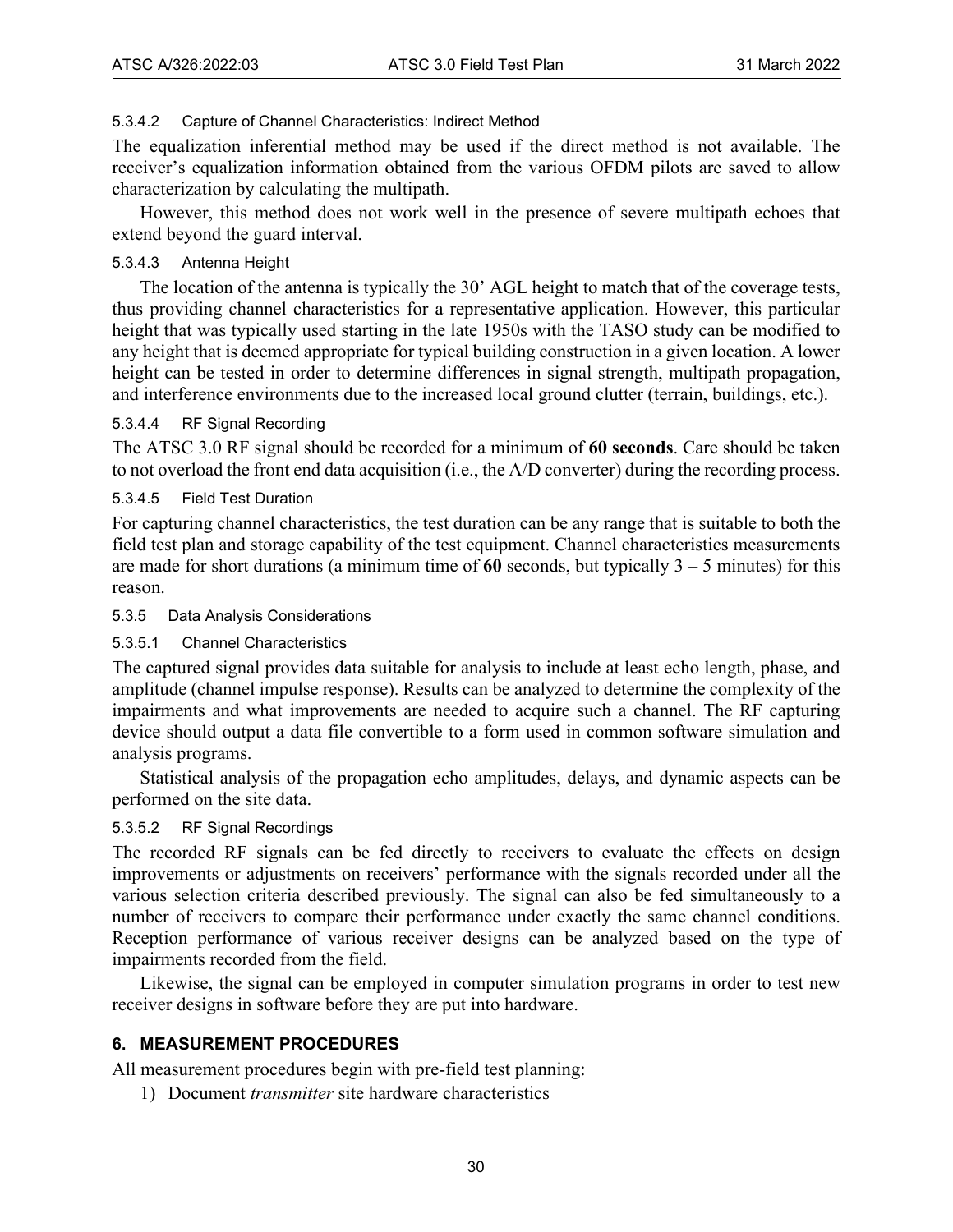- a) Transmitter site location coordinates (e.g., latitude and longitude)
- b) Hardware (e.g., block diagram components such as data sources, STLs, exciter, intermediate power amplifier, high power amplifier, harmonic filter, emission mask filter, feedline, antenna, antenna gain, azimuth and elevation patterns/polarization, etc.).
- c) Signal (e.g., data modes and configurations, TPO, ERP, adjacent channel emission mask compliance, signal SNR quality, etc.)
- 2) Document *receive* site hardware characteristics
	- a) Test site location coordinates (e.g., latitude and longitude), including street names/route numbers for mobile/outdoor pedestrian, and building names/addresses for fixed indoor, portable, and (indoor) pedestrian.
	- b) Hardware description (e.g., block diagram of components such as calibrated test antenna, impedance matching devices, coaxial feedlines, step attenuators, amplifiers, splitters, receivers, GPS devices, manual and automated test equipment, computers, etc.)
	- c) Signal (e.g., minimum field strength sensitivity measurement capability for various data modes and configurations, antenna gain/azimuth pattern/polarization, AWGN thresholds, measurement parameters available, etc.)

## <span id="page-35-0"></span>6.1 Coverage Measurements

- <span id="page-35-1"></span>6.1.1 Fixed Outdoor Procedure
	- 1) Plot sites to be visited (e.g., radials, arcs, grids, clusters) on computer maps.
	- 2) At start of test day, confirm proper operation of transmitter and field test vehicle equipment, calibrate field test truck, and record if transmit antenna is H-POL, E-POL, or C-POL.
	- 3) At each measurement location:
		- a) Confirm feasibility of raising antenna to 30 feet AGL without encountering obstructions such as tree limbs or overhead wires.
		- b) If site is not suitable for testing or is unreachable, move to closest suitable location (within 0.5 mile).
		- c) Attach antenna to mast, connect feedline, and raise antenna to 30 feet AGL.
		- d) Determine test site location coordinates (latitude and longitude, in fractional degrees), as well as distance (miles) and bearing (degrees) to transmitter. Record results together with a description of the test site, weather conditions, and date/time. *Optionally* plot terrain profile between transmitter and test site.
		- e) Using a spectrum analyzer, orient antenna for maximum average ATSC 3.0 signal strength (in dBm), and record this azimuth angle (in degrees) and record the antenna orientation sensitivity.
		- f) Record the spectrum analyzer average signal power level (in dBm) for this first cluster measurement point.
		- g) Repeat measurement for 4 other cluster measurement points.
		- h) Calculate and record equivalent *average* field strength (in dBµV/m) of the five cluster measurement points using average power (dBm), down-lead coaxial cable loss, power-to-voltage conversion, dipole factor, and antenna gain.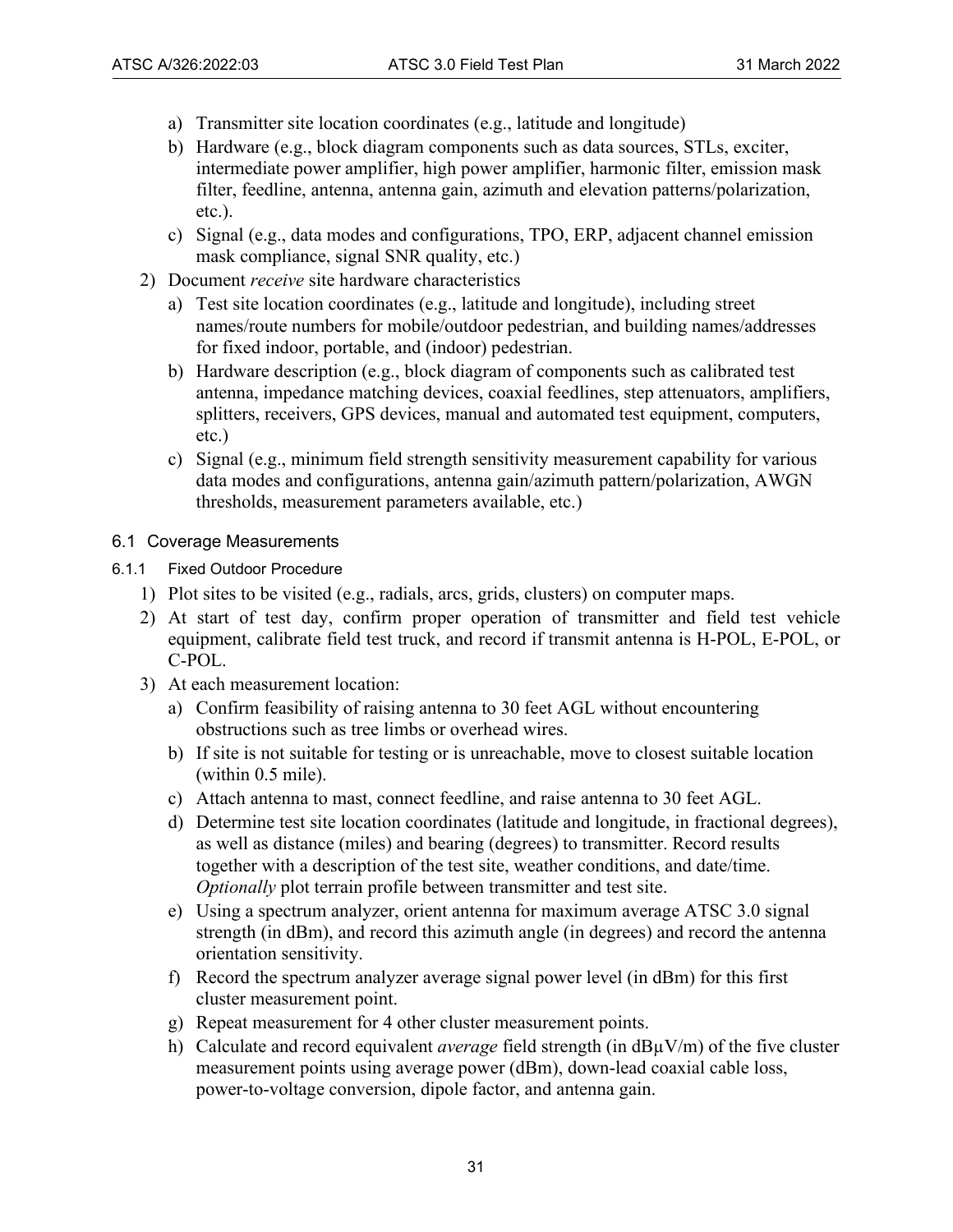- i) Record any comments relative to any anomalous observations.
- j) Lower antenna, and proceed to next test site.

## <span id="page-36-0"></span>6.2 Service Measurements

- <span id="page-36-1"></span>6.2.1 Fixed Outdoor Procedure
	- 1) Plot sites to be visited (e.g., radials, arcs, grids, clusters) on computer maps.
	- 2) At start of test day, confirm proper operation of transmitter and field test vehicle equipment, and calibrate field test truck equipment.
	- 3) Record RF channel number and transmit antenna polarization (H-POL, E-POL, or C-POL).
	- 4) At each measurement location:
		- a) Confirm feasibility of raising antenna to 30 feet AGL without encountering obstructions such as tree limbs or overhead wires.
		- b) If site is not suitable for testing or is unreachable, move to closest suitable location (within 0.5 mile).
		- c) Attach antenna to mast, connect feedline, and raise antenna to 30 feet AGL.
		- d) Determine test site location coordinates (latitude and longitude, in fractional degrees), as well as distance (miles) and bearing (degrees) to transmitter. Record results together with a description of the test site, weather conditions, and date/time. *Optionally* plot terrain profile between transmitter and test site.
		- e) Using a spectrum analyzer, orient antenna for maximum average RF signal strength (in dBm), and record this azimuth angle (in degrees) and record the antenna orientation sensitivity.
		- f) Adjust the field test vehicle's system input RF attenuator to achieve an RF system output level of about -50 dBm into the test receiver (after the amplifier/splitter combination), and record the attenuator setting (in dB).
			- i) Confirm that no signal overload conditions exist in the RF system amplifier (from the combination of desired and undesired signals).
			- ii) If an overload condition exists due to ACI:
				- 1. Lower the desired signal below -50 dBm (but not too close to the expected SNR threshold) until errors cease.
				- 2. *Optionally* create and record a 20 MHz (or 50 MHz, if necessary) spectrum plot.
				- 3. If errors persist even at the attenuated signal level, add the optional band-pass filter (in front of the amplifier) to remove most of the offending undesired signals, and repeat with -50 dBm signal level.
		- g) Record the spectrum analyzer average signal power level (in dBm).
		- h) Calculate and record equivalent average field strength (in  $dB\mu V/m$ ) using average power (dBm), RF system gain, input attenuation, power-to-voltage conversion, dipole factor, and antenna gain.
		- i) Determine and record SNR of received signal.
			- i) Measure field test vehicle's system noise floor (in dBm) at amplifier/splitter output with no input signal (i.e., fully attenuated by input attenuator).
			- ii) Calculate received signal's SNR.
		- j) Determine reception: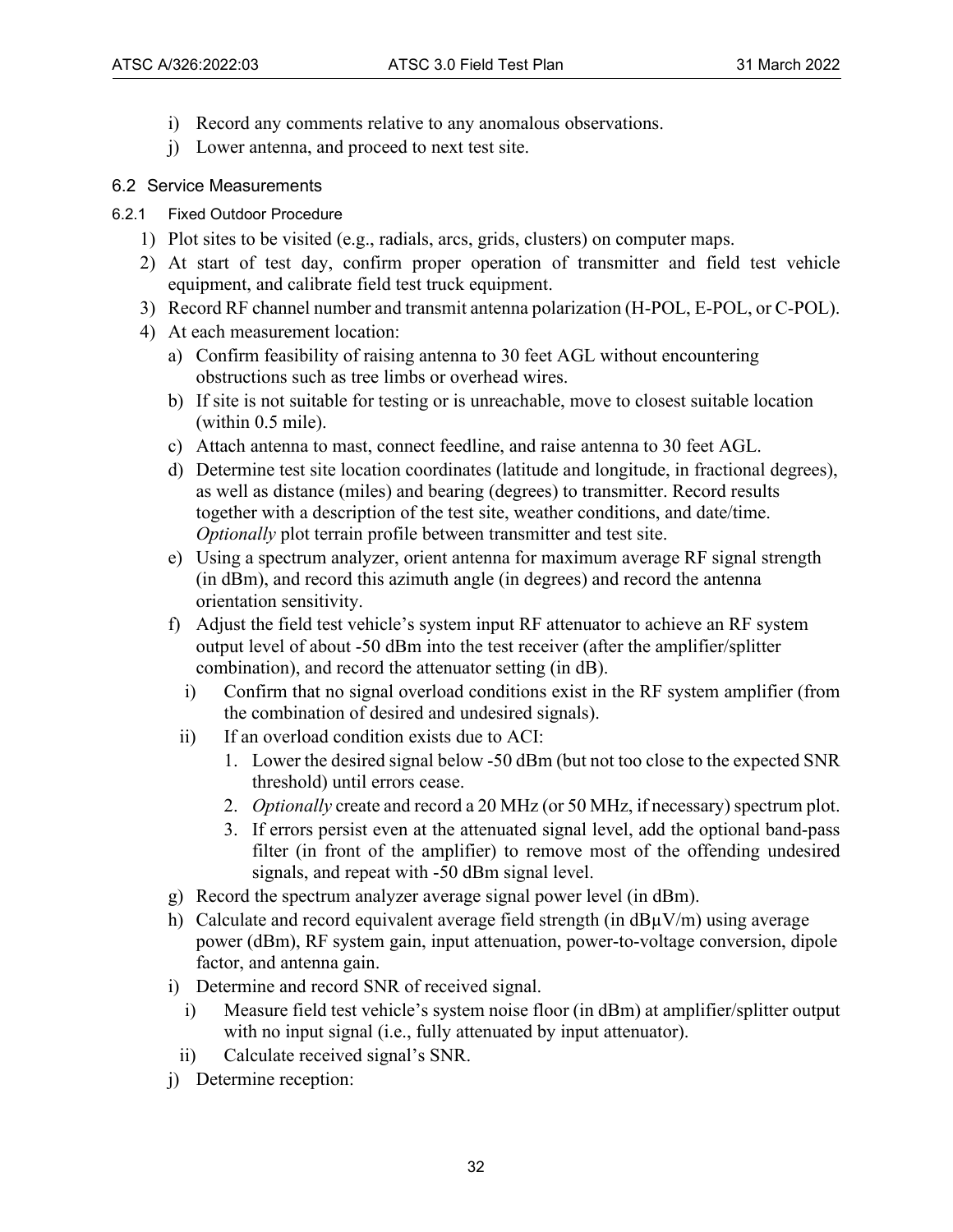- i) After selecting the desired data stream in the receiver, observe PER from receiver (objectively) or video from display (subjectively) for **3 minutes** to determine if any errors occurred.
- ii) Note number of "hits" (i.e., error bursts) that occurred during this time period and any signal strength variations (higher and/or lower).
- k) Record receiver data that is available (e.g., SNR, PER, channel response, etc.).
- l) Determine site margin:
	- i) Lower the signal in **1-dB** steps until just above threshold of errors.
	- ii) Observe PER from receiver (objectively) or video from display (subjectively) for **3 minutes** to determine if any errors occurred.
- iii) If errors observed, raise signal by **1-dB** and repeat observation window.
- m) Record any receiver data at threshold that is available (e.g., SNR, PER, channel response, etc.).
- n) Record the site margin (in dB) as the attenuator value just above threshold.
- o) Record any comments relative to any anomalous observations.
- p) Archive data on backup storage device.
- q) Lower antenna, and proceed to next test site.
- <span id="page-37-0"></span>6.2.2 Fixed Indoor Procedure
	- 1) Plot sites to be visited (e.g., urban, suburban) on computer maps, typically  $5 35$  miles away from transmitter).
	- 2) At start of test day, confirm proper operation of transmitter and field test vehicle equipment, and calibrate indoor test equipment.
	- 3) Record RF channel number and transmit antenna polarization (H-POL, E-POL, or C-POL).
	- 4) Determine test site location coordinates (latitude and longitude, in fractional degrees), as well as distance (miles) and bearing (degrees) to transmitter. Record results together with a description of the test site, weather conditions, and date/time. *Optionally* plot terrain profile between transmitter and test site.
	- 5) Perform a complete 30' AGL outdoor measurement just outside the house, as close as possible, using the procedures above (Section [6.2.1\)](#page-36-1) for outdoor measurements. NOTE: if an additional set of data is desired at 12' or 15' AGL, it can be documented as well as the 30' AGL data.
	- 6) Select the room and location within the room to be tested (*perhaps* one that already has a television receiver using an indoor antenna), and set up indoor antenna on a tripod. Otherwise, select a room and a location within the room where TV viewing would be expected or desired.
	- 7) Document the test site:
		- a) Building age and type (1-storey, 2-story, split level, house, apartment/condo, mobile home, etc.).
		- b) Building construction materials (brick, frame, siding, metal, metallic screening, etc.).
		- c) Specific room location within the building (floor, corner, middle, windows, etc.)
		- d) Direction the room is facing.
	- 8) Attach the indoor antenna to the tripod, and place in an appropriate location within the room about 5' above the floor.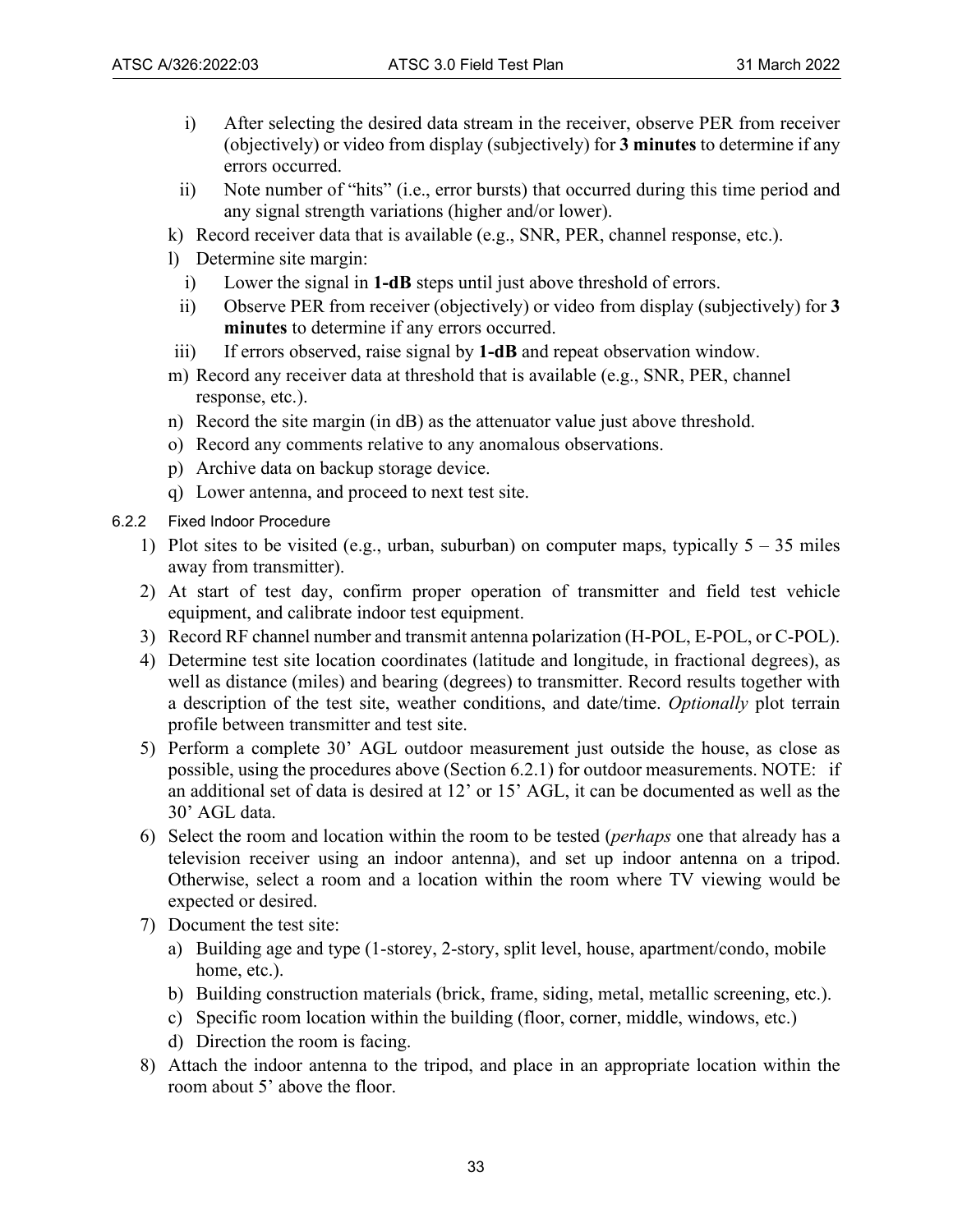- 9) Perform same test procedures as described in the outdoor field test Section [6.2.1](#page-36-1) (4e 4p).
- 10) Pack up and proceed to next test site.
- <span id="page-38-0"></span>6.2.3 Portable Procedure
	- 1) Similar to indoor test, except:
		- a) Antenna cannot be rotated due to internal location of receive antenna
		- b) Site margin cannot be tested
- <span id="page-38-1"></span>6.2.4 Pedestrian Procedure
	- 1) Plot test locations on electronic road maps *prior* to the start of testing, providing a reasonable match to the desired measurement sites and objectives.
	- 2) At the start of each test day, confirm proper operation of the transmitter and field equipment (i.e., Calibration Tests).
	- 3) Verify test receivers are operational.
	- 4) At each pedestrian test site:
		- a) Set up test equipment at *initial* pedestrian route.
		- b) Record test site description:
			- i) Location coordinates (latitude and longitude, in fractional degrees) as well as street address, if possible.
		- ii) Distance (miles) and bearing (degrees) to transmitter
		- iii) Record description of the test site, weather conditions, and date/time.
		- iv) *Optionally* plot terrain profile between transmitter and test site.
		- c) Perform complete outdoor measurement at 30' AGL per Section [6.2.1](#page-36-1) for subsequent comparison to indoor field strengths and reception characteristics.
		- d) Perform and document complete *stationary* measurement with *reference* receiver and reference antenna (external or internal):
			- i) Signal level using a spectrum analyzer (external antenna) or internal receiver signal meter (using built-in antenna)
			- ii) Calculate field strength using appropriate system parameters
		- iii) SNR (if available from receiver)
		- iv) Packet error rate for **3-minute** sampling period (if available from receiver)
		- v) Repeat for all desired test signals and test antennas.
		- e) Initialize *pedestrian* receiver(s) and *optional* auto logging equipment
		- f) Start logging reception data (moving slower than 3 mph):
			- i) Signal level (and optionally calculated field strength)
			- ii) SNR (if available from receiver)
		- iii) Packet error rate for **3-minute** sampling period (if available from receiver)
		- iv) Repeat for all desired test signals and test antennas
		- g) Repeat for each type of test signal (i.e., particular modulation and coding parameters)
	- 5) Proceed to next test site.
- <span id="page-38-2"></span>6.2.5 Mobile Procedure
	- 1) Determine test routes for the day.
	- 2) At start of test day, confirm proper operation of transmitter and field test vehicle equipment, calibrate truck equipment, etc.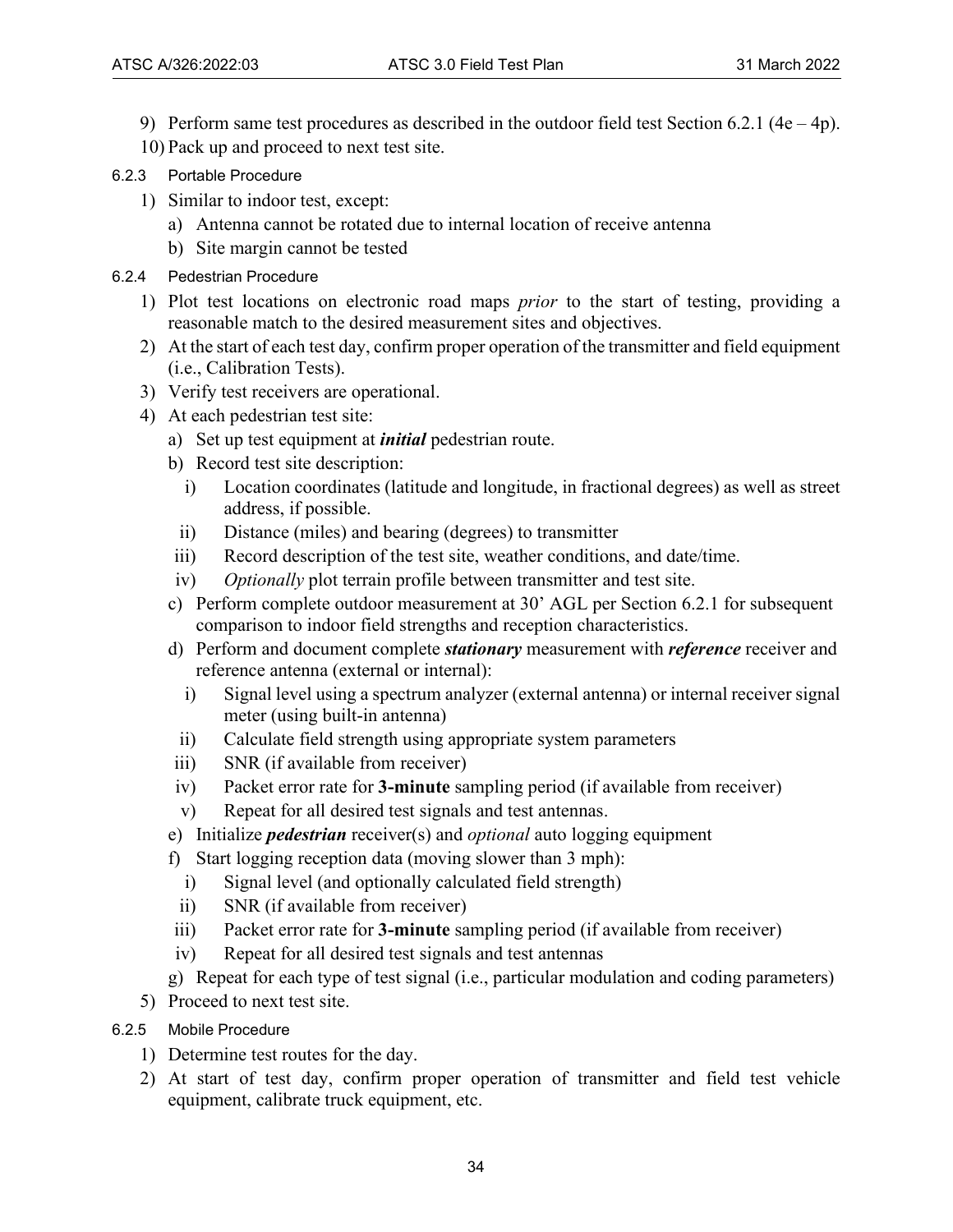- 3) Record RF channel number and transmitter antenna polarization (H-POL, E-POL, or C-POL).
- 4) Drive to location of initial route test site.
- 5) Determine initial route test site location coordinates (latitude and longitude, in fractional degrees), as well as distance (miles) and bearing (degrees) to transmitter. Record results together with a description of the test site, weather conditions, and date/time.
- 6) After initializing receiver(s) and auto logging equipment, start logging reception data:
	- a) File name
	- b) Test city
	- c) Route number
	- d) RF test channel(s)
	- e) Data mode test signal modulation and coding parameters
	- f) GPS time and date codes
	- g) GPS data (latitude and longitude, speed)
	- h) RF signal level
	- i) Various error indicators (bootstrap, L1-Basic Preamble, L1-Detail Preamble, LDPC, BCH/CRC)
- 7) Begin driving pre-assigned route, periodically verifying proper operation of logging operations.
- 8) Arrive at final route test site, and terminate data logging.
- 9) Determine final route test site location coordinates (latitude and longitude, in fractional degrees), as well as distance (miles) and bearing (degrees) to transmitter. Record results together with a description of the test site, weather conditions, and date/time.
- 10) Archive data on backup storage device.
- 11) Proceed to next initial route site.

## <span id="page-39-0"></span>6.3 Channel Characteristics Measurements

- <span id="page-39-1"></span>6.3.1 Fixed Outdoor Procedure
	- 1) Plot sites to be visited (e.g., radials, arcs, grids, clusters) on computer maps.
	- 2) At start of test day, confirm proper operation of transmitter (including TxID code insertion) and field test vehicle equipment, and calibrate field test truck equipment.
	- 3) Record RF channel number and transmit antenna polarization (H-POL, E-POL, or C-POL).
	- 4) At each measurement location:
		- a) Confirm feasibility of raising antenna to 30 feet AGL without encountering obstructions such as tree limbs or overhead wires.
		- b) If site is not suitable for testing or is unreachable, move to closest suitable location (within 0.5 mile).
		- c) Attach antenna to mast, connect feedline, and raise antenna to 30 feet AGL.
		- d) Determine test site location coordinates (latitude and longitude, in fractional degrees), as well as distance (miles) and bearing (degrees) to transmitter. Record results together with a description of the test site, weather conditions, and date/time. *Optionally* plot terrain profile between transmitter and test site.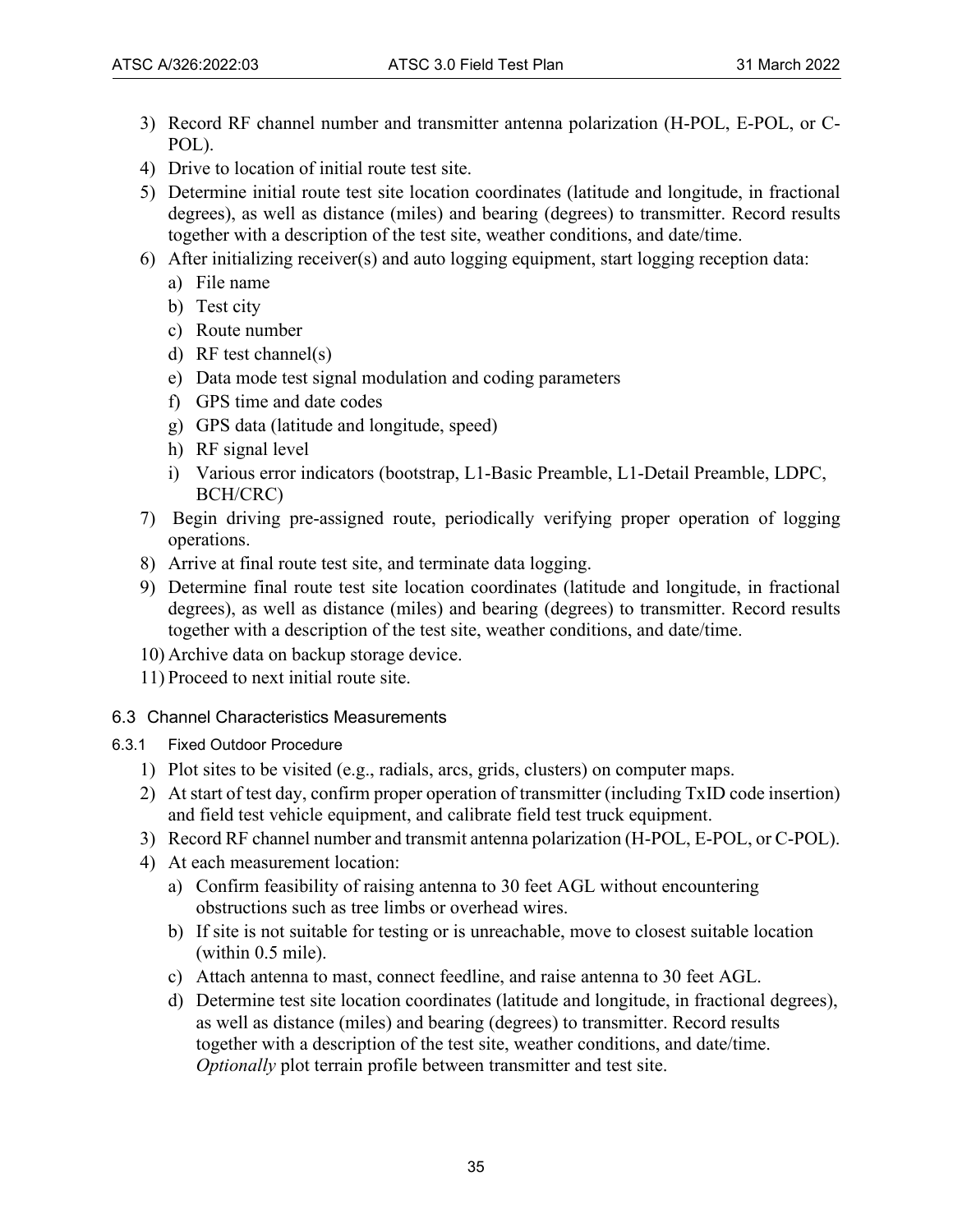- e) Using a spectrum analyzer, orient antenna for maximum average RF signal strength (in dBm), and record this azimuth angle (in degrees).
- f) Adjust the field test vehicle's system input RF attenuator to achieve an RF system output level of about -50 dBm into the test receiver (after the amplifier/splitter combination), and record the attenuator setting (in dB).
	- i) Confirm that no signal overload conditions exist in the RF system amplifier (from the combination of desired and undesired signals).
- ii) If an overload condition exists due to ACI:
	- 1. Lower the desired signal below -50 dBm (but not too close to the expected SNR threshold) until errors cease.
	- 2. *Optionally* create and record a 20 MHz (or 50 MHz, if necessary) spectrum plot.
	- 3. If errors persist even at the attenuated signal level, add the optional band-pass filter (in front of the amplifier) to remove most of the offending undesired signals, and repeat with -50 dBm signal level.
- g) Record the spectrum analyzer average signal power level (in dBm).
- h) Calculate and record equivalent average field strength (in  $dB\mu V/m$ ) using average power (dBm), RF system gain, input attenuation, power-to-voltage conversion, dipole factor, and antenna gain.
- i) Using a TxID analyzer, measure and record the various pre-echo and post echo signal amplitudes and delays.
- j) Record any comments relative to any anomalous observations.
- k) Archive data on backup storage device.
- l) Lower antenna, and proceed to next test site.

## <span id="page-40-0"></span>6.3.2 Fixed Indoor Procedure

The procedure is *similar* to the fixed outdoor procedure, except that location of receiving antenna within the building should be determined: the floor (which affects its height above ground level), the specific room to be tested, its exact location within the room, and its height above the floor.

## <span id="page-40-1"></span>6.3.3 Portable Procedure

The procedure is the *same* as that used for fixed indoor testing.

## <span id="page-40-2"></span>6.3.4 Pedestrian Procedure

The procedure is sameas that used for fixed indoor testing, with possible addition of antenna movement.

## <span id="page-40-3"></span>6.3.5 Mobile Procedure

- 1) Plan routes to be measured on computer maps.
- 2) At start of test day, confirm proper operation of equipment:
	- a) Transmitter (including TxID code insertion).
	- b) Field test vehicle equipment.
	- c) Calibrate field test truck equipment.
- 3) Record RF channel number and transmit antenna polarization (H-POL, E-POL, or C-POL).
- 4) Record RF channel response as field test vehicle travels pre-planned route at *slow* or *moderate* speeds:
	- a) Signal strength measurement in dBm using spectrum analyzer.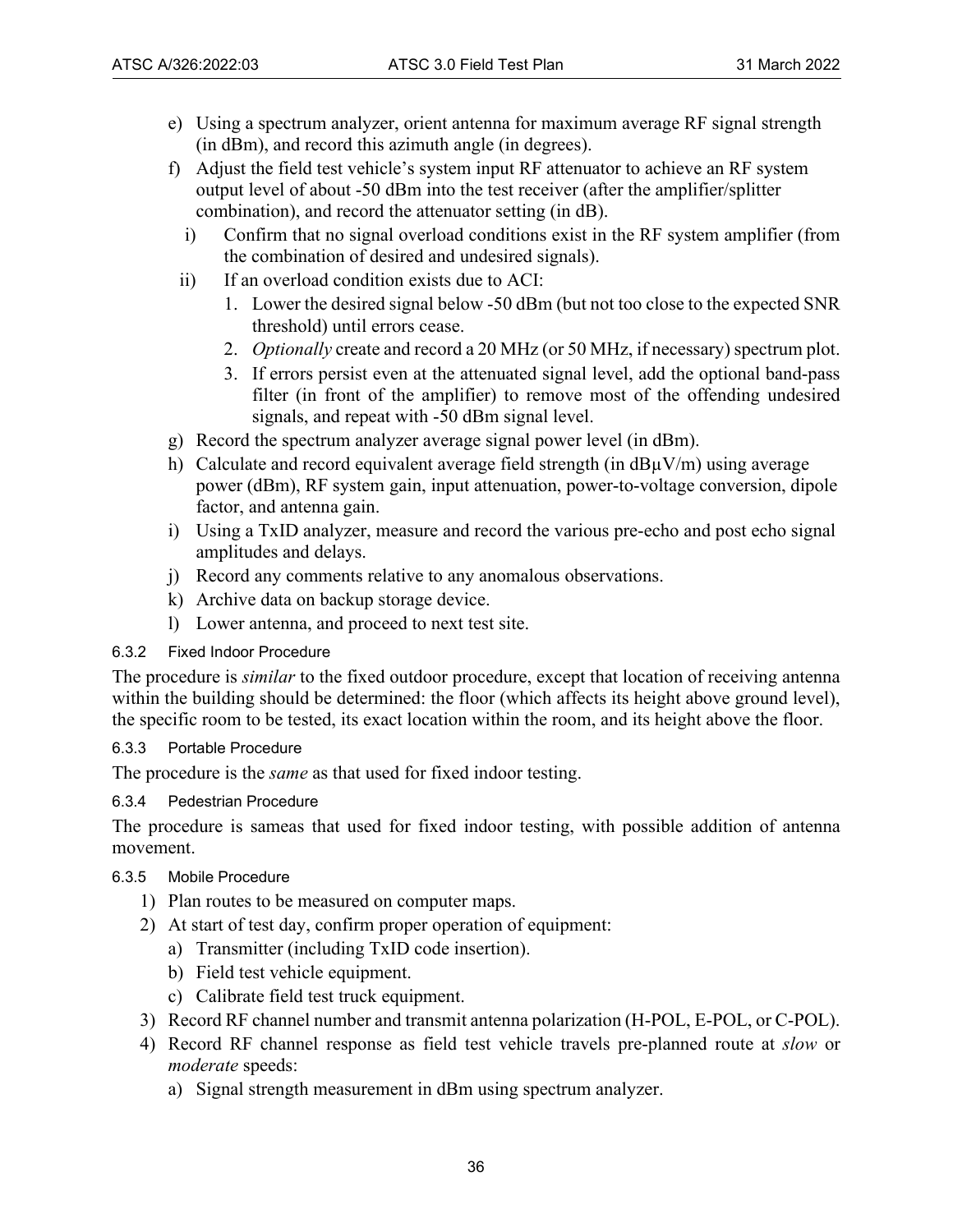- b) Signal channel propagation response in amplitude (dB) and delay (µsec), using TxID analyzer.
- 5) Repeat for remaining test routes.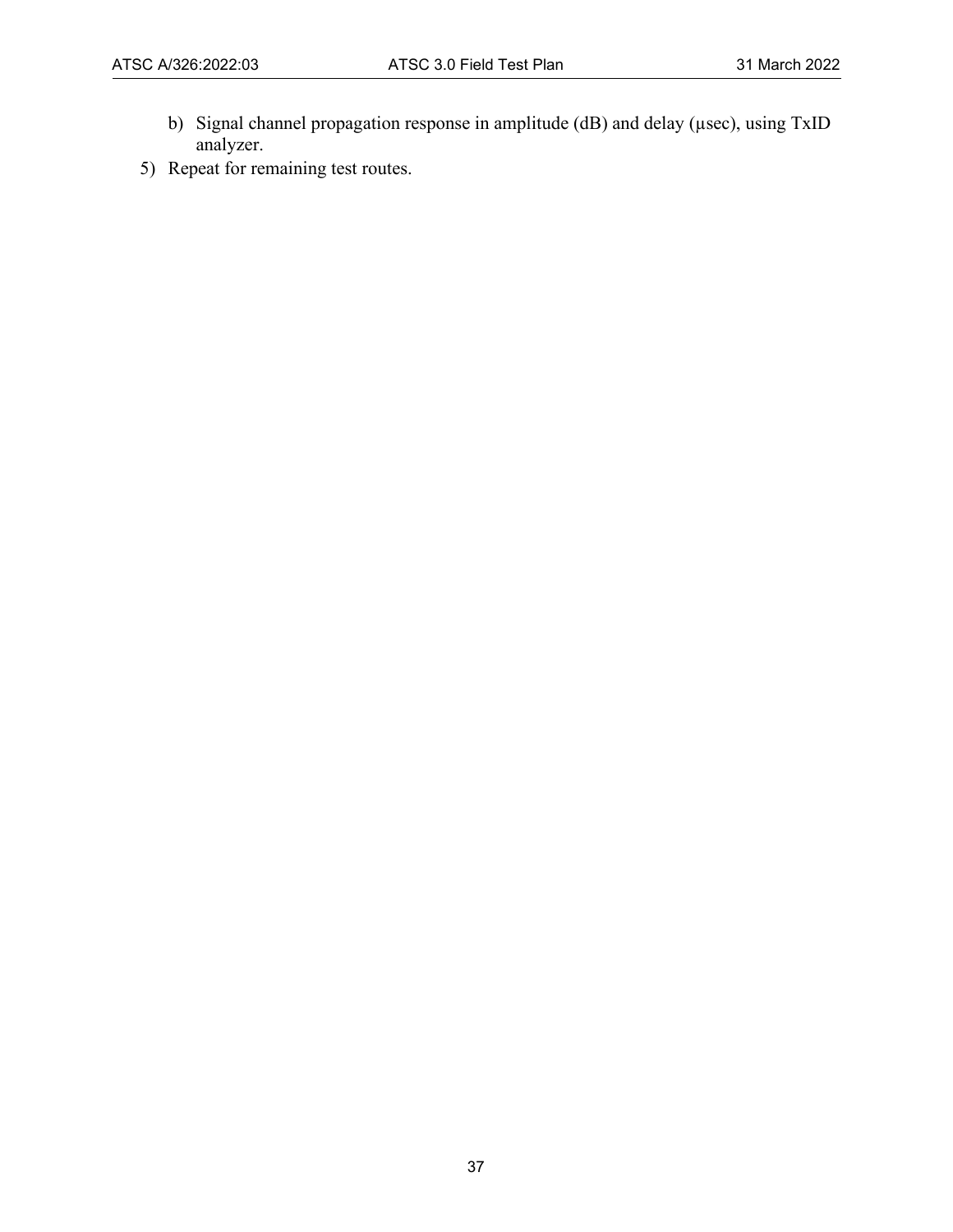## *Annex A*: ATSC 3.0 System Description

#### <span id="page-42-1"></span><span id="page-42-0"></span>**A.1 OVERVIEW**

In the future, broadcasters anticipate providing multiple wireless-based services in addition to traditional television. The ATSC 3.0 standard allows for such use. Instead of transmitting to only television sets as in the past, they may choose to multiplex multiple services into one RF channel, and transmit them to a diverse group of reception devices that may employ portable, pedestrian, and mobile reception in addition to fixed outdoor and indoor reception.

The ATSC 3.0 system has a complex physical layer that provides significant amounts of flexibility. A simplified overview of the system is shown in [Figure A.1.1.](#page-42-2)



**Figure A.1.1** Simplified ATSC 3.0 physical layer transmission system block diagram

<span id="page-42-2"></span>The flexibility of the ATSC 3.0 system not only allows for this service multiplexing, but does so with the ability to tradeoff data rate for robustness depending on the desired goals. Each service is encapsulated in Physical Layer Pipe(s) (PLP), with up to a maximum of 64 PLPs allowed in one ATSC 3.0 signal.

To get the desired flexibility of data rate and performance, significant amounts of data processing are performed, particularly in the form of robust synchronization signals (bootstrap), signaling components (Preambles), and complex forward error coding and modulation constellations (Payload Data). The ATSC 3.0 standard defines a *data frame* structure within the physical layer that contains three basic components (all consisting of OFDM symbols) that are time-multiplexed together, as shown in [Figure A.1.2.](#page-43-1) They are:

- 1) Bootstrap
- 2) Preamble (made up of L1-Basic and L1-Detail structures)
- 3) One or more subframes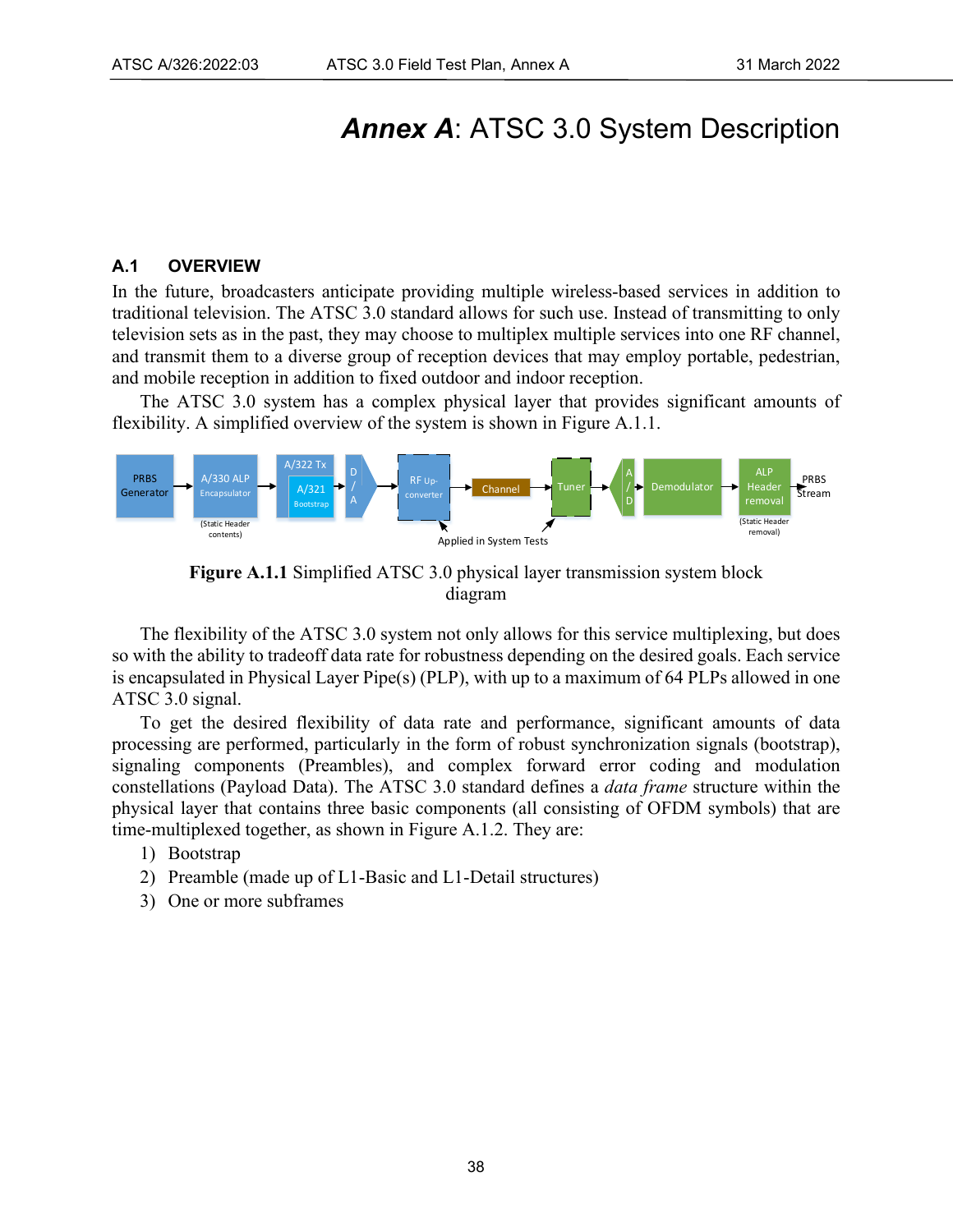

**Figure A.1.2** Data framing and subframe structure.

<span id="page-43-1"></span>Each frame begins with a Bootstrap signal to identify the presence of the signal, followed by a Preamble signal to indicate the exact makeup of the frame, and then followed by one or more subframes that can carry payload data of different robustness and data rate. Impairments are equally likely to occur in the Bootstrap symbols, the Preamble symbols, and the subframe data symbols.

#### <span id="page-43-0"></span>**A.2 BOOTSTRAP**

The bootstrap signal is situated at the beginning of *each* data frame to facilitate the initial acquisition of the frame. It is a known signal made up of a series of OFDM symbols that creates a universal robust entry point into the system, with error resiliency at very low signal levels as well as in the presence of strong multipath (e.g., -6 dB SNR in Rayleigh echo channels). Each OFDM symbol is 500 µsec, and the *current* bootstrap signal has 4 symbols for a total duration of 2 msec. The bootstrap signal is designed to be flexible, with the possibility for future expansion if needed.

The bootstrap signal has multiple symbols with fixed characteristics that are known to all receivers (6.044 Msamples/second, 4.5 MHz bandwidth, 2048 FFT, 500 µsec symbol duration). The bootstrap signals a minimal set of parameters that enable the decoding of the L1-Basic portion of the frame's preamble.

Bootstrap symbol #0 is a synchronization symbol that enables service discovery, coarse time synchronization, frequency offset estimation in receivers, and the major/minor system version of the transmitted signal. The remaining bootstrap symbols  $(\#1, \#2, \#3)$  each carry 8 signaling bits. Symbol #1 signals the first Emergency Alert bit, the minimum time to the next frame (50 msec to 5.7 seconds), and the system bandwidth (6, 7, 8, >8 MHz). Symbol #2 signals the second Emergency Alert bit and the baseband sampling rate for the remainder of the frame. Symbol #3 signals the L1-Basic preamble structure and decoding information (FFT size, guard interval length, pilot density, and coding level). A phase inversion is applied to the frequency domain sequence for the final bootstrap symbol in order to signal the conclusion of the bootstrap. This allows future lengthening of the bootstrap signal in the future, while maintaining backward compatibility for legacy receivers.

Receivers use the bootstrap as the first stage of frequency and timing synchronization, and create a bootstrap synchronization indicator. If an error occurs in any of the four bootstrap symbols, the entire frame (i.e., all subframes) may be lost. If the receiver provides access to this indicator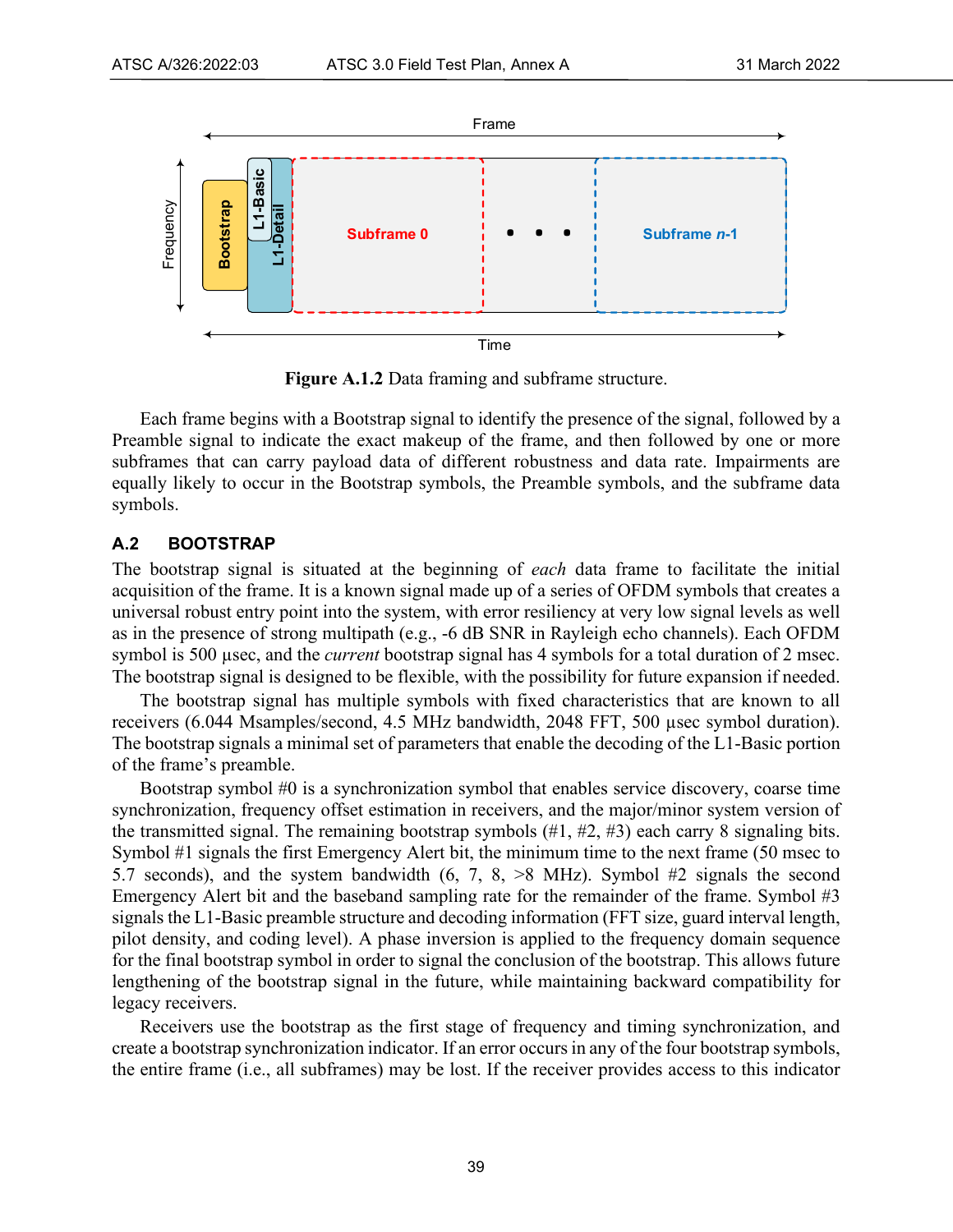from an external device such as a computer, this signal may be useful in field testing to identify synchronization performance.

#### <span id="page-44-0"></span>**A.3 PREAMBLE**

The preamble immediately follows every bootstrap signal, and therefore also occurs once every data frame. It is comprised of one or more OFDM symbols, and contains control signaling that describes the remainder of the data frame, including identification of the contents. Its role is to convey physical layer, i.e., Layer 1 (L1), signaling that is needed to access the payload data carried by PLPs. There are a variety of robustness levels for preamble symbols, with error resiliency at weak signal levels and in the presence of multipath (e.g., -6 dB to +25 dB SNR in Rayleigh echo channels).

The Preamble contains two parts: L1-Basic and L1-Detail. L1-Basic, which is confined to the first Preamble symbol, has a fixed length of 200 bits, and signals parameters that enable decoding of L1-Detail as well as the initial processing of the first subframe. L1-Detail has a variable length as needed, carrying a larger number  $(200 - 65528)$  of signaling bits than L1-Basic to signal configuration parameters that describe the remaining subframe payload data (including PLP decoding).

The two L1 Preamble sub-signals are heavily processed for selectable amounts of robustness. They are encoded by LDPC codes with code length 16,200 bits long and independently mapped to constellations ranging from QPSK to 256-NUC. For each Preamble sub-signal, there are seven modes available with different LDPC code rates and constellations. For added diversity, various time and frequency interleaving is performed to mitigate burst errors and signal fading. Preamble symbols are less robust than bootstrap symbols, but more robust than data payload symbols.

Each of these two sections of the Preamble has a detection indicator associated with it regarding the hierarchal synchronization and decoding of the data. If an error occurs in a Preamble symbol, the subframe data may or may not be affected, depending on the severity of the loss (e.g., due to signal loss or severe multipath). Therefore, if a receiver provides access to these indicators from an external device such as a computer, these signals may be useful in field testing to identify synchronization performance.

#### <span id="page-44-1"></span>**A.4 SUBFRAMES**

The remainder of the data frame consists of one or more subframes that are concatenated in time, each carrying error-coded, QAM-modulated, and optionally time-interleaved PLPs. Multiple PLPs can be placed in each sub-frame. Each subframe has a subframe type associated with it, related to its robustness. The Bootstrap signal and the Preamble signal are both very robust compared to the Payload Data, which can vary with chosen modulation and coding parameters.

The ATSC 3.0 standard includes FEC and interleaving as means to protect the signal against impairments, and provide varying degrees of robustness. The payload data can use different constellation modes, time and frequency interleaving parameters, and FEC codes that enable data rate versus robustness tradeoffs for different services.

In the ATSC 3.0 system, the FEC block consists of two systematic codes that protect a baseband packet: an inner code and an optional outer code. Since both codes are systematic, the generated parity bits are just appended to the original baseband packet to create a FEC frame, as shown in [Figure A.4.1.](#page-45-0)

The use of the inner LDPC code is mandatory (i.e., it cannot be turned off). However, the length of the code can be selected from two values: 16,200 bits or 64,800 bits. To provide for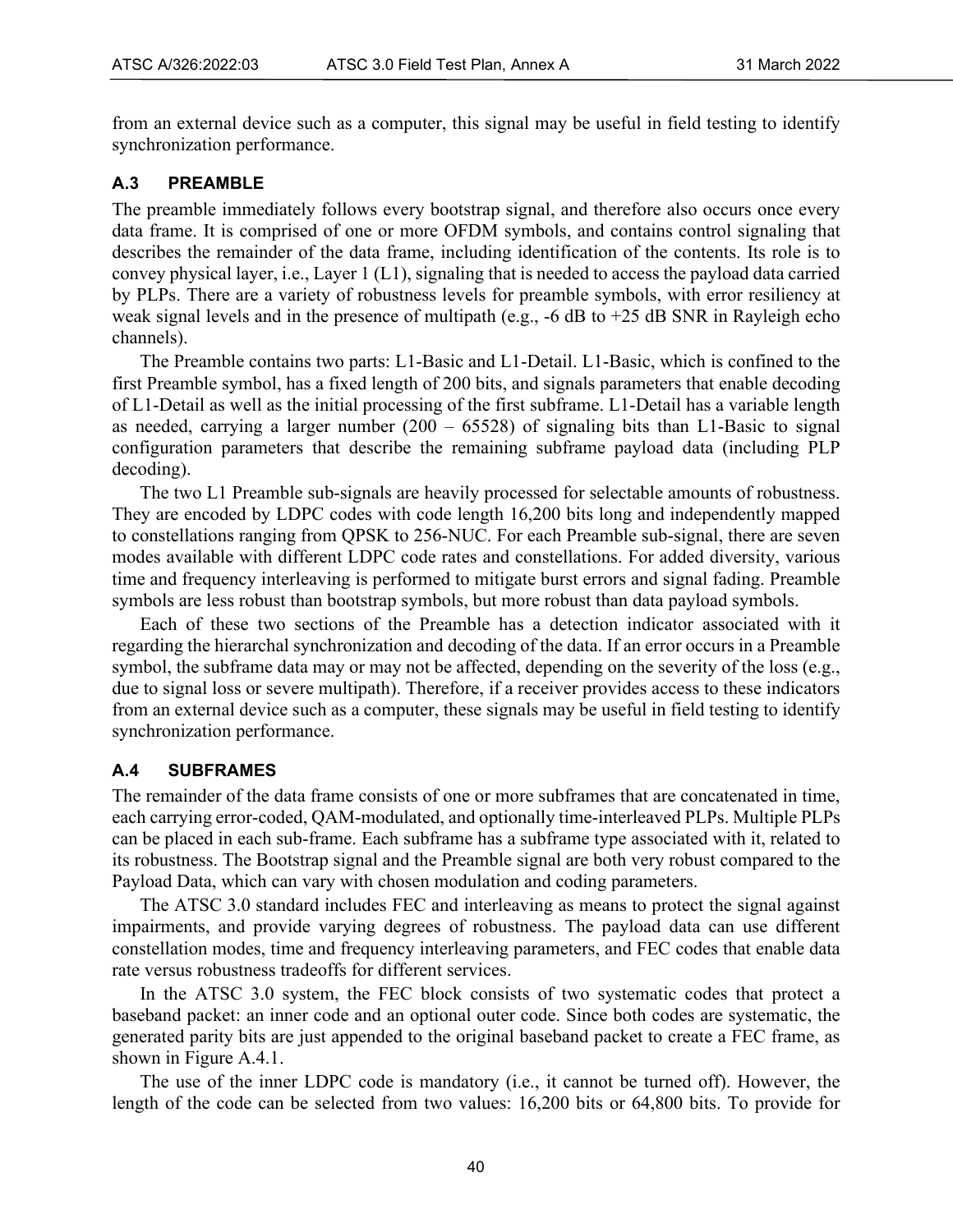additional variable robustness versus data rate, twelve different LDPC code rates can be selected (robust 2/15 through high-data rate 13/15). The 16,200 bit length LDPC codes have lower latency but less robustness while the 64,800 bit length LDPC codes have the opposite effect (ATSC recommends use of the 64,800 bit length LDPC codes, whenever possible, for more robustness).

The use of the outer systematic code has three options: (1) use a BCH 12-bit error correction code, (2) use a 32-bit CRC error detection code, or (3) use no outer code.



**Figure A.4.1** FEC coding.

<span id="page-45-0"></span>Of interest in field testing is the objective identification of error-free reception as well as the determination of a given PLP error threshold when a signal is purposely attenuated during a site margin test. Each of these two codes (inner and outer) has a detection indicator associated with it regarding decoding of the payload data. Therefore, if a receiver provides access to these indicators from an external device such as a computer, they may be useful in field testing to identify data decoding performance. However, it should be noted that only one, if any, of the outer codes can be active at a time, depending on the configuration of the outer code.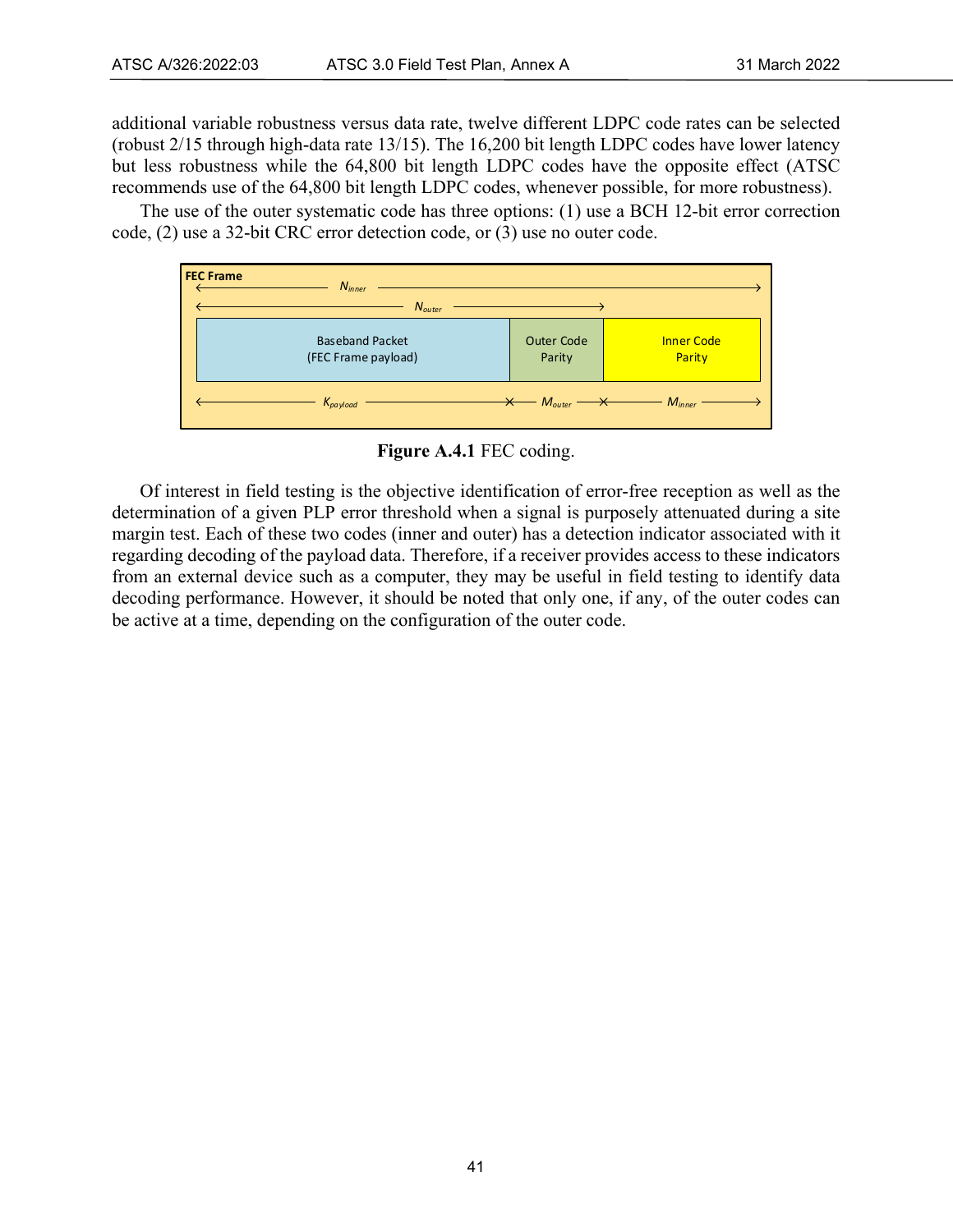## *Annex B*: Configuration Settings Examples

## **B.1 DEVICE UNDER TEST CONFIGURATIONS**

## **Table B.1.1** Example DUT Configurations Representing a Variety of Possible Test Transmission Modes for Consideration

<span id="page-46-1"></span><span id="page-46-0"></span>

|                                    | <b>Parameter</b>                                         | <b>Configuration 1</b>                                                                                       | <b>Configuration 2</b>                                                                                       | <b>Configuration 3</b>                                                                                       | <b>Configuration 4</b>                                                                                       | <b>Configuration 5</b>                                                                                | <b>Configuration 6</b>                                                                                       |
|------------------------------------|----------------------------------------------------------|--------------------------------------------------------------------------------------------------------------|--------------------------------------------------------------------------------------------------------------|--------------------------------------------------------------------------------------------------------------|--------------------------------------------------------------------------------------------------------------|-------------------------------------------------------------------------------------------------------|--------------------------------------------------------------------------------------------------------------|
| <b>Testing</b><br><b>Reference</b> | Verification and<br>Validation test<br>stream            | VV600-P6S1                                                                                                   | VV601-P6S1                                                                                                   | VV602-P6S1                                                                                                   | VV603-P6S1                                                                                                   | VV604-P6S1                                                                                            | VV605-P6S1                                                                                                   |
| <b>Bootstrap</b>                   | Channel<br><b>Bandwidth</b>                              | 6 MHz                                                                                                        | 6 MHz                                                                                                        | 6 MHz                                                                                                        | 6 MHz                                                                                                        | 6 MHz                                                                                                 | 6 MHz                                                                                                        |
|                                    | Sample Rate                                              | 6.912 MHz                                                                                                    | 6.912 MHz                                                                                                    | 6.912 MHz                                                                                                    | 6.912 MHz                                                                                                    | 6.912 MHz                                                                                             | 6.912 MHz                                                                                                    |
| Input<br>Formatting                | <b>ALP Packet</b><br>Length                              | 1200 byte 2 <sup>23</sup> -1<br><b>PRBS</b><br>+8byte UDP Header<br>+20byte IPv4 Header<br>+2byte ALP Header | 1200 byte 2 <sup>23</sup> -1<br><b>PRBS</b><br>+8byte UDP Header<br>+20byte IPv4 Header<br>+2byte ALP Header | 1200 byte 2 <sup>23</sup> -1<br><b>PRBS</b><br>+8byte UDP Header<br>+20byte IPv4 Header<br>+2byte ALP Header | 1200 byte 2 <sup>23</sup> -1<br><b>PRBS</b><br>+8byte UDP Header<br>+20byte IPv4 Header<br>+2byte ALP Header | 1200 byte $2^{23}$ -1<br><b>PRBS</b><br>+8byte UDP Header<br>+20byte IPv4 Header<br>+2byte ALP Header | 1200 byte 2 <sup>23</sup> -1<br><b>PRBS</b><br>+8byte UDP Header<br>+20byte IPv4 Header<br>+2byte ALP Header |
|                                    | <b>Baseband Packet</b><br>Length (K <sub>payload</sub> ) | 47328 bits                                                                                                   | PLP 0: 21408 bits<br>PLP 1: 47328 bits                                                                       | PLP 0: 21408 bits<br>PLP 1: 25728 bits                                                                       | 21408 bits                                                                                                   | 43008 bits                                                                                            | 1992 bits                                                                                                    |
| <b>BICM</b><br><b>Parameters</b>   | PLP FEC type                                             | BCH + 64800 LDPC                                                                                             | PLP 0: BCH+64800<br><b>LDPC</b><br>PLP 1: BCH+64800<br><b>LDPC</b>                                           | PLP 0: BCH+64800<br><b>LDPC</b><br>PLP 1: BCH+64800<br><b>LDPC</b>                                           | <b>BCH + 64800 LDPC</b>                                                                                      | <b>BCH + 64800 LDPC</b>                                                                               | <b>BCH + 16200 LDPC</b>                                                                                      |
|                                    | PLP FEC<br>Codelength                                    | 64800                                                                                                        | PLP 0: 64800<br>PLP 1: 64800                                                                                 | PLP 0: 64800<br>PLP 1: 64800                                                                                 | PLP 0: 64800                                                                                                 | 64800                                                                                                 | 16200                                                                                                        |
|                                    | <b>PLP Code Rate</b>                                     | 11/15                                                                                                        | PLP 0: 5/15<br>PLP 1: 11/15                                                                                  | PLP 0: 5/15<br>PLP 1: 6/15                                                                                   | 5/15                                                                                                         | 10/15                                                                                                 | 2/15                                                                                                         |
|                                    | <b>PLP Modulation</b><br>(QAM NUC)                       | 64                                                                                                           | PLP 0: QPSK<br>PLP 1:64                                                                                      | PLP 0: QPSK (core<br>PLP)<br>PLP 1: 16 (Enhanced<br>PLP)                                                     | 16                                                                                                           | 256                                                                                                   | QPSK                                                                                                         |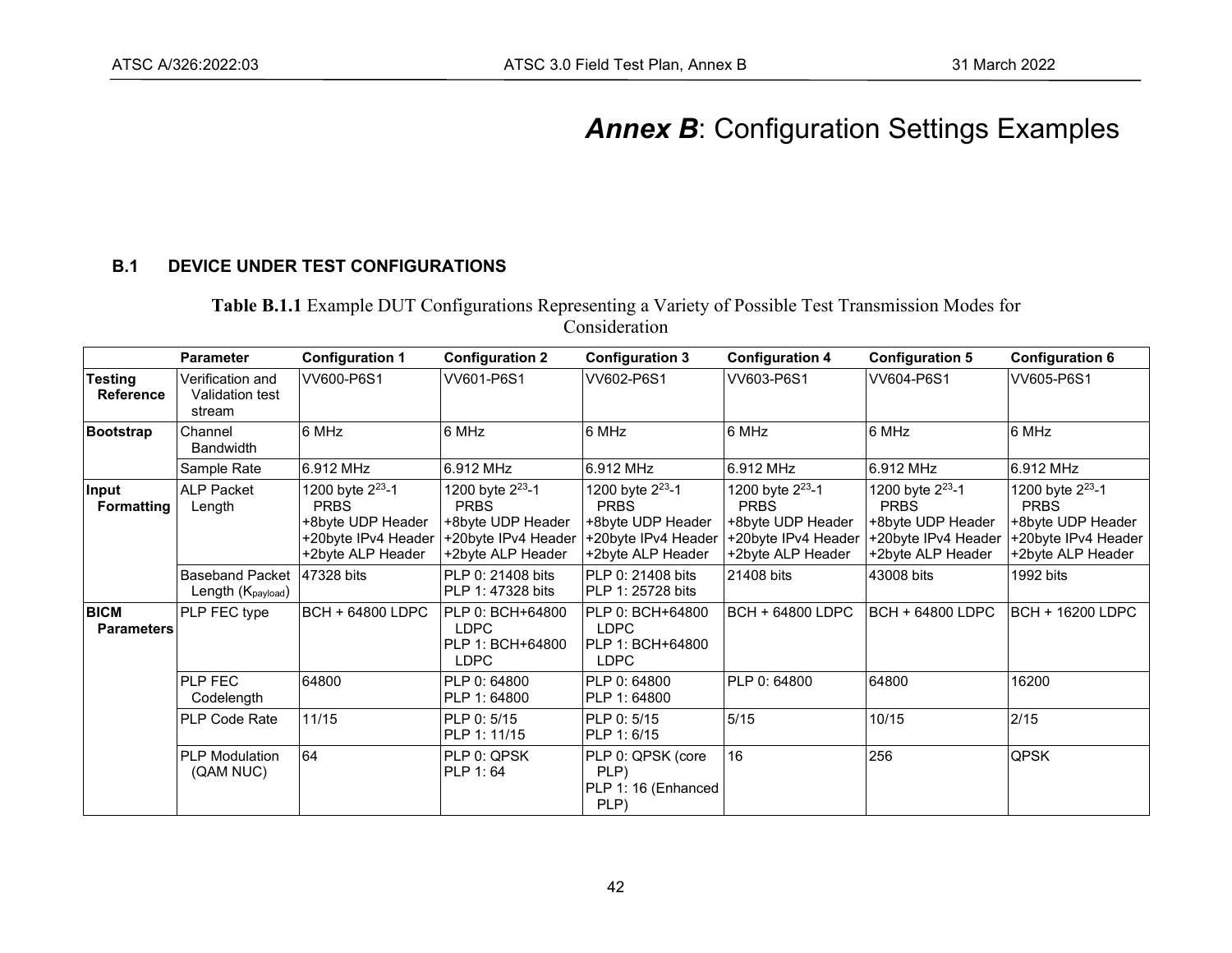<span id="page-47-1"></span><span id="page-47-0"></span>

|                             | <b>Parameter</b>                              | <b>Configuration 1</b>     | <b>Configuration 2</b>          | <b>Configuration 3</b>           | <b>Configuration 4</b>     | <b>Configuration 5</b>     | <b>Configuration 6</b>     |
|-----------------------------|-----------------------------------------------|----------------------------|---------------------------------|----------------------------------|----------------------------|----------------------------|----------------------------|
| <b>Testing</b><br>Reference | Verification and<br>Validation test<br>stream | VV600-P6S1                 | VV601-P6S1                      | VV602-P6S1                       | VV603-P6S1                 | VV604-P6S1                 | VV605-P6S1                 |
|                             | <b>PLP Size</b>                               | 1467351                    | PLP 0: 259200<br>PLP 1: 1198800 | PLP 0: 1355209<br>PLP 1: 1355209 | 1133237                    | 1467351                    | 1133237                    |
|                             | <b>PLP Time</b><br>Interleaver<br>mode        | Convolutional              | Hybrid                          | Convolutional                    | Convolutional              | Convolutional              | Convolutional              |
|                             | PLP CTI Depth                                 | 1024 rows non-<br>extended |                                 | 1024 rows non-<br>extended       | 1024 rows non-<br>extended | 1024 rows non-<br>extended | 1024 rows non-<br>extended |
|                             | PLP CTI Memory <sup>1</sup><br>[cells]        | 523776                     |                                 | 523776                           | 523776                     | 523776                     | 523776                     |
|                             | PLP HTI inter sub-<br>frame                   |                            | PLP 0: 0<br>PLP 1:0             |                                  |                            |                            |                            |
|                             | PLP HTI # TI<br><b>Blocks</b>                 |                            | PLP 0: 1<br>PLP 1:6             |                                  |                            |                            |                            |
|                             | PLP HTI # Max<br><b>FEC Blocks</b>            |                            | PLP 0: 8<br>PLP 1: 120          |                                  |                            |                            |                            |
|                             | PLP HTI # FEC<br><b>Blocks</b>                |                            | PLP 0: 8<br>PLP 1: 111          |                                  |                            |                            |                            |
|                             | PLP HTI Memory <sup>2</sup><br>[cells]        |                            | PLP 0: 291600<br>PLP 1: 226800  |                                  |                            |                            |                            |
|                             | PLP HTI Cell<br>interleaver                   |                            | PLP 0: On<br>PLP 1: On          |                                  |                            |                            |                            |
| <b>OFDM</b><br>parameters   | Frame Length<br>Mode                          | Symbol aligned             | Symbol aligned                  | Symbol aligned                   | Time aligned               | Symbol aligned             | Symbol aligned             |
|                             | # Sub Frames                                  |                            |                                 |                                  |                            |                            |                            |
|                             | # PLPs                                        |                            | $\overline{2}$                  | $\overline{c}$                   |                            |                            |                            |

<sup>1</sup> Convolutional Time Interleaver (CTI) memory = # rows \* (# rows - 1)/2[cells]

<sup>2</sup> Hybrid Time Interleaver (HTI) depth = Block interleaver memory + Convolutional interleaver memory Block Interleaver memory = #rows \* #FEC blocks = (LDPC codelength/log2(modulation) \* #FEC blocks) Convolutional Interleaver memory =  $((\text{\#rows}/\text{#TI blocks} + 1) * \text{\#FEC blocks}) * (\text{\#TI blocks} * (\text{\#TI blocks} - 1)/2)$ HTI depth =  $(\text{\#rows}^* \# FEC$  blocks)+ $(((\text{\#rows} \# TI \text{ blocks} + 1) * \# FEC$  blocks) \*  $(\#TI \text{ blocks}^* \# TI \text{ blocks} - 1)/2$ ))\*2+1)[cells] Time Interleaver depth = (#symbols/sub-frame) \* (FFT size / (Baseband Sample Rate(BSR) / #PLPs)) \* (1+GI Ratio) Time Interleaver depth = (Interleaver depth [cells] / NoC) \* (FFT size/(BSR / #PLPs)) \* (1+GI ratio)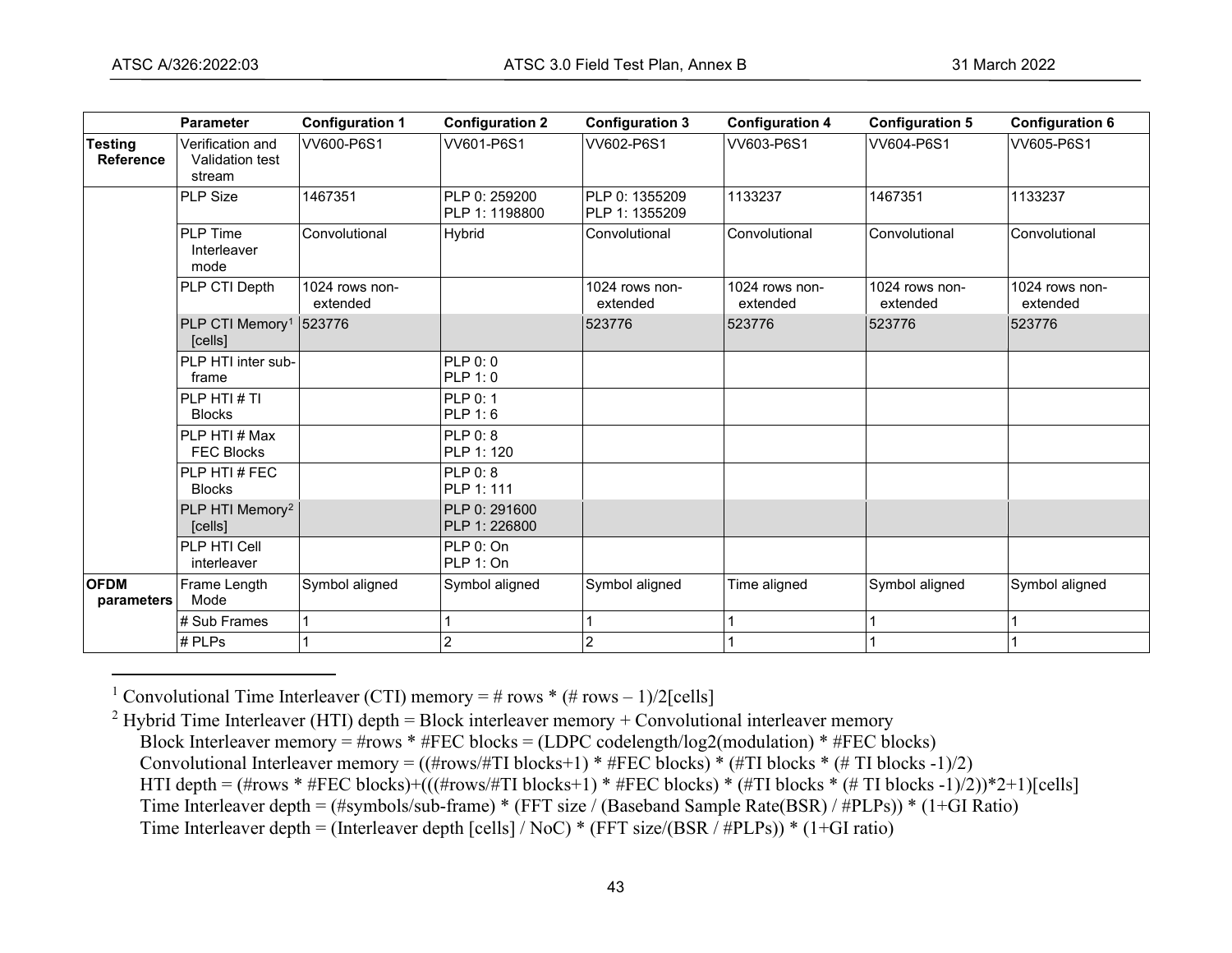<span id="page-48-0"></span>

|                                    | <b>Parameter</b>                                 | <b>Configuration 1</b>                          | <b>Configuration 2</b>                                 | <b>Configuration 3</b>                         | <b>Configuration 4</b>                          | <b>Configuration 5</b>                           | <b>Configuration 6</b>                        |
|------------------------------------|--------------------------------------------------|-------------------------------------------------|--------------------------------------------------------|------------------------------------------------|-------------------------------------------------|--------------------------------------------------|-----------------------------------------------|
| <b>Testing</b><br><b>Reference</b> | Verification and<br>Validation test<br>stream    | VV600-P6S1                                      | VV601-P6S1                                             | VV602-P6S1                                     | VV603-P6S1                                      | VV604-P6S1                                       | VV605-P6S1                                    |
|                                    | LDM                                              | off                                             | off                                                    | On                                             | off                                             | Off                                              | Off                                           |
|                                    | <b>LDM</b> injection<br>level                    | $\Omega$                                        | $\Omega$                                               | $-4dB$                                         | 0                                               | $\Omega$                                         | $\Omega$                                      |
|                                    | Channel Bonding                                  | Off                                             | Off                                                    | Off                                            | Off                                             | Off                                              | Off                                           |
|                                    |                                                  | MIMO/MISO/SISO Subframe 1: SISO                 | Subframe 1: SISO                                       | Subframe 1: SISO                               | Subframe 1: SISO                                | Subframe 1: MISO<br>$(N=64, M=2)$                | Subframe 1: SISO                              |
|                                    | FFT Size                                         | Subframe 1: 32K                                 | Subframe 1: 32K                                        | Subframe 1: 16K                                | Subframe 1: 8K                                  | Subframe 1: 32K                                  | Subframe 1: 8K                                |
|                                    | Guard Interval                                   | Subframe 1:<br>GI5_1024(148usec)                | Subframe 1:<br>GI5 1024(148usec)                       | Subframe 1:<br>GI5_1024(148usec)               | Subframe 1:<br>GI6_1536(222usec)                | Subframe 1:<br>GI5_1024(148usec)                 | Subframe 1:<br>GI6_1536(222usec)              |
|                                    | <b>NoC</b><br>(# of data<br>carriers)            | Subframe 1: 27649<br>(reduced carriers<br>$=0)$ | Subframe 1: 27649<br>(reduced carriers<br>$=0)$        | Subframe 1: 13825<br>(reduced carriers<br>$=0$ | Subframe 1: 6913<br>(reduced carriers<br>$=0$ ) | Subframe 1: 27649<br>(reduced carriers<br>$=0$ ) | Subframe 1: 6913<br>(reduced carriers<br>$=0$ |
|                                    | <b>Scattered Pilot</b><br>Pattern                | Subframe 1: SP24_2                              | Subframe 1: SP24 2                                     | Subframe 1: SP6 2                              | Subframe 1: SP4 2                               | Subframe 1: SP24 2                               | Subframe 1: SP4 2                             |
|                                    | SP boost                                         | Subframe 1: 2.43                                | Subframe 1: 2.43                                       | Subframe 1: 1.7                                | Subframe 1: 1.51                                | Subframe 1: 2.43                                 | Subframe 1: 1.51                              |
|                                    | # Payload<br>Symbols                             | Subframe 1:54                                   | Subframe 1:54                                          | Subframe 1: 108                                | Subframe 1: 189                                 | Subframe 1:54                                    | Subframe 1: 189                               |
|                                    | Subframe Length                                  | Subframe 1: 264.0<br>msec                       | Subframe 1: 264.0<br>msec                              | Subframe 1: 272.0<br>msec                      | Subframe 1: 266.0<br>msec                       | Subframe 1: 264.0<br>msec                        | Subframe 1: 266.0<br>msec                     |
|                                    | <b>First Subframe</b><br>Boundary<br>Symbol      | Subframe 1: Yes                                 | Subframe 1: Yes                                        | Subframe 1: Yes                                | Subframe 1: Yes                                 | Subframe 1: Yes                                  | Subframe 1: Yes                               |
|                                    | Last Subframe<br>Boundary<br>Symbol              | Subframe 1: Yes                                 | Subframe 1: Yes                                        | Subframe 1: Yes                                | Subframe 1: Yes                                 | Subframe 1: Yes                                  | Subframe 1: Yes                               |
|                                    | PLP Multiplexing <sup>3</sup>                    | Subframe 1: TDM                                 | Subframe 1: TDM                                        | Subframe 1: LDM                                | Subframe 1: TDM                                 | Subframe 1: TDM                                  | Subframe 1: TDM                               |
|                                    | Channel<br>Occupancy<br>(Scheduler<br>regulated) | Subframe 1: 100%                                | Subframe 1, PLP 0:<br>18%<br>Subframe 1, PLP 1:<br>82% | Subframe 1: 100%                               | Subframe 1: 100%                                | Subframe 1: 100%                                 | Subframe 1: 100%                              |
|                                    | Frequency<br>Interleaver                         | On                                              | On                                                     | On                                             | On                                              | On                                               | On                                            |

<sup>&</sup>lt;sup>3</sup> PLP\_ID, PLP\_Size, PLP\_Type, PLP\_Start, Num\_subslices and subslice\_Interval settings may vary.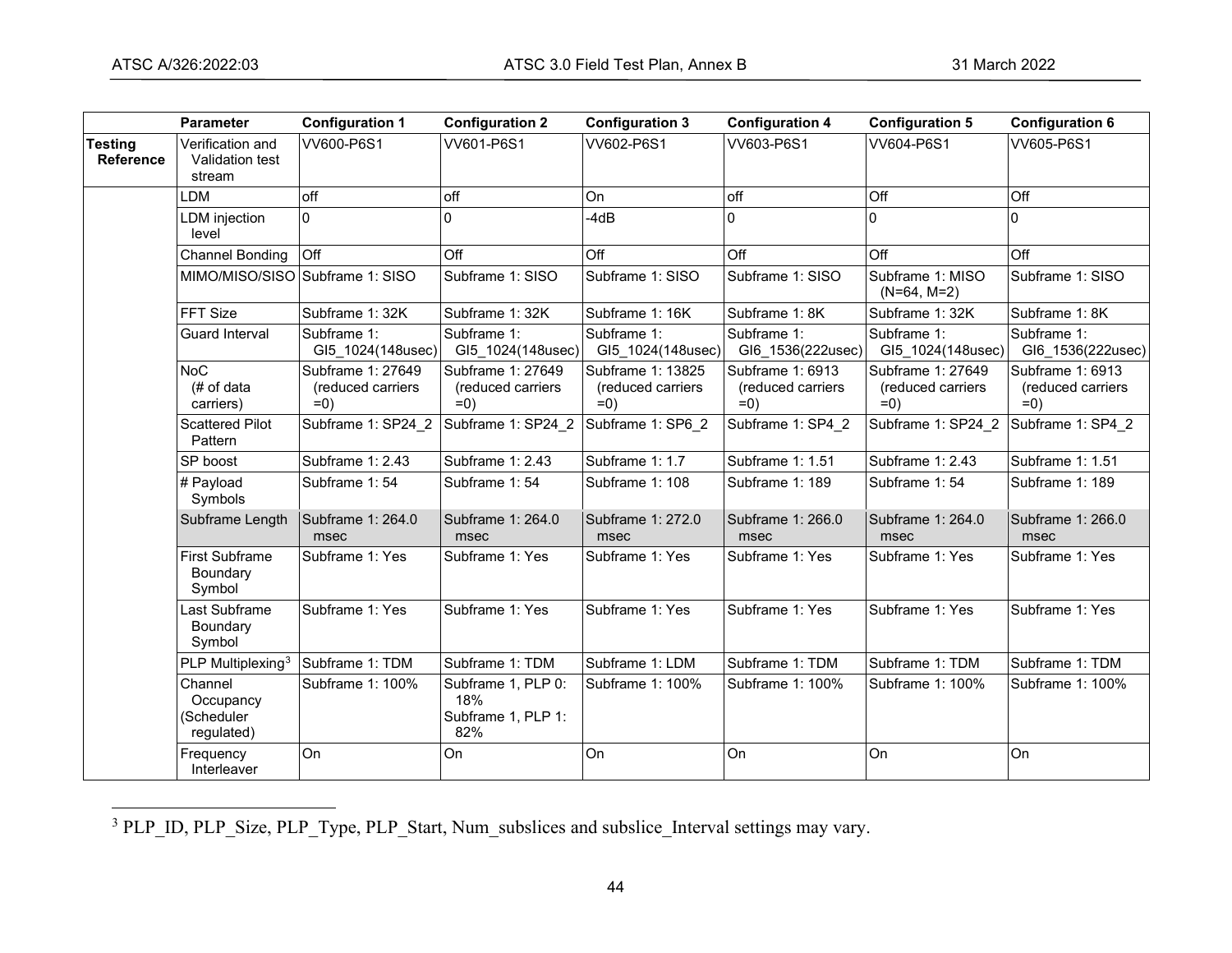<span id="page-49-2"></span><span id="page-49-1"></span><span id="page-49-0"></span>

|                             | <b>Parameter</b>                                                                       | <b>Configuration 1</b> | <b>Configuration 2</b>          | <b>Configuration 3</b>          | <b>Configuration 4</b> | <b>Configuration 5</b> | <b>Configuration 6</b> |
|-----------------------------|----------------------------------------------------------------------------------------|------------------------|---------------------------------|---------------------------------|------------------------|------------------------|------------------------|
| Testing<br><b>Reference</b> | Verification and<br>Validation test<br>stream                                          | VV600-P6S1             | VV601-P6S1                      | VV602-P6S1                      | VV603-P6S1             | VV604-P6S1             | VV605-P6S1             |
|                             | <b>PAPR</b>                                                                            | Off                    | Off                             | Off                             | Off                    | Off                    | Off                    |
| <b>Preamble</b>             | L1 Basic Mode                                                                          | Mode 3                 | Mode 1                          | Mode 1                          | Mode 1                 | Mode 3                 | Mode 1                 |
| <b>Parameters</b>           | L1 Detail Mode                                                                         | Mode 3                 | Mode 1                          | Mode 1                          | Mode 1                 | Mode 3                 | Mode 1                 |
|                             | <b>FFT</b>                                                                             | 32K                    | 32K                             | 16K                             | 8K                     | 32K                    | 8K                     |
|                             | <b>Reduced Carriers</b>                                                                | $\Omega$               | $\Omega$                        | 0                               | $\Omega$               | <b>0</b>               | $\mathbf{0}$           |
|                             | Guard Interval                                                                         | GI5_1024               | GI5_1024                        | GI5_1024                        | GI6_1536               | GI5_1024               | GI6_1536               |
|                             | SP Dx                                                                                  | 12                     | 12 <sup>°</sup>                 | 6                               | 4                      | 12                     | 4                      |
|                             | # Preamble<br>Symbols                                                                  |                        |                                 |                                 | 2                      |                        | $\overline{2}$         |
|                             | Frame Length <sup>4</sup>                                                              | 266 ms                 | 266 ms                          | 276.5185 ms                     | 275 ms                 | 266 ms                 | 270.8148 ms            |
|                             | Data Rate [Mbps] <sup>5</sup>                                                          | 15.8204                | PLP 0: 0.6439<br>PLP 1: 19.2159 | PLP 0: 0.32373<br>PLP 1: 7.7812 | 5.4447                 | 28.7527                | 1.0289                 |
|                             | Approximate<br>$SNR6$ under<br>AWGN channel<br>[dB]<br>(considering<br>power boosting) | 9.9 dB                 | $PLP 0: -1.3$<br>PLP 1: 14.7    | PLP 0: 1.7<br>PLP 1: 10.3       | 3.4                    | 17.5                   | $-4.9$                 |

Gray shaded rows are calculation results given by respective parameter choices.

<sup>&</sup>lt;sup>4</sup> Frame Length = Bootstrap Length (2ms) + Preamble Length + Subframe Length = 2ms + (FFT size preamble + GI\_preamble)\*#preamble\_symbols/6912 ms + (FFT\_size\_payload + GI\_payload)\*#payload\_symbols/6912 ms. For example, frame length for configuration  $1 = 2ms + (32768 + 1024) * 1/6912 ms + (32768 + 1024) * 53/6912 ms = 266ms$ 

<sup>&</sup>lt;sup>5</sup> Data Rate [Mbps] = PLP Size\*Code rate\*log2(constellation size)\*BCH efficiency/Frame length. For example, data rate for Configuration  $1 = 1440445*11/15*log2(16)*{(64800*11/15-192)/(64800*11/15)}/266ms = 15.82$  Mbps.

 $6$  For approximate SNR calculation, SNR threshold should be first obtained without pilot boosting. Then, SNR normalization according to pilot boosting should be performed. For example, the required SNR for configuration 1 is calculated by two steps: 1) SNR threshold = 9.5023 dB, 2) power normalization according to pilot boosting = 9.5032 dB + 10\*log10(31648.70/28822.33) = 9.9 dB